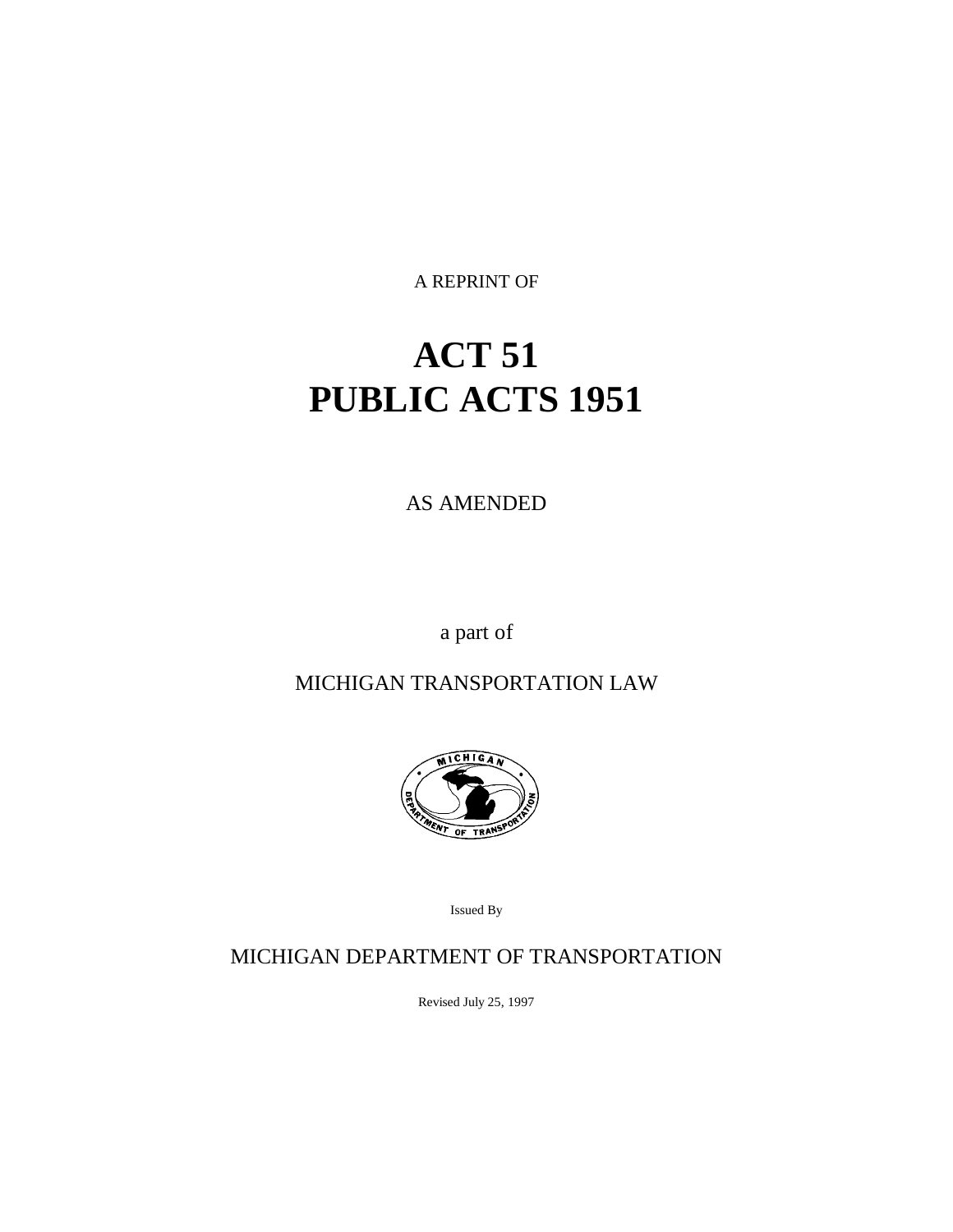# **Act 51 (MCL 247.651 et. seq) Section-by-Section Outline**

| <b>Section</b> | <b>Changes</b>                                                                                                                                           |
|----------------|----------------------------------------------------------------------------------------------------------------------------------------------------------|
| 1              | Creates state trunkline system and defines who pays for what.                                                                                            |
| $2 - 5$        | Establishes systems of county primary roads, county seasonal roads, and county local roads.                                                              |
| $6-9$          | Establishes systems of city or village major streets and city or village local streets.                                                                  |
| 9a             | Mandates needs study and defines its committes (now changed by Executive Order).                                                                         |
| 10             | Establishes Michigan Transportation Fund, defines what revenues can be deposited in it, and<br>defines how it is to be distributed ("external formula"). |
| 10a            | Turnback provisions                                                                                                                                      |
| $10b - 10n$    | Establishes Comprehensive Transportation Fund and defines how it spends money.                                                                           |
| $11-11e$       | Establishes State Trunkline Fund and defines how it spends money. Includes Critical Bridge<br>Program (11b), Local Program Fund (11e).                   |
| 12             | Defines how counties and cdounty road commissions spend MTF money.                                                                                       |
| 13             | Defines how cities and villages spend MTF money.                                                                                                         |
| 14             | County and city bienniel programs; drain assessments.                                                                                                    |
| 16             | Locals forfeit one year's revenue if they don't abide by the provisions of this act.                                                                     |
| 17             | How we get MTF money to locals; Act 51 reporting requirements.                                                                                           |
| 18             | Notes, bonds, and indebtednes.                                                                                                                           |
| 19             | Old section about counties taking over roads, streets, and alleys as county roads.                                                                       |
| 20             | Township participation, maintenance contracts for local roads                                                                                            |
| 21             | Repeal of old acts                                                                                                                                       |
| 22, 23         | Effective date, 1951 tie-bar amendment.                                                                                                                  |
| 24             | Refunding bonds                                                                                                                                          |
| 25             | Truck safety fund & commission                                                                                                                           |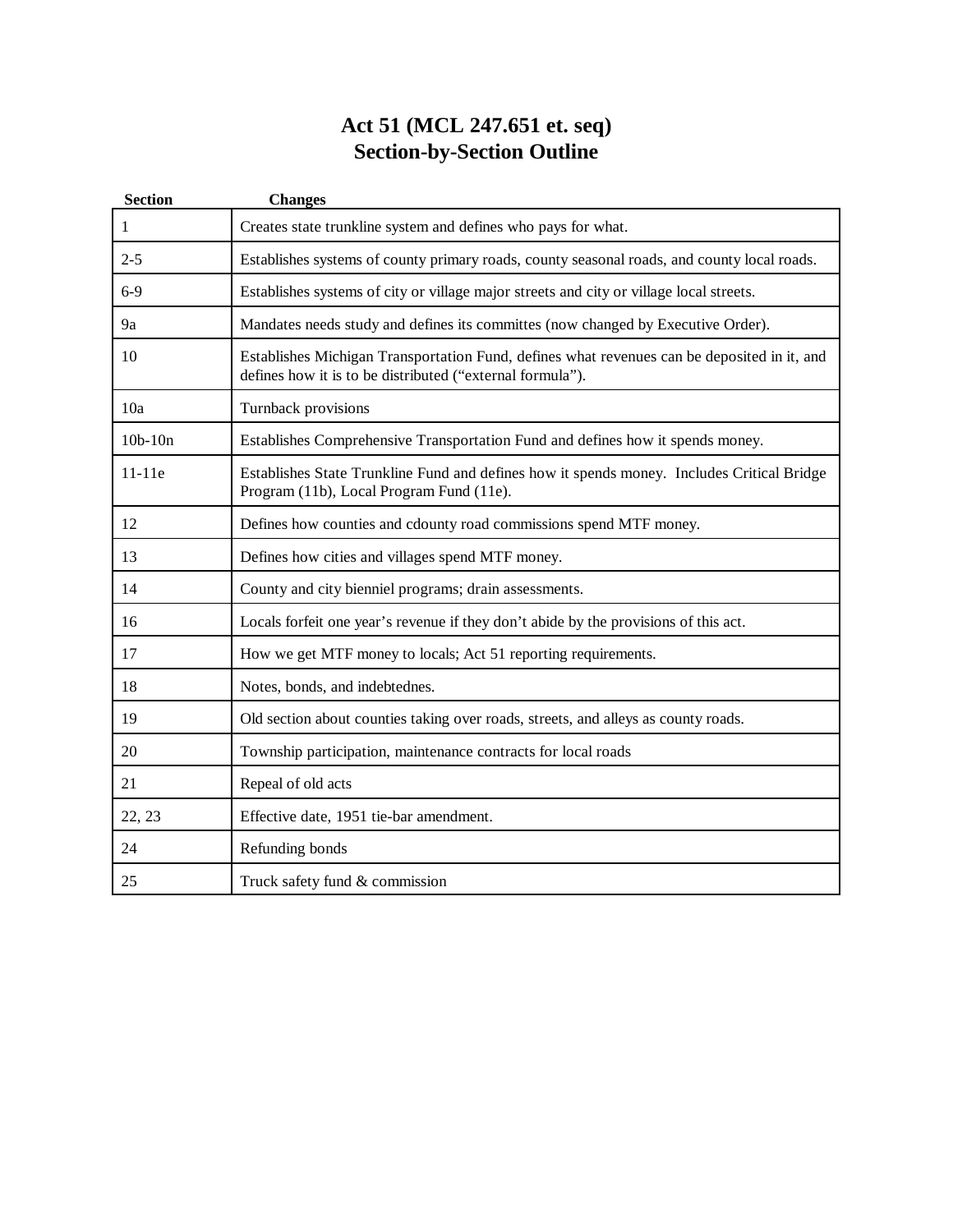# **ACT 51, PUBLIC ACTS 1951 AS AMENDED**

# **TITLE**

AN ACT to provide for the classification of all public roads, streets, and highways in this state, and for the revision of that classification and for additions to and deletions from each classification; to set up and establish the Michigan transportation fund; to provide for the deposits in the Michigan transportation fund of specific taxes on motor vehicles and motor vehicle fuels; to provide for the allocation of funds from the Michigan transportation fund and the use and administration of the fund for transportation purposes; to set up and establish the truck safety fund; to provide for the allocation of funds from the truck safety fund and administration of the fund for truck safety purposes; to set up and establish the Michigan truck safety commission; to establish certain standards for road contracts for certain businesses; to provide for the continuing review of transportation needs within the state; to authorize the state transportation commission, counties, cities, and villages to borrow money, issue bonds, and make pledges of funds for transportation purposes; to authorize counties to advance funds for the payment of deficiencies necessary for the payment of bonds issued under this act; to provide for the limitations, payment, retirement, and security of the bonds and pledges; to provide for appropriations and tax levies by counties and townships for county roads; to authorize contributions by townships for county roads; to provide for the establishment and administration of the state trunk line fund, critical bridge fund, comprehensive transportation fund, and certain other funds; to provide for the deposits in the state trunk line fund, critical bridge fund, comprehensive transportation fund, and certain other funds of money raised by specific taxes and fees; to provide for definitions of public transportation functions and criteria; to define the purposes for which Michigan transportation funds may be allocated; to provide for Michigan transportation fund grants; to provide for review and approval of transportation programs; to provide for submission of annual legislative requests and reports; to provide for the establishment and functions of certain advisory entities; to provide for conditions for grants; to provide for the issuance of bonds and notes for transportation purposes; to provide for the powers and duties of certain state and local agencies and officials; to provide for the making of loans for transportation purposes by the state transportation department and for the receipt and repayment by local units and agencies of those loans from certain specified sources; and to repeal certain acts and parts of acts.

The People of the State of Michigan enact:

#### **247.651 STATE TRUNK LINE HIGHWAY SYSTEM: ADDITIONS AND DELETIONS. [M.S.A. 9.1097(1)]**

Sec. l. The state trunk line highway system of this state shall consist of all roads, streets and highways, either located within or outside the limits of incorporated cities and villages now or hereafter constituted state trunk line highways pursuant to the provisions of the statutes of this state. The state highway commissioner may, from time to time, make and establish such subordinate classifications or groupings of state trunk line highways as he deems necessary or desirable for proper administration of the state trunk line highway system. Additions to and deletions from the state trunk line highway system may be made from time to time in the manner prescribed by law. All roads, streets and highways included in the state trunk line highway system, as constituted and defined in this section, shall hereafter be known officially, and may be referred to for all purposes, as state trunk line highways.

# **247.651a. STATE TRUNK LINE HIGHWAY SYSTEM; CONSTRUCTION, MAINTENANCE, IMPROVEMENT; CONTROL OF STATE HIGHWAY COMMISSIONER; CHANGE IN LINE OF ROAD. [M.S.A. 9.1097(1a)]**

Sec. 1a. All state trunk line highways now or hereafter established as provided by law, shall be constructed, maintained and improved in accordance with the provisions of this act under the direction, supervision and control of the state highway commissioner. The commissioner shall make surveys and proper plans and specifications and take charge of the construction and maintenance of the state trunk line highways. For the purposes of securing a more direct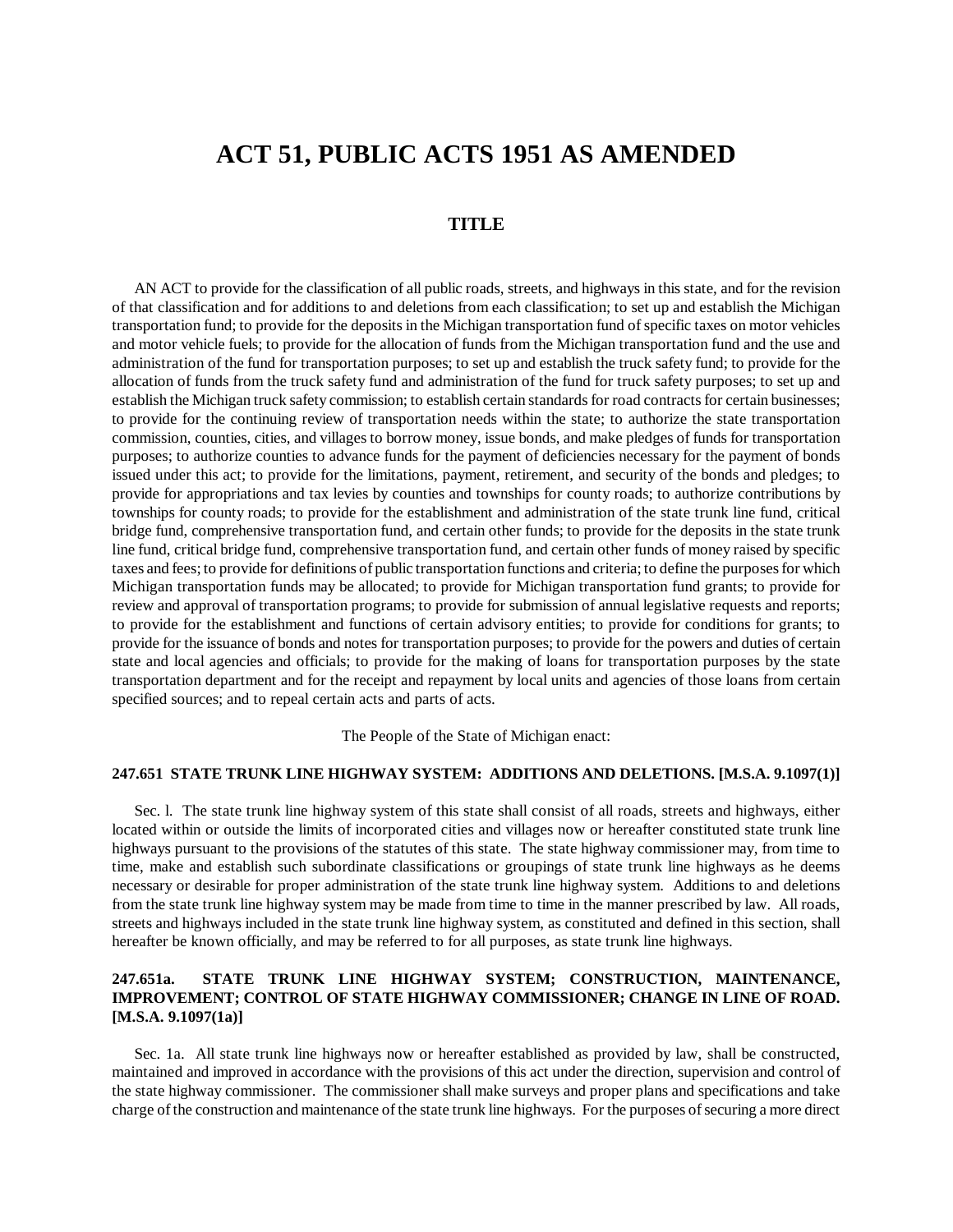and favorable location, minor changes in the line of any road may be made when, in the judgement of the state highway commissioner, the changes make for the safety of public travel.

# **247.651b COST OF MAINTAINING STATE TRUNK LINE HIGHWAYS; FREEWAY LIGHTING. [M.S.A. 9.1097(1b)]**

Sec. 1b. (1) The state transportation department shall bear the entire cost of maintaining, in accordance with standards and specifications of the department, all state trunk line highways including highways within incorporated cities and villages except that the cost of maintaining additional width for local purposes as provided in section 1c shall be borne by the city or village. For the purposes of this act except for Sections 11 and 12, maintaining of state trunk line highways shall include, by way of enumeration but not limitation, snow removal, street cleaning and drainage, seal coating, patching and ordinary repairs, erection and maintenance of traffic signs and markings, freeway lighting for traffic safety in cities and villages having a population of less than 30,000 and the trunk line share of the erection and maintenance of traffic signals, but shall not include street lighting, resurfacing, new curb and gutter structures for widening. On and after January 1, 1970, maintaining of state trunk line highways shall include all freeway lighting for traffic safety.

(2) Notwithstanding any provision of law to the contrary, as part of the construction or reconstruction of a state trunk line highway which abuts a location designated as a national historic landmark pursuant to the national historic preservation act, Public Law 89-665, 80 Stat. 915, and 36 C.F.R. part 65, the department may include within the project, expenditures deemed necessary to mitigate the adverse impact of the state trunk line highway on the aesthetic and historic character of that abutting area. The installation or maintenance of lighting to preserve the aesthetic and historic character of the abutting area shall not impose a duty on the department to provide or maintain lighting for the improved portion of the highway designed for vehicular travel.

(3) The state transportation department shall not use funds allocated under this act for the development or construction of a service plaza.

## **247.651c COST OF OPENING, WIDENING, AND IMPROVING STATE TRUNK LINE HIGHWAYS. [M.S.A. 9.1097(1c)]**

Sec. 1c. The state transportation department shall bear the cost of opening, widening and improving, including construction and reconstruction, in accordance with standards and specifications of the department, all state trunk line highways, subject to all of the following provisions:

(a) Incorporated cities and villages shall participate with the department in the cost of opening, widening, and improving, including construction and reconstruction of state trunk line highways within cities and villages to which may be added, subject to the approval of the state transportation commission, streets that are connecting links of trunk line highways or streets as are made connecting links of trunk line highways, according to the following schedule subject to the definition of population as provided in section 13:

(I) In cities and villages having a population of 50,000 or more, 12.5% of the cost shall be borne by the city or village, and 87.5% by the state transportation department.

(ii) In cities and villages having a population of 40,000 or more and less than 50,000, 11.25% of the cost shall be borne by the city or village, and 88.75% by the state transportation department.

(iii) In cities and villages having a population of 25,000 or more and less than 40,000, 8.75% of the cost shall be borne by the city or village, and 91.25% by the state transportation department.

(iv) In cities and villages having a population of less than 25,000, the state transportation department shall bear the entire cost.

(b) As used in this act, "opening, widening, and improving, including construction and reconstruction, of state trunk line highways" includes, but is not limited to, the cost of right of way; the cost of removal and replacement of sidewalks, street lighting, curbing, where removal and replacement is made necessary by construction or reconstruction of a trunk line highway; and the cost of bridges and structures, including that part of the cost of grade separation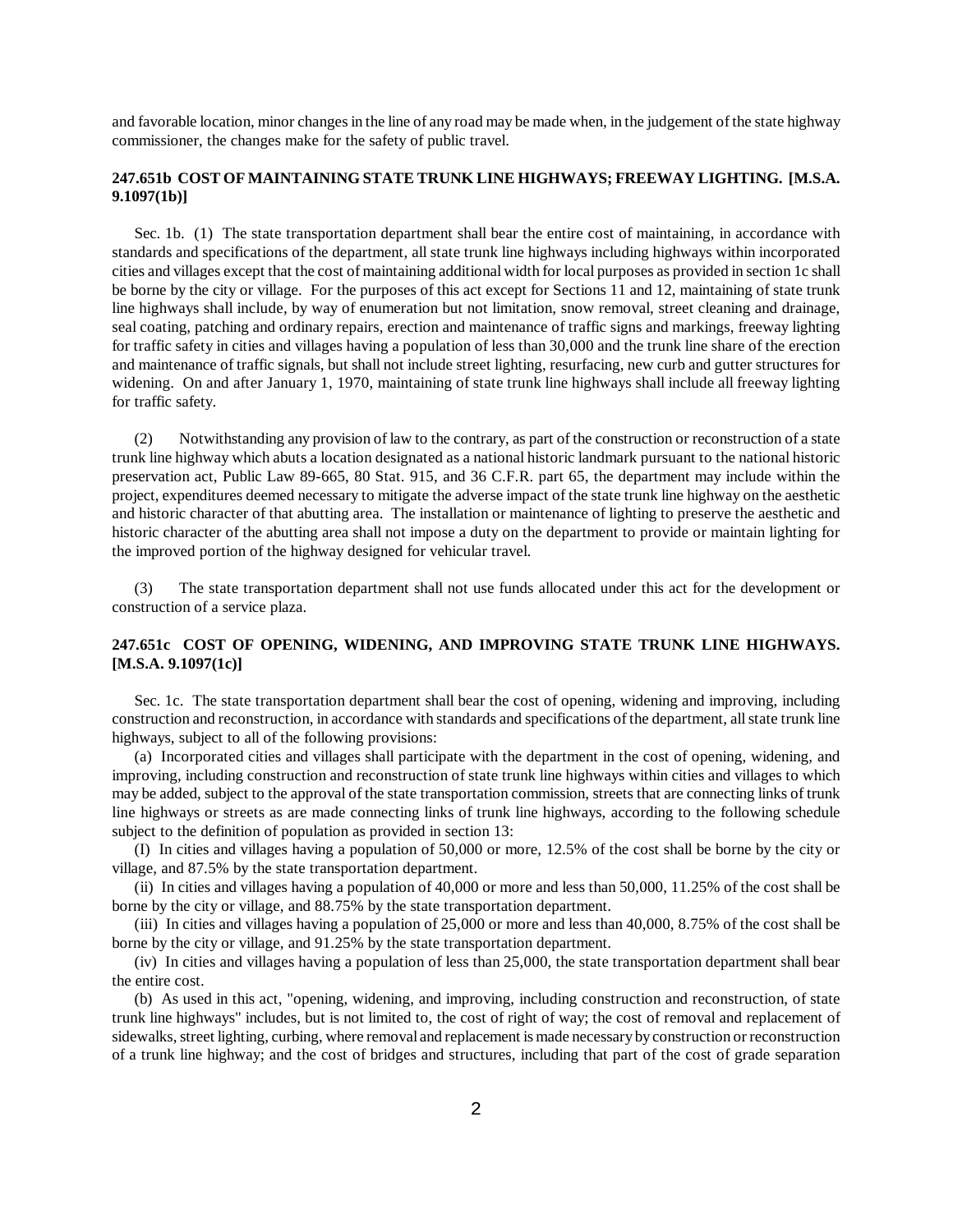structures not paid by the railroad companies.

(c) In a city or village, the width of a state trunk line highway shall be the width required to serve anticipated future traffic needs for a 20-year period as determined by a department transportation survey, which width, except as prescribed by this subdivision, shall not be less than the currently accepted standards prescribed for a 4-lane highway; the width as may be built on the same trunk line route immediately beyond and adjacent to either legal boundary of the city or village; or on trunk lines eligible for federal highway funds, a width as may be prescribed by the federal government, whichever width is greater. However, the department and the governing body of a city or village by mutual agreement may determine that the width of a state trunk line highway shall be less than the width otherwise prescribed by this subdivision.

(d) If a city or village shall desire to widen a state trunk line highway for local purposes beyond the width prescribed in subdivision (c), the entire cost of the extra width, less the federal highway funds which may be allocated to the portion of the project by the department, shall be borne by the city or village.

(e) The state transportation commission and the boards of county road commissioners may enter into agreements with townships or private persons for the improvement or widening of state trunk line highways or county roads. The state transportation commission and the boards of county road commissioners may require full or partial participation in the cost of the improvement or widening by the requesting party as considered appropriate.

#### **247.651d CONTRACT FOR JOINT PARTICIPATION IN COST; APPROVAL; RENEGOTIATION; LOCAL TAXATION; BONDS; SPECIAL ASSESSMENT. [M.S.A. 9.1097(1d)]**

Sec. 1d. The governing body of a city or village and the state highway commission may enter into a contract to effectuate joint participation in the cost of opening, widening and improving, including construction and reconstruction, of a state trunk line highway, the terms of which contract, when approved by the state administrative board, shall establish the responsibilities of each party and provide for the method of payment for such joint obligations. The agreements may provide for deferring payment by the city or village until the completion of the project. Contracts and agreements between the state highway commission and the legislative body of any city or village, approved by the state administrative board, are authorized and approved whether heretofore or hereafter made. All agreements entered into prior to January 1, 1968, between the state highway department and any city or village pursuant to this act may be renegotiated by the state highway commission for the purpose of providing for participation in the cost of construction between the highway commission and the city or village on the basis of the participation provisions of section 1c. The renegotiation shall be authorized only for all or any part or unit of the state trunk line highway projects which have not been placed under contract for construction by the highway commission on January 1, 1968. Under any contract heretofore or hereafter made which relates to a state trunk line highway project for which federal highway funds are allocated or paid, the portion of the cost to be paid by a city or village shall be in accordance with the percentage of participation required by law at the time the contract was entered into applied to the net cost of the project after deduction from the total cost of all federal highway funds allocated or paid for the project. In all contracts hereafter made an amount equivalent to the federal highway funds for the acquisition of right of way as would have been available if application had been made therefore and approved by the federal government, shall also be deducted from the total cost in determining the net cost. Any city or village paying a portion of the cost of improving trunk lines or trunk line structures, including cost of right of way, within its corporate limits may raise money for that purpose, either by taxation or by the issuance of bonds or short term loans therefor, on the faith and credit of the city or village. The bonds or loans shall not be chargeable against the established bonded debt limit of the city or village, if a special assessment district is established in connection with the improvement. The execution of the contracts or agreements shall not restrict any right of the city or village to establish special assessment districts in connection with the improvements. The construction, maintenance and improvement of the trunk line highways and the direction, supervision and control of same by the state highway commission as provided in sections 1a, 1b, and 1c may be modified in the contracts authorized by this act to such extent as may be agreed upon.

#### **247.651e CONTRACT WITH CITY OR VILLAGE FOR JOINT PARTICIPATION IN COST; ASSUMPTION BY BOARD OF COUNTY ROAD COMMISSIONERS, APPROVAL. [M.S.A. 9.1097(1e)]**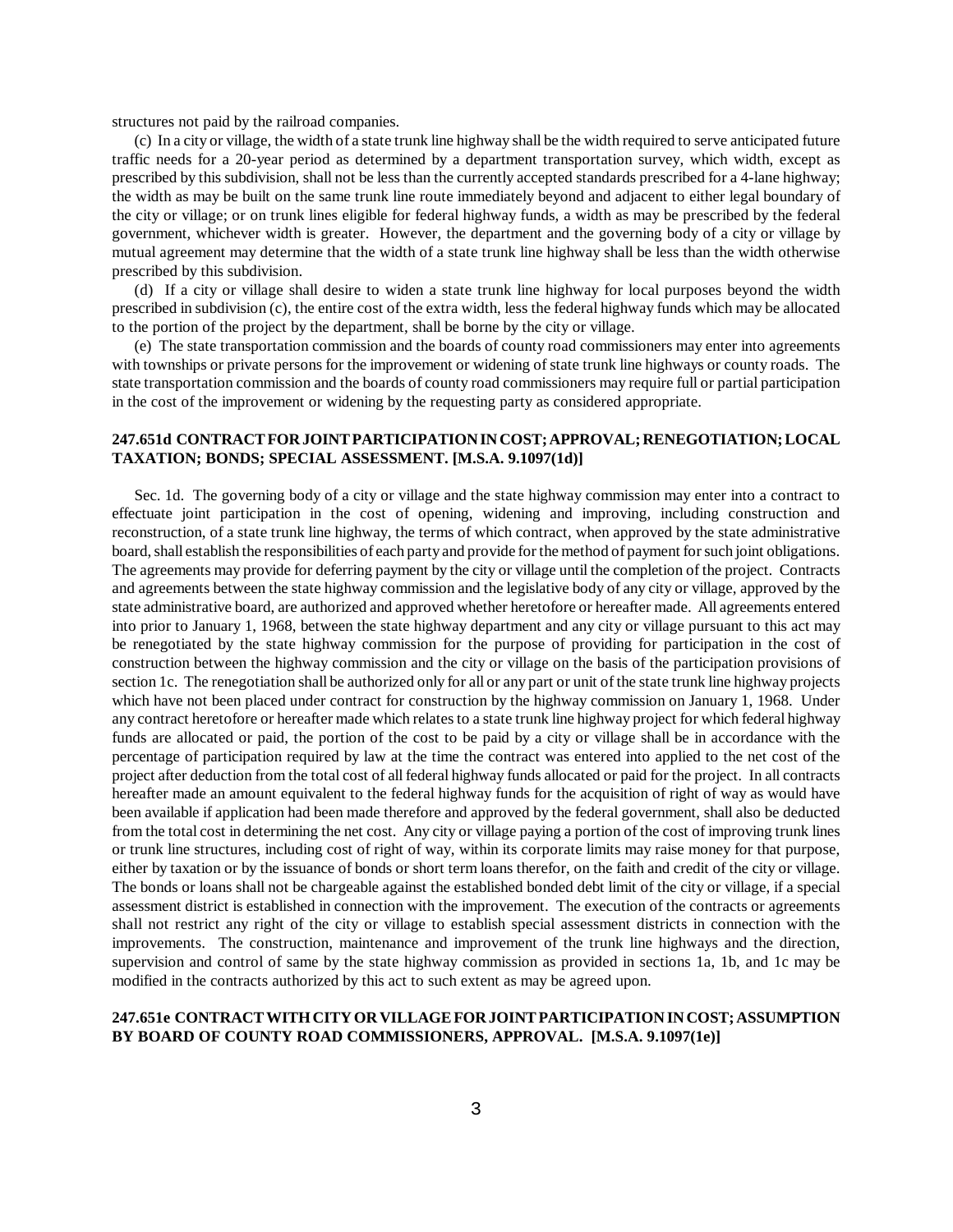Sec. 1e. Whenever the board of county road commissioners of any county shall have funds available, the board may enter into a contract or agreement, with any incorporated city or village within the county, assuming the obligations in whole or in part of the city or village undertaken by contract or agreement with the state highway commissioner under the provisions hereof or approved hereby. The board may contract or agree to carry on, in whole or in part, the improvement or construction required thereby, and may institute and conduct condemnation proceedings necessary therefor. No contract or agreement by any board of county road commissioners shall be effective until approved by resolution of the board of supervisors of the county and of the legislative body of the incorporated city or village concerned. The provisions of this section shall not be deemed to abolish, limit or restrict the powers and duties of the state highway commissioner or of incorporated cities or villages as prescribed by this act.

# **247.651f STATE TRUNK LINES; CANCELLATION OF MUNICIPAL OBLIGATIONS; ASSUMPTION BY STATE. [M.S.A. 9.1097(1f)]**

Sec. 1f. The obligation of any city under 30,000 population which prior to July 1, 1957 entered into a contract with the state highway department pursuant to the provisions of Act No. 19 of the Public Acts of 1919, as amended, for the construction of state trunk line highways, which highways have been taken over as part of the interstate and defense highway system, is hereby canceled and the city is relieved of any obligation remaining under the contract. The state highway department shall assume the obligation still outstanding under the terms of such a contract upon the effective date of this amendatory act.

Sec. 1g. The department in conjunction with counties and municipalities shall develop and implement a pavement management system for each mile of roadway on the national highway system in Michigan. This pavement management system shall attempt to ensure that a disproportionate share of pavement shall not become due for replacement or major repair at the same time.

Sec. 1h. (1) The department shall develop and implement a life-cycle cost analysis for each project for which total pavement costs exceed \$1,000,000.00 funded in whole, or in part, with state funds. The department shall design and award paving projects utilizing material having the lowest life-cycle cost. All pavement design life shall ensure that state funds are utilized as efficiently as possible.

(2) As used in this section, "life-cycle cost" means the total of the cost of the initial project plus all anticipated costs for subsequent maintenance, repair, or resurfacing over the life of the pavement. Life-cycle cost shall also compare equivalent designs and shall be based upon Michigan's actual historic project maintenance, repair, and resurfacing schedules and costs as recorded by the pavement management system, and shall include estimates of user costs throughout the entire pavement life.

# **247.652 TENTATIVE SYSTEM OF COUNTY PRIMARY ROADS; SELECTION AND CERTIFICATION; CHECK AND REVIEW; APPROVAL; COUNTY PRIMARY ROAD SYSTEM. [M.S.A. 9.1097(2)]**

Sec. 2. By December 1, 1951, a tentative system of county primary roads shall be selected by the board of county road commissioners in each county and certified to the state transportation department for its approval. Such tentative system of county primary roads shall be selected on the basis of greatest general importance to the county and shall include any such county roads then legally established and existing as such within the limits of incorporated cities and villages. Each such tentative system of county primary roads certified to the state transportation department shall be checked and reviewed under its direction. Within 6 months after receipt by the department of each such certification, the state transportation department shall approve such part of that tentative system of county primary roads as the department determines is appropriate and shall certify to that board of county road commissioners the approved portion of the tentative system and any deletions therefrom. So much of the tentative system of county primary roads of any county as is approved by the state transportation department shall constitute the county primary road system of that county for all purposes and shall be officially known as the county primary road system of that county.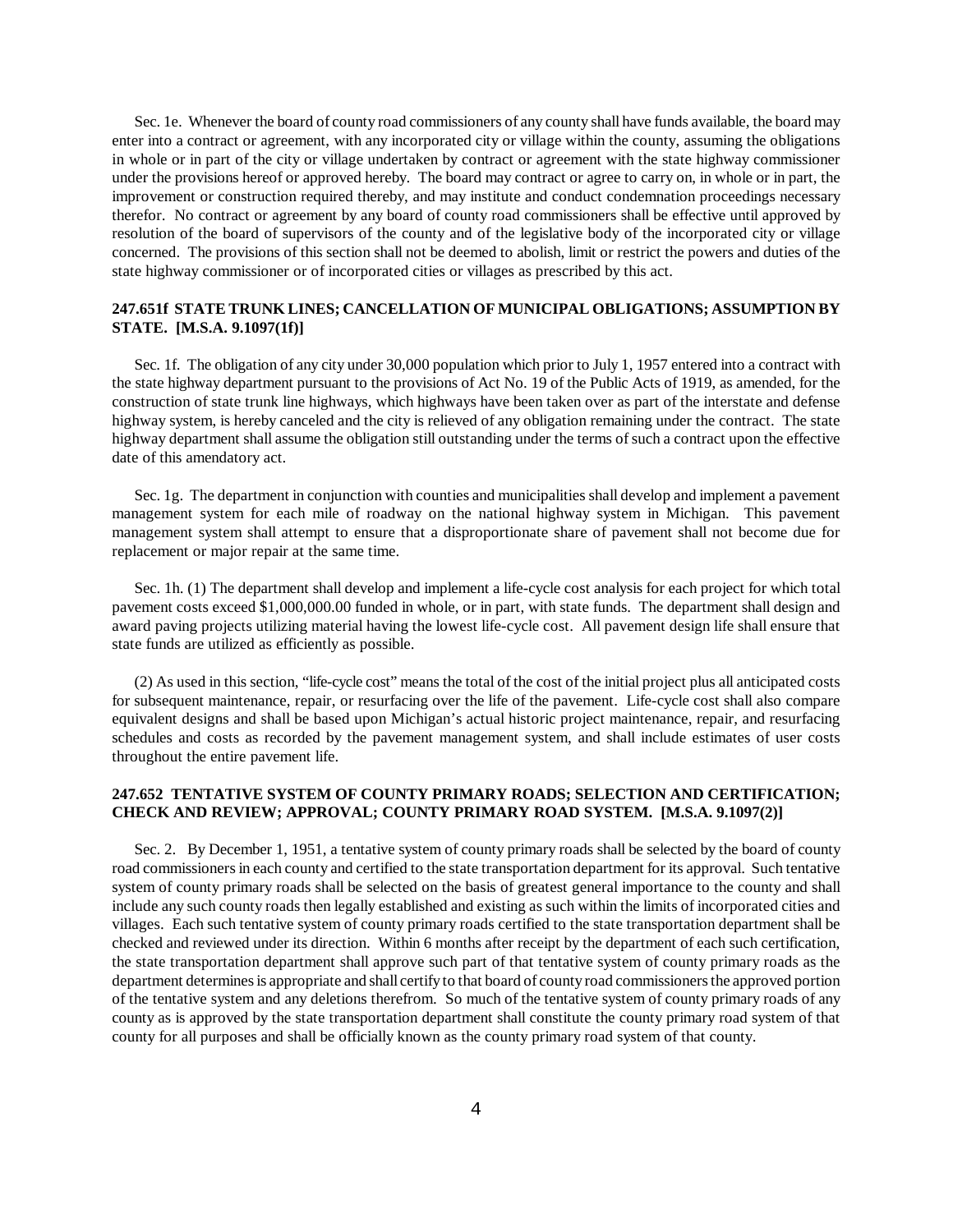## **247.653 TENTATIVE SYSTEM OF COUNTY PRIMARY ROADS; ROADS INCLUDED OR DELETED. [M.S.A. 9.1097(3)]**

Sec. 3. Roads may, from time to time, be included in or deleted from the county primary road system of any county by selection of the county road commission and approval of the state highway commissioner in the same manner and by the same procedure as provided in section 2 hereof for the adoption of any county primary road system in the first instance.

#### **247.654 TENTATIVE SYSTEM OF COUNTY PRIMARY ROADS; ROADS UNDER JURISDICTION OF COUNTY ROAD COMMISSIONERS; CERTIFICATION AND REVIEW. [M.S.A. 9.1097(4)]**

Sec. 4. All roads under the jurisdiction of the board of county road commissioners in each of the several counties of the state not included in the county primary system as finally approved shall be certified to and reviewed and approved or deleted by the state highway commissioner in the same manner as provided in section 2 hereof for the county primary road system and when finally approved by the state highway commissioner shall constitute and be the county local road system of that county, which may thereafter be added to or deleted from in the same manner as provided in section 3 of this act for the county primary road system.

#### **247.655 TENTATIVE SYSTEM OF COUNTY PRIMARY ROADS; OFFICIAL NAME; ESTABLISHMENT, CERTIFICATION, AND APPROVAL. [M.S.A. 9.1097(5)]**

Sec. 5. All roads, streets and highways included in the county primary road system of any county shall be officially known as county primary roads, and all roads, streets and highways included in the county local road system of any county shall be officially known as county local roads. For a period of 2 years after the effective date of this act, the primary road system and the local road system in each county, and the mileage in each such system used for all purposes under the provisions of this act, shall be as determined by the state highway commissioner, and thereafter the local road system and the primary road system in each county, and the mileage in each such system used for all purposes under the provisions of this act, shall be as established by certification to and approved by the state highway commissioner pursuant to the provisions of this act.

#### **247.655a SEASONAL COUNTY ROAD SYSTEM. [M.S.A. 9.1097 (5a)]**

Sec. 5a. (1) The board of county road commissioners of each county may establish a system of seasonal county roads, which may be part of either the county primary road system, the county local road system, or both systems. A board of county road commissioners in establishing a system of seasonal county roads, may declare a road under the jurisdiction of the board to not be open to public travel during the months of November through April, which road shall then not be open to public travel.

(2) The seasonal county road system shall include any road under the jurisdiction of the board of county road commissioners which that board determines shall not be open to public travel each year for a period of less than 12 months. The system of seasonal county roads shall be selected on the basis of seasonal use of the roads and in accordance with rules promulgated by the state transportation department. A board of county road commissioners may include or exclude roads in the seasonal county road system upon adoption of a proper resolution but only after holding a public hearing. Notice of the public hearing shall be given to the clerk of the county and of each city, village, or township in which the roads are situated and published at least twice in a newspaper of general circulation in that county, the first notice to be not less than 30 days before the hearing and the second notice not less than 7 days before the hearing. The notice shall contain the date, time, and place of the hearing and shall describe in general terms the action proposed to be taken by the board, the roads to be affected, and the period of time that the roads shall not be open to public travel. The business which the board may perform at the public hearing shall be conducted at a hearing held in compliance with Act No. 267 of the Public Acts of 1976, as amended, being sections 15.261 to 15.275 of the Michigan Compiled Laws. In addition to the other notices required by this subsection, public notice of the time, date, and place of the hearing shall be given in the manner required by Act No. 267 of the Public Acts of 1976, as amended.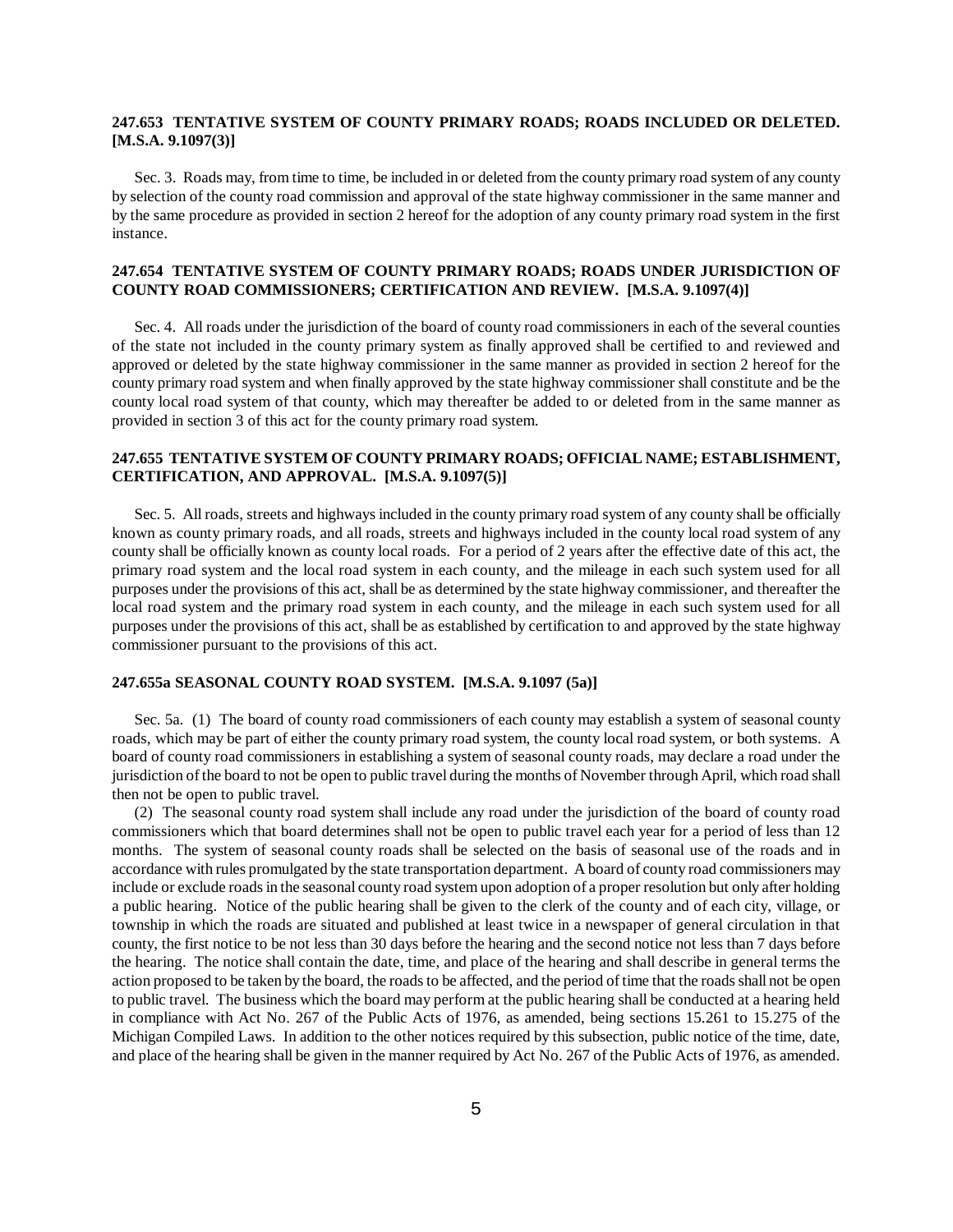If at the hearing an objection is made to the designation of a road as a part of the seasonal county road system by a person occupying a structure located upon or along the road as the person's principal residence, the commissioners shall not designate that road as a part of the seasonal county road system unless the commissioners provide that person with immediate access to a road which is not a part of the seasonal county road system.

(3) Within 30 days after final adoption of a resolution establishing a seasonal county road system, the board of county road commissioners shall file with the state transportation department and each city, village, or township in which the roads are situated a full record of its determination.

(4) The designation of a road as part of the seasonal county road system shall not affect the certification of the road under this act, but if the road is not open to public travel during the months of December to April, the road shall be excluded for purposes of the distribution of snow removal funds under section 12a.

(5) A road included as part of the seasonal county road system shall be excluded for the purposes of determining the distribution of funds under sections 12(4) and 12b for each year in which the road is part of the seasonal county road system.

(6) A map shall be maintained and on display in the office of each board of county road commissioners which has established a seasonal county roads system which shall also inform the public of the dates the road or road shall not open to public travel.

(7) The board shall place and maintain signs on all roads designated as seasonal county roads, which signs shall describe the roads as seasonal county roads.

#### **247.656 TENTATIVE SYSTEM OF STREETS; SELECTION AND CERTIFICATION; APPROVAL. [M.S.A. 9.1097(6)]**

Sec. 6. Within 6 months from the effective date of this act, a tentative system of major streets shall be selected in each incorporated city and village of the state and certified to the state highway commissioner for his approval. Such tentative system of major streets shall be selected in each incorporated city and village under the direction of the governing body thereof on the basis of greatest general importance to such municipality and shall not include any of the trunk line highways or county roads within the limits of such municipality. Each such tentative system of major streets certified to the state highway commissioner shall be checked and reviewed under his direction. Within 6 months after receipt by him of each such certification the state highway commissioner shall approve such part of that tentative system of major streets as complies with the uniform standards and specifications adopted and established as hereinbefore provided and shall reject and delete any part that does not so comply and shall certify to that city or village the approved portion of the tentative system and any deletions therefrom. So much of the tentative system of major streets of any city or village as is approved by the state highway commissioner shall constitute the major street system of that municipality for all purposes, and shall be known officially as the major street system of that city or village as the case may be.

#### **247.657 TENTATIVE SYSTEM OF STREETS; INCLUDED OR DELETED. [M.S.A. 9.1097(7)]**

Sec. 7. Streets may, from time to time, be included in or deleted from the major street system of any municipality by selection by the governing body thereof and approval of the state highway commissioner in the same manner and by the same procedure as provided in section 6 hereof for the adoption of any major street system in the first instance.

# **247.658 TENTATIVE SYSTEM OF STREETS; STREETS NOT INCLUDED, CERTIFICATION AND APPROVAL. [M.S.A. 9.1097(8)]**

Sec. 8. All streets within the corporate limits and under the jurisdiction of each municipality of the state, exclusive of state trunk line highways and county roads, and not included in the major street system of such municipality as finally approved shall be certified to and reviewed and approved or deleted by the state highway commissioner in the same manner as provided in section 6 hereof for the major street system and when finally approved by the state highway commissioner shall constitute and be the local street system of that city or village, which may thereafter be added to or deleted from in the same manner as provided in section 7 of this act for city or village major street systems.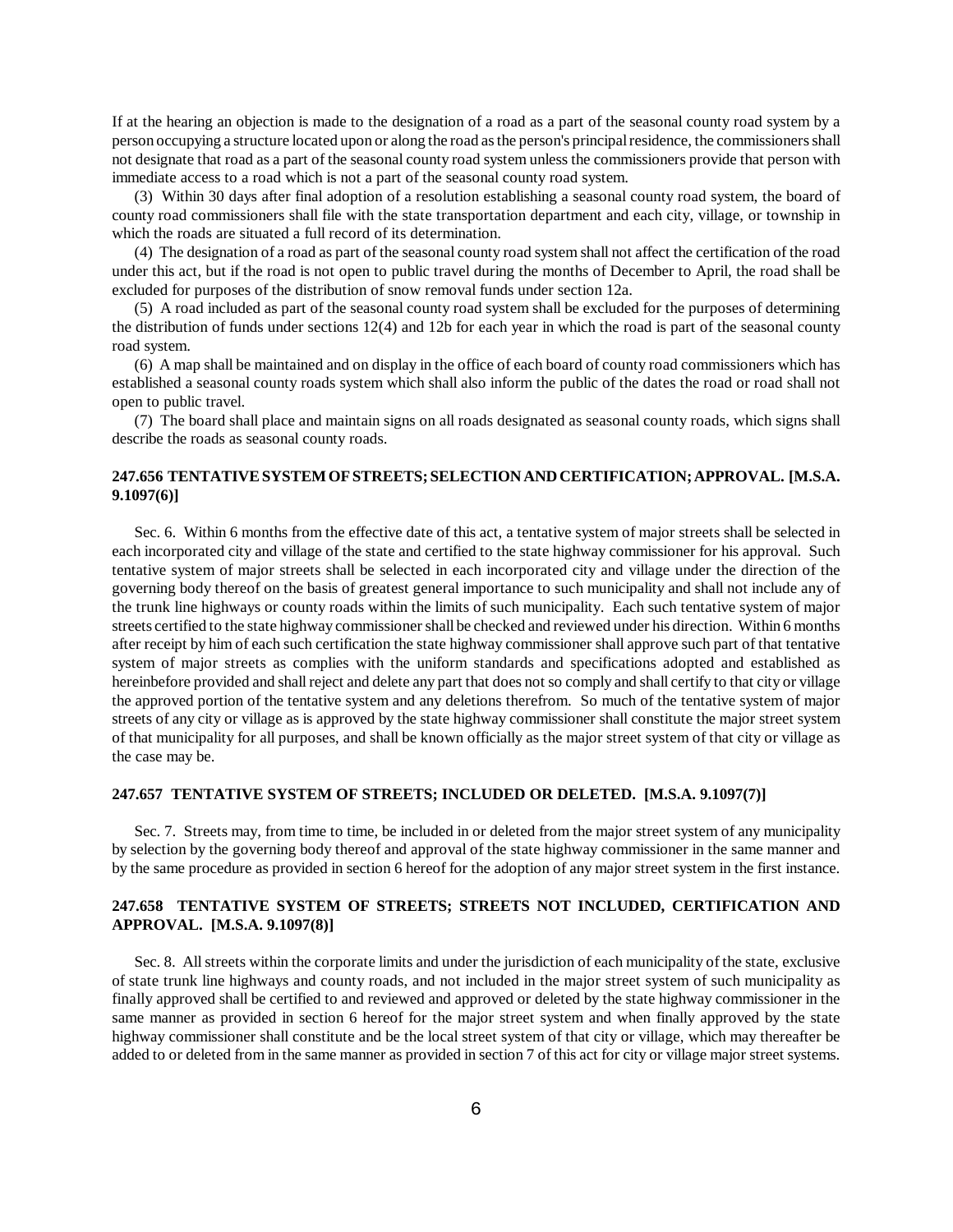# **247.659 TENTATIVE SYSTEM OF STREETS; OFFICIAL NAME; ESTABLISHMENT AND CERTIFICATION. [M.S.A. 9.1097(9)]**

Sec. 9. All roads, streets and highways included in the major street system of any municipality shall be officially known as city or village major streets as the case may be, and all roads, streets and highways included in the local street system of any municipality shall be officially known as city or village local streets, as the case may be. For a period of 2 years after the effective date of this act, the major street system and the local street system in each city and village, and the mileage in each such system used for all purposes under the provisions of this act, shall be as determined by the state highway commissioner, and thereafter the major street system and the local street system in each city and village, and the mileage in each such system used for all purposes under the provisions of this act, shall be as established by certification to and approval by the state highway commissioner pursuant to the provisions of this act.

# **247.659a CONTINUING STUDY OF TRANSPORTATION NEEDS; NEEDS STUDY COMMITTEE; CITIZENS ADVISORY COMMITTEE; QUALIFIED STAFF, NEEDS, TECHNICAL OVERSIGHT, AND FISCAL ANALYSIS SUBCOMMITTEES; RECOMMENDED WORK PROGRAM; REPORT AND RECOMMENDATIONS.**

Sec. 9a. (1) The state transportation commission shall maintain a continuing study of the transportation needs of the state. By December 1, 1987 and every 4 years thereafter, the governor shall appoint not more than 5 persons to 4-year terms, who shall serve as a needs study committee. The appointment shall be subject to the advice and consent of the senate. The committee shall include least 1 representative of the following interests:

- (a) Manufacturing.
- (b) Commerce.
- (c) Agriculture.
- (d) Tourism.
- (e) Labor.

(2) A citizens advisory committee shall be created to receive and comment upon all reports, studies, and recommendations prepared by the various designated technical subcommittees prior to but not later than the submission of the reports, studies, and recommendations to the needs study committee. The members of the citizens advisory committee shall be given sufficient time and opportunity to provide members of the needs study committee their majority, minority, or individual views of the reports, studies, and recommendations of the various designated technical subcommittees. The governor shall appoint not more than 23 persons to 4-year terms, who shall serve as a citizens advisory committee and shall include at least 1 representative of the following organizations:

- (a) Michigan farm bureau.
- (b) Michigan trucking association.
- (c) Michigan association of counties.
- (d) Michigan townships association.
- (e) Michigan state chamber of commerce.
- (f) Michigan tourist association.
- (g) County road association of Michigan.
- (h) Michigan public transit association.
- (i) Michigan association of railroads.
- (j) Michigan municipal league.
- (k) Michigan motor bus association.
- (1) Area agency for aging.
- (m) Michigan association of railroad passengers.
- (n) Nonmotorized advisory commission.
- (o) Michigan association of airport executives.
- (p) American association of aviation businesses.
- (q) American association of retired persons.
- (r) Michigan council for independent living.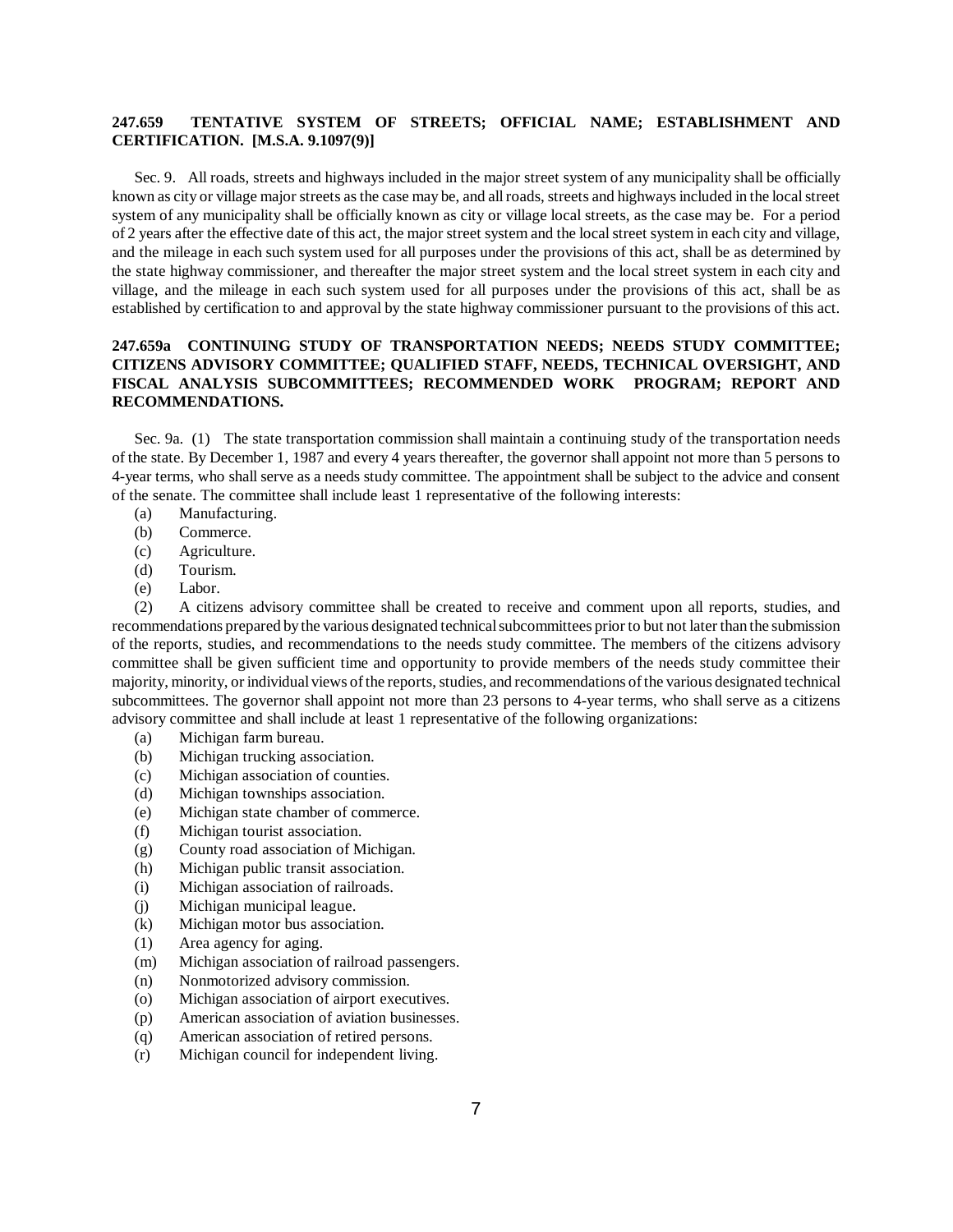(3) The state transportation department shall provide qualified staff, needs, technical oversight, and fiscal analysis subcommittees, and provide by January 1, 1988, a recommended work program to the needs study committee to enable the committee to carry out its functions.

(4) By a majority vote of the needs study committee, the committee shall report to the governor, the state transportation commission, and the legislature on the identified capital and maintenance needs, transportation investment and maintenance priorities, relative use of transportation systems, responsibilities for the identified needs including economic development needs, transportation funding options, historical transportation financing patterns as they relate to total statewide fiscal resources, and strategies for maximizing the returns on transportation investments. All studies and reports relating to highways shall be reported according to functional and legal classification. The committee shall publish a preliminary report of the data and findings by January 1, 1989. The committee, after holding appropriate public hearings, shall recommend, if it considers it necessary, alterations of formulas for transportation funding and alterations to the distributions of transportation responsibilities before January 1, 1990, and before January 1 of each fourth year thereafter. The report and recommendations shall also include any positions which a minority of the needs study committee support.

Sec. 9b. (1) After the effective date of the amendatory act that added this section, the department shall do all of the following regarding contracts to construct or repair roads or bridges:

(a) Establish technical assistance programs to prepare minority business enterprises to compete for contracts.

(b) Assist in creating and developing sources of nontraditional capital to assist minority business enterprises to compete for contracts.

(c) Assist in creating and developing incentives for firms to mentor minority business enterprises to assist minority business enterprises to gain the experience and resources necessary to compete for contracts.

(d) Increase information programs to inform minority business enterprises of opportunities to compete for contracts.

(2) The department shall notify the majority and minority chairpersons of the house and senate appropriations committees and the majority and minority chairpersons of the house and senate committees that consider transportation matters of each contract awarded to minority business enterprises under this section.

(3) As used in this section:

(a) "Minority business enterprise" means a business enterprise located within an empowerment zone or an enterprise zone that is owned or controlled solely by 1 or more socially or economically disadvantaged persons. The disadvantage may arise from cultural, racial, gender, or chronic economic circumstances or background, or other similar cause.

(b) "Empowerment zone" means an area designated as an empowerment zone by the United States department of housing and urban development.

(c) "Enterprise zone" means a neighborhood enterprise zone designated under the neighborhood enterprise zone act, 1992 PA 147, MCL 207.771 to 207.787.

(4) After the effective date of the amendatory act that added this section, the department shall do all of the following regarding contracts to construct or repair roads and bridges:

(a) Consult with the Michigan state chamber of commerce and the Michigan minority business development council on requests for proposals and requests for quotations to ensure competitive and inclusive strategies which ensure an inclusive and competitive bid environment.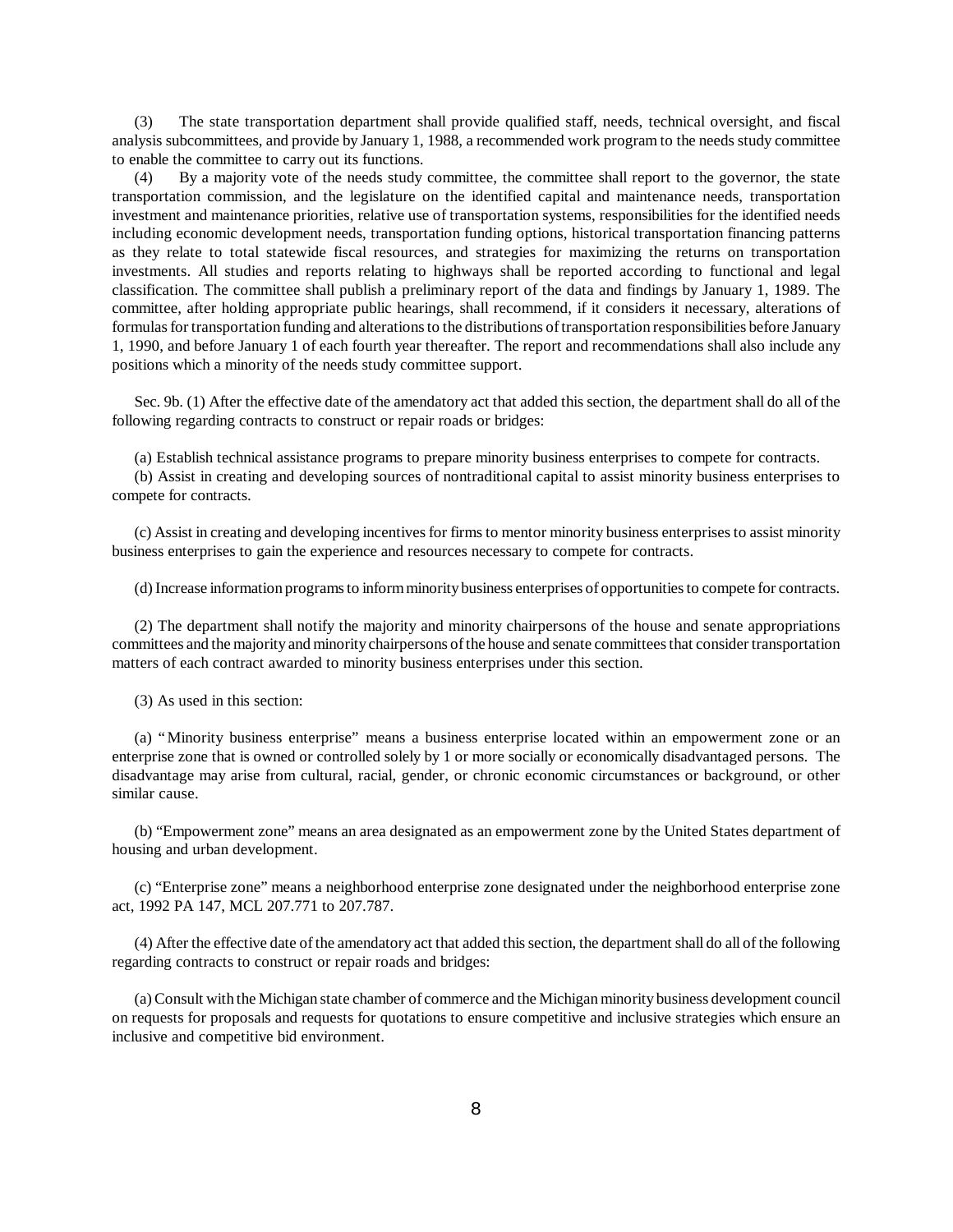(b) Appoint not less than 1 representative from the Michigan minority business development council and the DBE division of the Michigan department of transportation to all requests for proposal and quote review panels.

(c) Establish within the DBE division of the Michigan department of transportation a surety division to assist qualified bidders in securing bonding and in monitoring vendor and supplier payments.

## **247.660 MICHIGAN TRANSPORTATION FUND; ESTABLISHMENT; SEPARATE FUND; DEPOSITS; EXPENSES; DEDUCTIONS; APPORTIONMENT AND APPROPRIATION OF MONEY; USE OF MONEY APPROPRIATED; PROGRAMS; DISTRIBUTION FORMULA; ALLOCATION TO TRANSPORTATION ECONOMIC DEVELOPMENT FUND; DIVISION OF FUNDS.**

Sec. 10. (1) A fund to be known as the Michigan transportation fund is established and shall be set up and maintained in the state treasury as a separate fund. Money received and collected under 1927 PA 150, MCL 207.101 to 207.202, except a license fee provided in that act, and a tax, fee, license, and other money received and collected under sections 801 to 810 of the Michigan vehicle code, 1949 PA 300, MCL 257.801 to 257.810, except a truck safety fund fee provided in section 801(1)(k) of 1949 PA 300, MCL 257.801, and money received under the motor carrier act, 1933 PA 254, MCL 475.1 to 479.43, shall be deposited in the state treasury to the credit of the Michigan transportation fund. In addition, income or profit derived from the investment of money in the Michigan transportation fund shall be deposited in the Michigan transportation fund. Except as provided in this act, no other money, whether appropriated from the general fund of this state or any other source, shall be deposited in the Michigan transportation fund. Except as otherwise provided in this section, the legislature shall appropriate funds for the necessary expenses incurred in the administration and enforcement of 1927 PA 150, MCL 207.101 to 207.202, 1933 PA 254, MCL 475.1 to 479.43, and sections 801 to 810 of the Michigan vehicle code, 1949 PA 300, MCL 257.801 to 257.810. Funds appropriated for necessary expenses shall be based upon established cost allocation methodology that reflects actual costs. Beginning with the fiscal year ending September 30, 1998 and the next 2 succeeding fiscal years thereafter, funds appropriated for these administrative expenses for all state agencies and departments, other than the department, the commission, the department of environmental quality expedited permit processing program for road agencies, the department of state, and the attorney general shall be phased out until further funds are no longer appropriated for this purpose. All money in the Michigan transportation fund is apportioned and appropriated, for the fiscal years ending September 30, 1993 through September 30, 1998, in the following manner:

(a)Not more than \$3,000,000.00 as may be annually appropriated each fiscal year to the state trunk line fund for subsequent deposit in the rail grade crossing account.

(b) Not less than \$3,000,000.00 each year to the critical bridge fund established in section 11b for the purpose of payment of the principal, interest, and redemption premium on any notes or bonds issued by the state transportation commission under section 11b.

(c) Revenue from 3 cents of the tax levied under section 2 (1) of 1950 PA 127, MCL 207.102, to the state trunk line fund, county road commissions, and cities and villages in the percentages provided in subdivision (h).

(d) Revenue from 1 cent of the tax levied under section 2(1) of 1950 PA 127, MCL 207.102 to the state trunk line fund for repair of state bridges under section 11.

(e) \$43,000,000.00 to the state trunk line fund for debt service costs on state of Michigan projects.

(f) 10% to the comprehensive transportation fund for the purposes described in section 10e.

(g) \$36,775,000.00 to the state trunk line fund for subsequent deposit in the transportation economic development fund, and, as of September 30, 1997, with the first priority for allocation to debt service on bonds issued to fund transportation economic development fund projects. In addition, beginning October 1, 1997, \$3,500,000.00 is appropriated from the Michigan transportation fund to the state trunk line fund for subsequent deposit in the transportation economic development fund to be used for economic development road projects in any of the targeted industries described in section 9 (1)(a) of 1987 PA 231, MCL 247.909.

(h) The balance of the Michigan transportation fund as follows, after deduction of the amounts appropriated in subdivisions (a) through (g) and section 11b: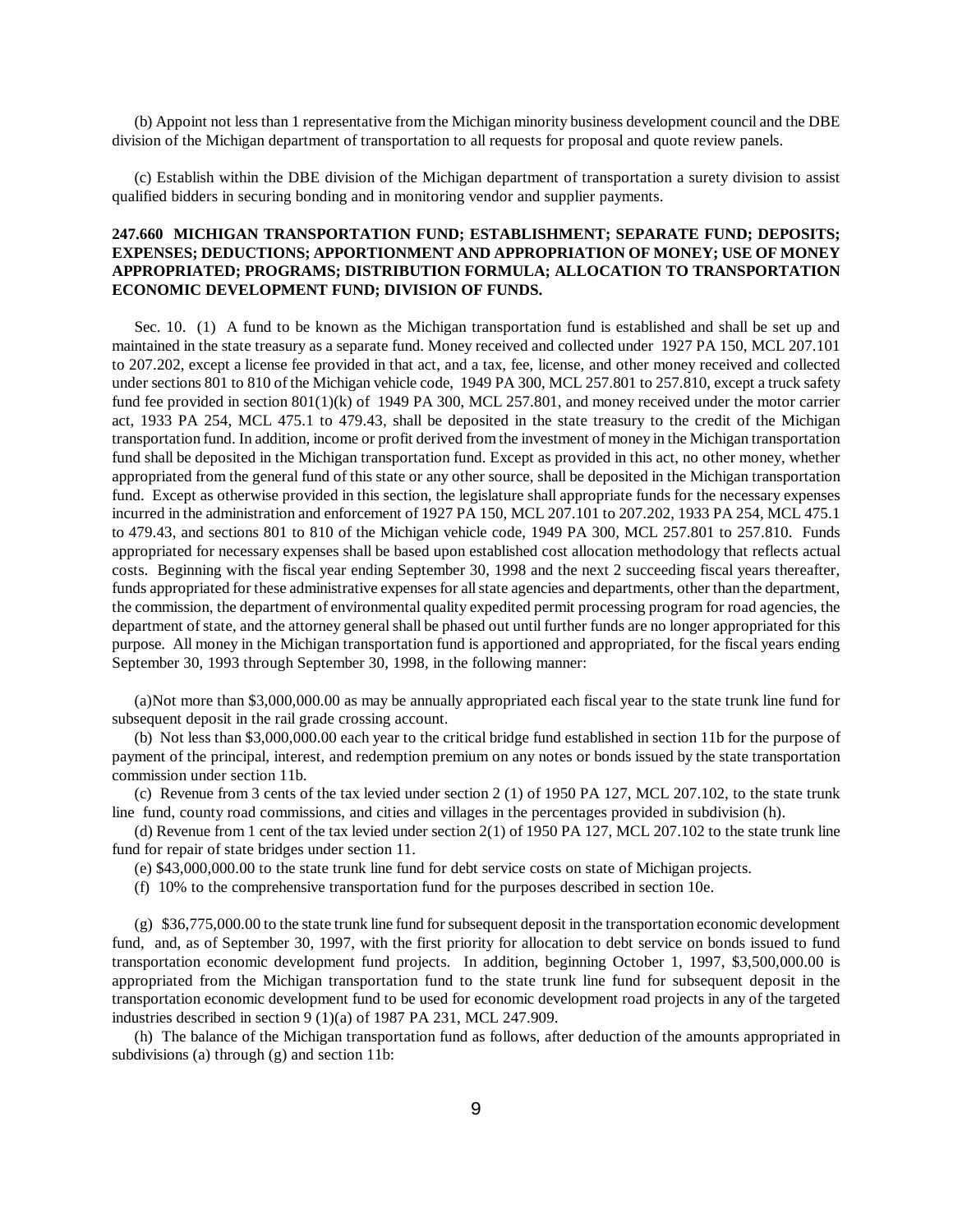(*i*) 39.1% to the state trunk line fund for the purposes described in section 11. Beginning October 1, 1995, a state grant of not less than \$33,000,000.00, as may be annually appropriated each fiscal year, after the payment of debt service pursuant to section  $11(1)(a)$ , shall be made to the local program fund created in section 11e.

(*ii*) 39.1% to the county road commissions of the state.

(*iii)* 21.8% to the cities and villages of the state.

(2) If a distribution formula is not enacted into law for any time period beginning after September 30, 1998, the following amounts are appropriated each fiscal year thereafter with the balance reverting to the Michigan transportation fund until a distribution formula is enacted:

(a) 80% of the revenue received in the same percentages as the distribution formula in effect before October 1, 1998 to the state trunk line fund under the conditions provided in section 11, to the comprehensive transportation fund under the conditions provided in section 10e, to the county road commissions under the conditions provided in section 12, and to the cities and villages under the conditions provided in section 13.

(b) An amount is apportioned and appropriated to the comprehensive transportation fund sufficient to pay the principal and interest payments due on bonds and notes issued for comprehensive transportation purposes under section 18b.

(c) An amount is apportioned and appropriated to the state trunk line fund sufficient to pay the principal and interest payments due on bonds and notes issued for those purposes for which the state transportation commission may issue bonds and notes under section 18b, except for those bonds and notes issued for comprehensive transportation purposes, and sufficient to pay the obligations of the state trunk line fund pursuant to contracts entered into under section 18d, which contributions are pledged for the payment of principal and interest on bonds issued under section 18d.

(d) An amount is apportioned and appropriated to county road commissions sufficient to pay the principal and interest payments due on bonds and notes described in section 12(8).

(e) An amount is apportioned and appropriated to cities and villages sufficient to pay the principal and interest payments due on bonds and notes described in section 13(3)(a).

(3) The money appropriated pursuant to this section shall be used for the purposes as provided in this act and any other applicable act. Subject to the requirements of section 9b, the department shall develop programs in conjunction with the Michigan state chamber of commerce and the Michigan minority business development council to assist small businesses, including those located in enterprise zones and those located in empowerment zones as determined under federal law, as defined by law in becoming qualified to bid.

(4) The distribution formula enacted into law after September 30, 1998 shall not adversely affect the ability of the state or a city, village, county, or county road commission which has issued bonds or notes payable from the Michigan transportation fund or the motor vehicle highway fund to pay the debt service on those bonds or notes.

(5) Thirty-one and one-half percent of the funds appropriated to this state from the federal government pursuant to 23 U.S.C. 157, commonly known as minimum allocation and donor state bonus funds, shall be allocated to the transportation economic development fund, if such an allocation is consistent with federal law. These funds shall be distributed 16-1/2% for development projects for rural counties as defined by law and 15% for capacity improvement or advanced traffic management systems in urban counties as defined by law. Federal funds allocated for distribution under this section shall be eligible for obligation and use by all recipients as defined by the intermodal surface transportation efficiency act of 1991, Public Law 102-240, 105 Stat. 1914.

(6) Notwithstanding any other provision of this section, there is appropriated for the fiscal year ending September 30, 1997 a total of \$20,000,000.00 only to the state trunk line fund, the county road commissions, and the cities and villages, from the Michigan transportation fund. Funds appropriated under this subsection shall be disbursed according to the provisions of sections 11, 12, and 13.

# **247.660a TRANSFERRED MILEAGE; WORTH PER MILE OF COUNTY PRIMARY AND LOCAL ROADS; DETERMINATION OF MONEY TO BE TRANSFERRED; TRANSFER OF FUNDS INCLUDED IN APPROPRIATION. [M.S.A. 9.1097(10b)]**

Sec. 10a. (1) Annually the department of transportation shall determine the miles of state trunk line highways, county primary and local roads, and city and village major and local streets transferred to and from state, county, city,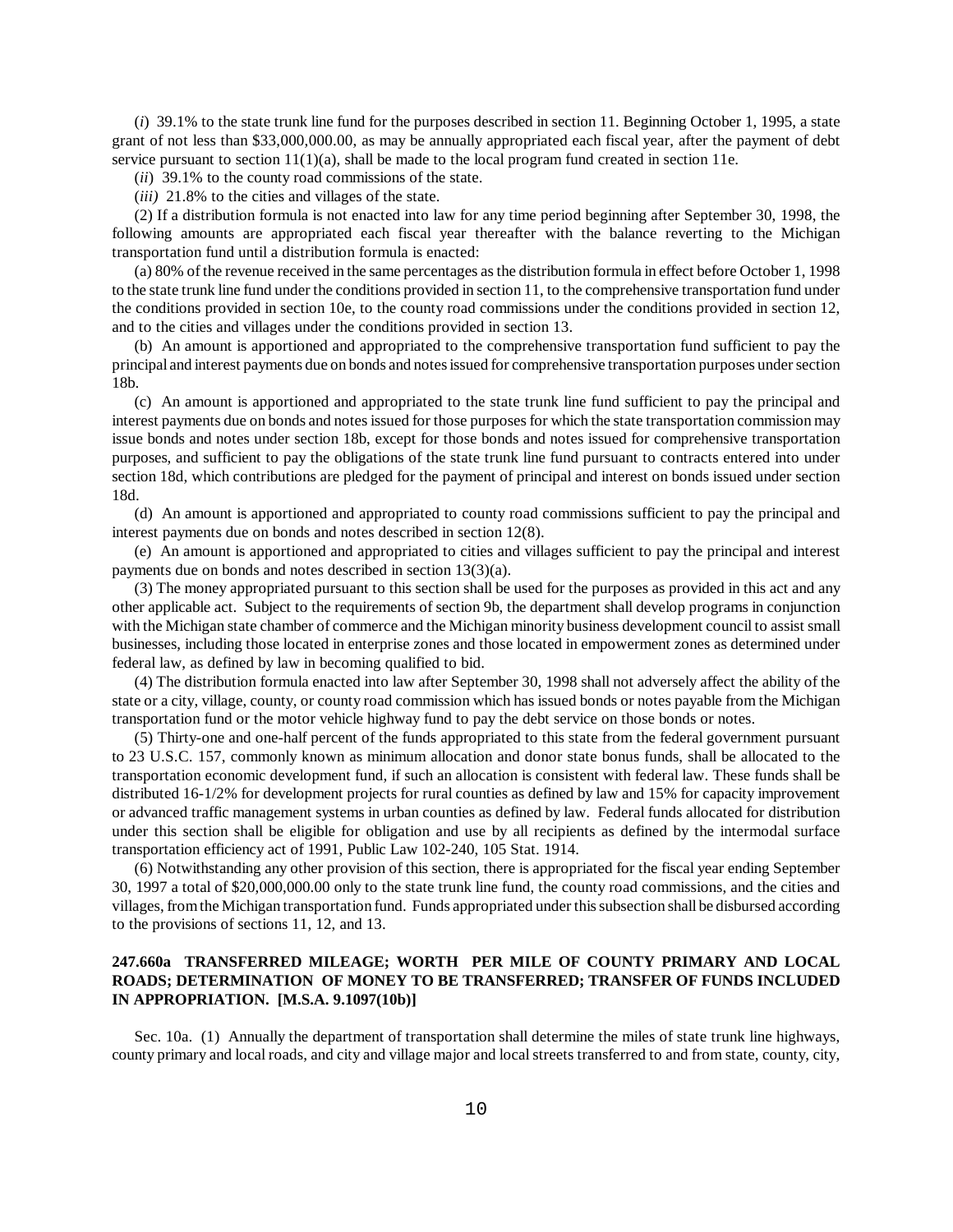or village jurisdiction during the preceding period of July 1 to June 30. In each year after that determination, the transferred mileage shall be accumulated and added to the mileage transferred in each subsequent July 1 to June 30 period.

(2) The current average revenue worth per mile of a county primary road and a county local road shall be determined annually by dividing the total county primary and local road mileages respectively as of the first day of the preceding July 1 to June 30 period into the total amount of Michigan transportation funds returned to counties pursuant to this act for use on county primary and local roads respectively during that period, except money returned to counties pursuant to section 12(2) and (3).

(3) The total amount of money to be transferred from and to the state trunk line fund, the counties, cities, and villages shall be determined annually by multiplying the current revenue worth per mile of a county primary road and a county local road respectively by the number of accumulated miles in each category transferred from and to state, county, city, or village jurisdiction. If the transferred facility becomes classified as part of the local road or street system of the receiving jurisdiction, the transfer of money shall be calculated on the basis of the revenue worth per mile of a county local road. In any other category of jurisdictional transfer, the transfer of money shall be calculated on the basis of the revenue worth per mile of a county primary road.

(4) For jurisdictional transfers made from the state to a county, city, or village after July 1, 1992, the amount in the state trunk line fund to be transferred shall be transferred to the county, city, or village receiving jurisdiction. If the transferred highway is then classified as part of the local road or street system of the receiving jurisdiction, the transfer of money to the receiving jurisdiction shall be calculated on the basis of the revenue worth per mile of a county local road as determined in subsection (2). If the transferred highway is then classified as part of the primary road or major street system of the receiving jurisdiction, the transfer of money to the receiving jurisdiction shall be calculated on the basis of the revenue worth per mile of a county primary road as determined in subsection (2). This subsection and subsection (5) shall not be construed to effect contracts entered into before or after the effective date of this subsection pursuant to Act No. 166 of the Public Acts of 1965, being sections 408.551 to 408.558 of the Michigan Compiled Laws, for the maintenance of a transferred highway.

(5) In cities and villages with a population of 25,000 or more, trunk line mileage that is transferred to local jurisdiction after July 1, 1992 and is then classified as a major street shall be certified at twice its measured length.

(6) The transfer of funds under this section shall be included each year in the October appropriation of the Michigan transportation fund.

#### **247.660b COMPREHENSIVE TRANSPORTATION FUND. [M.S.A. 9.1097(10c)]**

Sec. 10b. (1) A fund to be known as the comprehensive transportation fund is established and shall be set up and maintained in the state treasury as a separate fund. In addition to the money distributed to the comprehensive transportation fund pursuant to this act, the money authorized to be credited to the comprehensive transportation fund pursuant to section 25 of the general sales tax act, Act No. 167 of the Public Acts of 1933, as amended, being section 205.75 of the Michigan Compiled Laws, shall be deposited in the comprehensive transportation fund and is appropriated to the state transportation department for the purposes described in section 10e.

(2) The comprehensive transportation fund shall be administered by the state transportation department in accordance with this act.

(3) The general functions of the state transportation department in the administration of funds for comprehensive transportation services shall include the following:

(a) Establishing public transportation procedures and administrative practices for which there is a clear requirement for uniformity statewide.

(b) Planning and providing for the current and long-range development of a system of public transportation in areas for which an eligible authority or eligible governmental agency does not exist.

(c) Investigating public transportation conditions and making recommendations for improvement to the state transportation commission for forwarding to the legislature.

(d) Encouraging, coordinating, and administering grants for research and demonstration projects to develop the application of new ideas and concepts in public transportation facilities and services as applied to state as opposed to nationwide problems.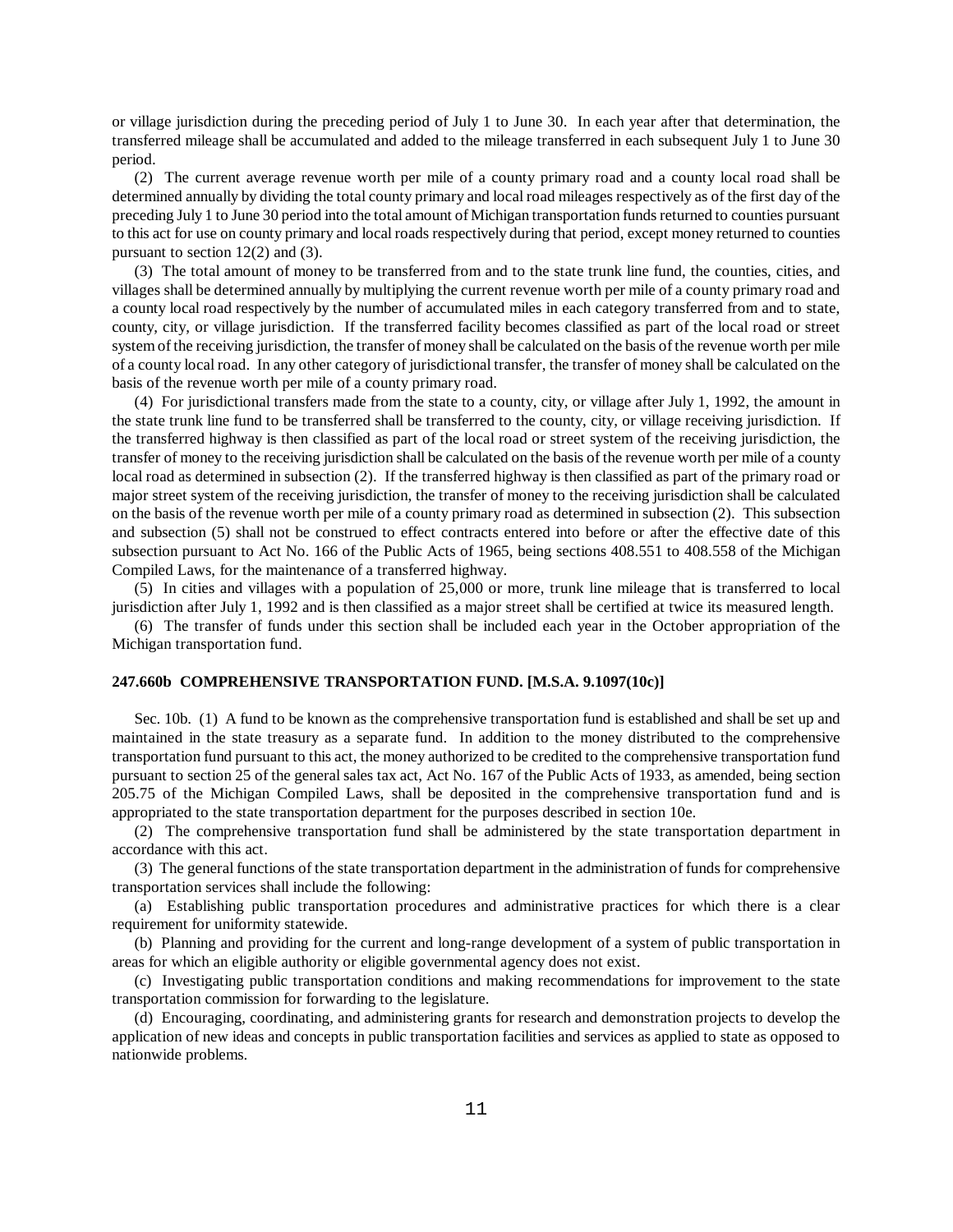(e) Performing each function necessary to comply fully with present or future federal transportation acts.

(f) Administering and distributing money from the comprehensive transportation fund and the proceeds of notes and bonds sold for public transportation purposes. If money is raised by an eligible authority or an eligible governmental agency for a public transportation capital outlay project funded pursuant to sections 3, 5, and 6 of the urban mass transportation act of 1964, 49 U.S.C. 1602, 1604, and 1605, or federal law codified in 23 U.S.C. 101 to 407, the state shall pay not less than 66-2/3% of the local match. The state shall not expend money as a local match or otherwise, and an eligible authority or eligible governmental agency shall not expend money distributed pursuant to this act, as a local match or otherwise, for the preliminary or final construction engineering plans or the construction of a subway system within the area of the southeastern Michigan transportation authority until that expenditure is approved by concurrent resolution of the legislature. The concurrent resolution shall be approved on a record roll call vote of each house. The state shall not expend money for the construction, operation, or maintenance of a commuter boat service system within a county which is a member of the southeastern Michigan transportation authority until approved by concurrent resolution of the legislature. The concurrent resolution shall be approved on a record roll call vote of each house.

(g) Applying for, receiving, and accepting any grant, gift, contribution, loan, or other assistance in the form of money, property, labor, and any other form from a public or private source, including assistance from an agency or instrumentality of the United States and doing each thing as is necessary to apply for, receive, and administer that assistance in accordance with the laws of this state.

(h) Promulgating rules for the implementation and administration of the comprehensive transportation fund, pursuant to the administrative procedures act of 1969, Act No. 306 of the Public Acts of 1969, as amended, being sections 24.201 to 24.315 of the Michigan Compiled Laws.

(I) Issuing bonds or notes for public transportation purposes in accordance with this act.

(j) Making direct expenditures, loans, grants, or guaranteeing lease costs to public and private corporations for public transportation purposes using the comprehensive transportation fund or using as appropriate, the proceeds of notes and bonds authorized by section 18b.

#### **247.660c DEFINITIONS.**

Sec. 10c. As used in this act:

(a) "Urban or rural area" means a contiguous developed area, including the immediate surrounding area, where transportation services should reasonably be provided presently or in the future; the area within the jurisdiction of an eligible authority; or for the purpose of receiving funds for public transportation, a contiguous developed area having a population of less than 50,000 population that has an urban public transportation program approved by the state transportation department and for which the state transportation commission determines that public transportation services should reasonably be provided presently or in the future.

(b) "Eligible authority" means an authority organized pursuant to the metropolitan transportation authorities act of 1967, Act No. 204 of the Public Acts of 1967, as amended, being sections 124.401 to 124.426 of the Michigan Compiled Laws.

(c) "Eligible governmental agency" means a county, city, or village or an authority created pursuant to Act No. 55 of the Public Acts of 1963, as amended, being sections 124.351 to 124.359 of the Michigan Compiled Laws; the urban cooperation act of 1967, Act No. 7 of the Public Acts of the Extra Session of 1967, being sections 124.501 to 124.512 of the Michigan Compiled Laws; Act No. 8 of the Public Acts of the Extra Session of 1967, being sections 124.531 to 124.536 of the Michigan Compiled Laws; Act No. 35 of the Public Act of 1951, as amended, being sections 124.1 to 124.13 of the Michigan Compiled Laws; the public transportation authority act, Act No. 196 of the Public Acts of 1986, being sections 124.451 to 124.479 of the Michigan Compiled Laws; or the revenue bond act of 1933, Act No. 94 of the Public Acts of 1933, as amended, being sections 141.101 to 141.140 of the Michigan Compiled Laws.

"Transit vehicle" means a bus, rapid transit vehicle, railroad car, water vehicle, taxicab, or other type of public transportation vehicle or individual unit, whether operated singly or in a group which provides public transportation.

(e) "Transit vehicle mile" means a transit vehicle operated for 1 mile in public transportation service including demand actuated and line-haul vehicle miles.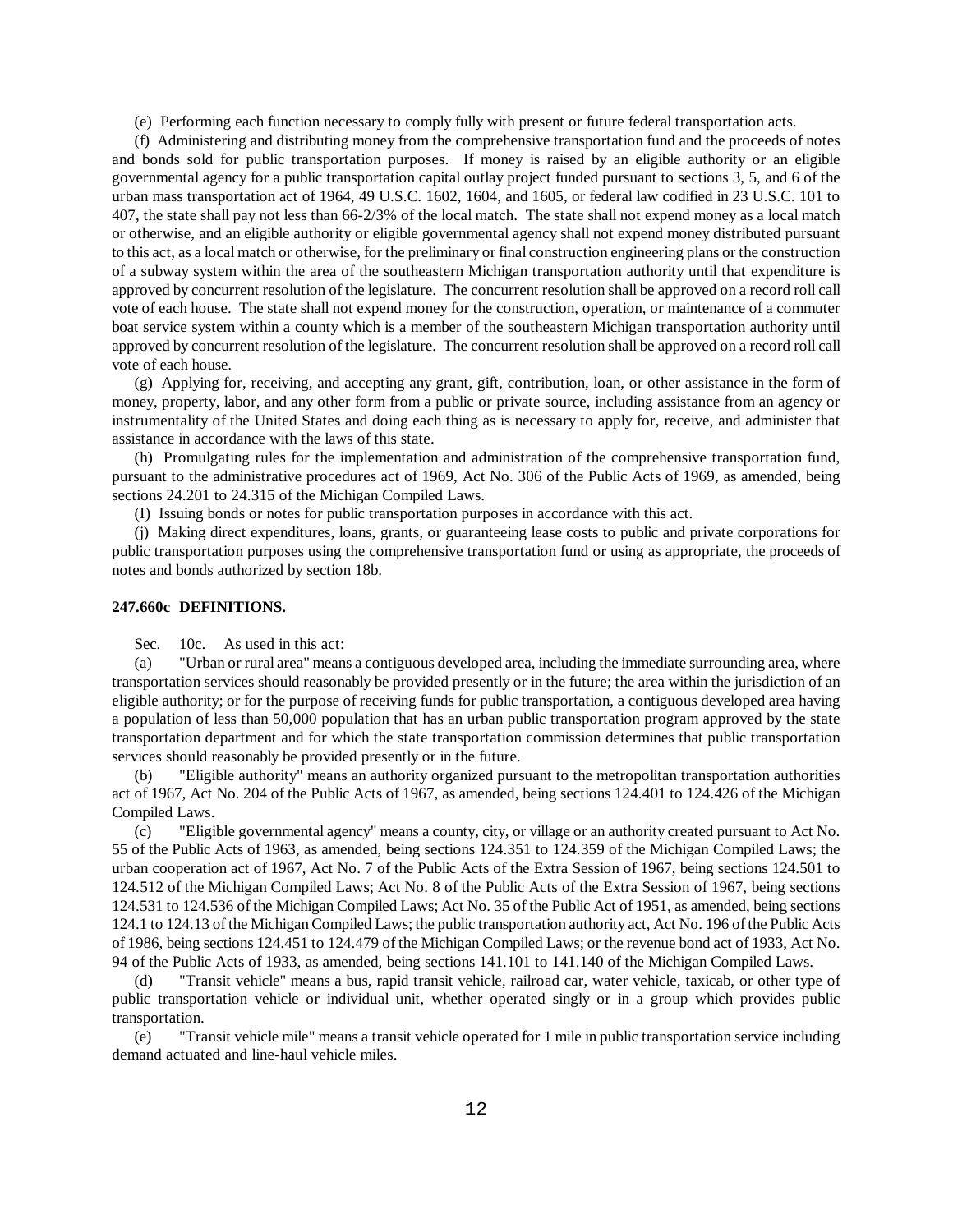(f) "Demand actuated vehicle" means a bus or smaller transit vehicle operated for providing group rides to members of the general public paying fares individually, and on demand rather than in regularly scheduled route service.

(g) "Demand actuated vehicle mile" means a demand actuated vehicle operated for 1 mile in service to the general public.

(h) "Public transportation", "comprehensive transportation", "public transportation service", "comprehensive transportation service", "public transportation purpose", or "comprehensive transportation purpose" means the movement of people and goods by publicly or privately owned water vehicle, bus, railroad car, aircraft, rapid transit vehicle, taxicab, or other conveyance which provides general or special service to the public, but not including charter or sightseeing service or transportation which is exclusively for school purposes. Public transportation, public transportation services, or public transportation purposes; and comprehensive transportation, comprehensive transportation services, or comprehensive transportation purposes as defined in this subdivision are declared by law to be transportation purposes within the meaning of section 9 of article IX of the state constitution of 1963.

(I) "State transportation commission" means the state transportation commission or the state highway commission as established in section 28 of article V of the state constitution of 1963.

(j) "Governmental unit" means the state transportation department, state highway commission or the state transportation commission, or a county road commission.

(k) "Department" or "department of transportation" means the state transportation department, which may be referred to administratively as the department of transportation.

#### **247.660d COMPREHENSIVE TRANSPORTATION FUND; DISTRIBUTION. [M.S.A. 9.1097(10e)]**

Sec. 10d. The comprehensive transportation fund shall be distributed to eligible authorities for public transportation purposes, distributed to eligible governmental agencies which are not within the jurisdiction of an eligible authority for public transportation purposes, and expended by the department of transportation for public transportation purposes. A distribution to an eligible governmental agency located within the jurisdiction of an eligible authority for public transportation purposes may be made directly if the eligible governmental agency was providing public transportation service on January 3, 1973. Except for an eligible governmental agency which was providing public transportation service on January 3, 1973, distribution for public transportation purposes may be made directly to an eligible governmental agency located within the jurisdiction of an eligible governmental agency or eligible authority which is providing public transportation service on the date of the creation of the comprehensive transportation fund, only if approved by the eligible governmental agency or eligible authority in which the eligible governmental agency is located. Further, except for an eligible governmental agency or eligible authority in whose jurisdiction is located an eligible governmental agency which was providing public transportation service on January 3, 1973, a distribution may be made directly to an eligible governmental agency or eligible authority in whose jurisdiction is located an eligible governmental agency which is providing public transportation service on the date of the creation of the comprehensive transportation fund, only if approved by the eligible governmental agency located within the eligible governmental agency or eligible authority. A county which withdraws from an eligible authority shall not be considered to be within the jurisdiction of the eligible authority.

**247.660e COMPREHENSIVE TRANSPORTATION FUND; APPROPRIATION AND EXPENDITURE; ORDER OF PRIORITY; CAPITAL GRANTS RECEIVED BY ELIGIBLE AUTHORITIES AND ELIGIBLE GOVERNMENTAL AGENCIES; ANNUAL INSTRUCTIONS TO ELIGIBLE AGENCIES AND AUTHORITIES AND INTERCITY CARRIERS TO ENABLE PREPARATION OF LOCAL TRANSPORTATION PROGRAMS; PUBLIC NOTICE; COMMENTS; SUBMISSION OF LOCAL TRANSPORTATION PROGRAM TO DEPARTMENT; DEPARTMENT TRANSPORTATION PROGRAM; PROPOSED STATE TRANSPORTATION PROGRAM; ACTION BY COMMISSION; APPROVAL OF PROJECTS; CONTRACTUAL AGREEMENT OR STANDARDIZED GRANT MEMORANDUM OF AGREEMENT; APPROVAL OF MULTIYEAR PUBLIC TRANSPORTATION PROGRAM; GRANT-IN-AID INSTRUMENT; FUNDING; AUDITS; SOURCE OF FUNDS FOR PAYMENT OF ELIGIBLE CAPITAL PROJECTS, NEW SERVICES, AND INTERCITY PASSENGER OPERATING ASSISTANCE**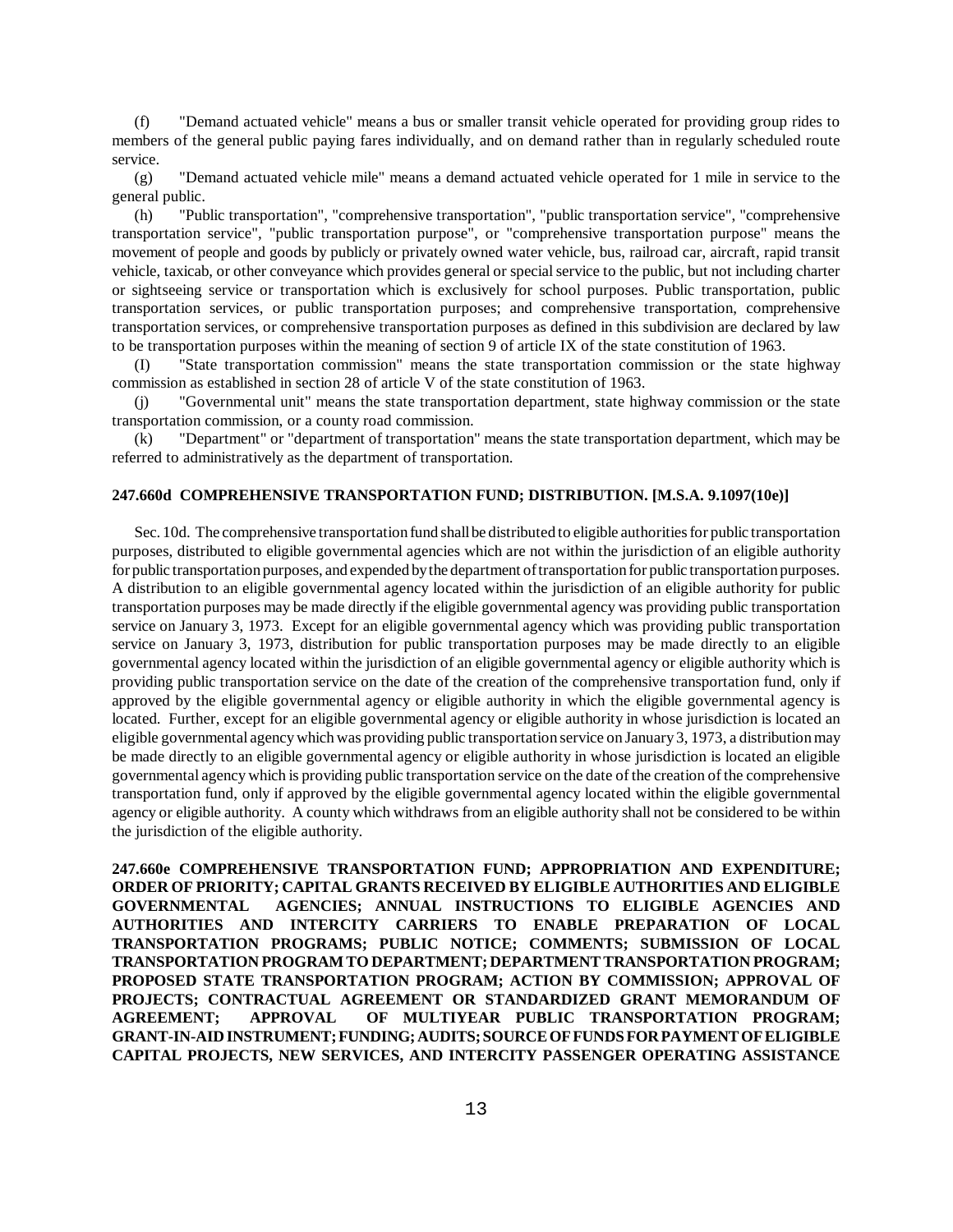# **PROJECTS; USE OF VEHICLE PURCHASED, LEASED, OR RENTED; PURCHASE, LEASE, OR RENTAL OF VEHICLE PROVIDING DEMAND ACTUATED SERVICE; PLAN; EXCEPTIONS; ANNUAL REPORT; OPINION OF ATTORNEY GENERAL.**

Sec. 10e. (1) The comprehensive transportation fund is appropriated for each fiscal year in the following order of priority.

(2) The first priority is to pay, but only from money restricted as to use by section 9 of article IX of the state constitution of 1963, the principal and interest on bonds or notes issued under section 18b for comprehensive transportation purposes as defined by law. A sufficient portion of the comprehensive transportation fund is irrevocably appropriated to pay, when due, the principal and interest on those bonds and notes.

(3) After making or setting aside payments required by subsection (2), the second priority of the comprehensive transportation fund is the payment of the department's cost in administering the comprehensive transportation fund. The amount to be expended pursuant to this subsection shall not exceed the costs appropriated for the administration of the fund in the fiscal year ending September 30, 1987, as adjusted annually on October 1, by the change for the preceding 12 months in the Detroit consumer price index for urban wage earners and shall be appropriated annually by the legislature.

(4) After making or setting aside payments required by subsections (2) and (3), the balance of the comprehensive transportation fund shall be expended each fiscal year as appropriated annually by the legislature pursuant to the state transportation program approved by the commission as follows:

(a) The third priority shall be the payment of operating grants to eligible authorities and eligible governmental agencies according to the following formulations and subject to the following requirements:

(i) For the fiscal year ending September 30, 1998, and for each fiscal year thereafter, each eligible authority and eligible governmental agency which provides public transportation services in urbanized areas under Public Law 103-272, 49 U.S.C. 5307, with a Michigan population greater than 100,000 shall receive a grant of up to 50% of their eligible operating expenses as defined by the state transportation department.

(ii) For the fiscal year ending September 30, 1998, and each fiscal year thereafter, each eligible authority and eligible governmental agency which provides public transportation services in urbanized areas with a Michigan population less than or equal to 100,000 and nonurbanized areas under Public Law 103-272, 49 U.S.C. 5311, shall receive a grant of up to 60% of their eligible operating expenses as defined by the state transportation department. For purposes of receiving a grant under this subparagraph in nonurbanized areas, eligible costs of services provided by water vehicle shall be reimbursed at not less than 50% of the portion of the costs not eligible for reimbursement by the federal government.

(iii) Funds shall not be distributed to an eligible authority or eligible governmental agency under this act unless the eligible authority or eligible governmental agency provides or agrees to provide preferential fares for public transportation services to persons 65 years of age or over or handicappers riding in off peak periods of service. As used in this section, "handicapper" means a handicapped person as that term is defined by the United States department of transportation in 49 C.F.R. part 27. The preferential fares shall not be higher than 50% of the regular 1-way single fare.

(iv) Eligible authorities and eligible governmental agencies shall not engage in charter service using vehicles, facilities, or equipment funded under this act except on an incidental basis as defined by 49 C.F.R. Part 604.

(v) Notwithstanding any other provision of this subsection, for the fiscal year ending September 30, 1998, each eligible authority and eligible governmental agency shall receive a distribution from the comprehensive transportation fund not less than the distribution received for eligible operating expenses for the fiscal year ending September 30, 1997. Beginning with the fiscal year ending September 30, 1998 and each fiscal year thereafter, each eligible authority and eligible governmental agency shall receive a distribution from the comprehensive transportation fund for eligible operating expenses not less than the distribution received for the fiscal year ending September 30, 1997. As it relates to this subsection the ratio between comprehensive transportation funds and local funds in the fiscal year ending September 30, 1989 shall be maintained for all fiscal years by the eligible authority and eligible governmental agency. Reductions in this ratio shall require a proportionate reduction in the comprehensive transportation funds provided for any fiscal year.

(*vi)* Each eligible authority and eligible governmental agency receiving comprehensive transportation funds shall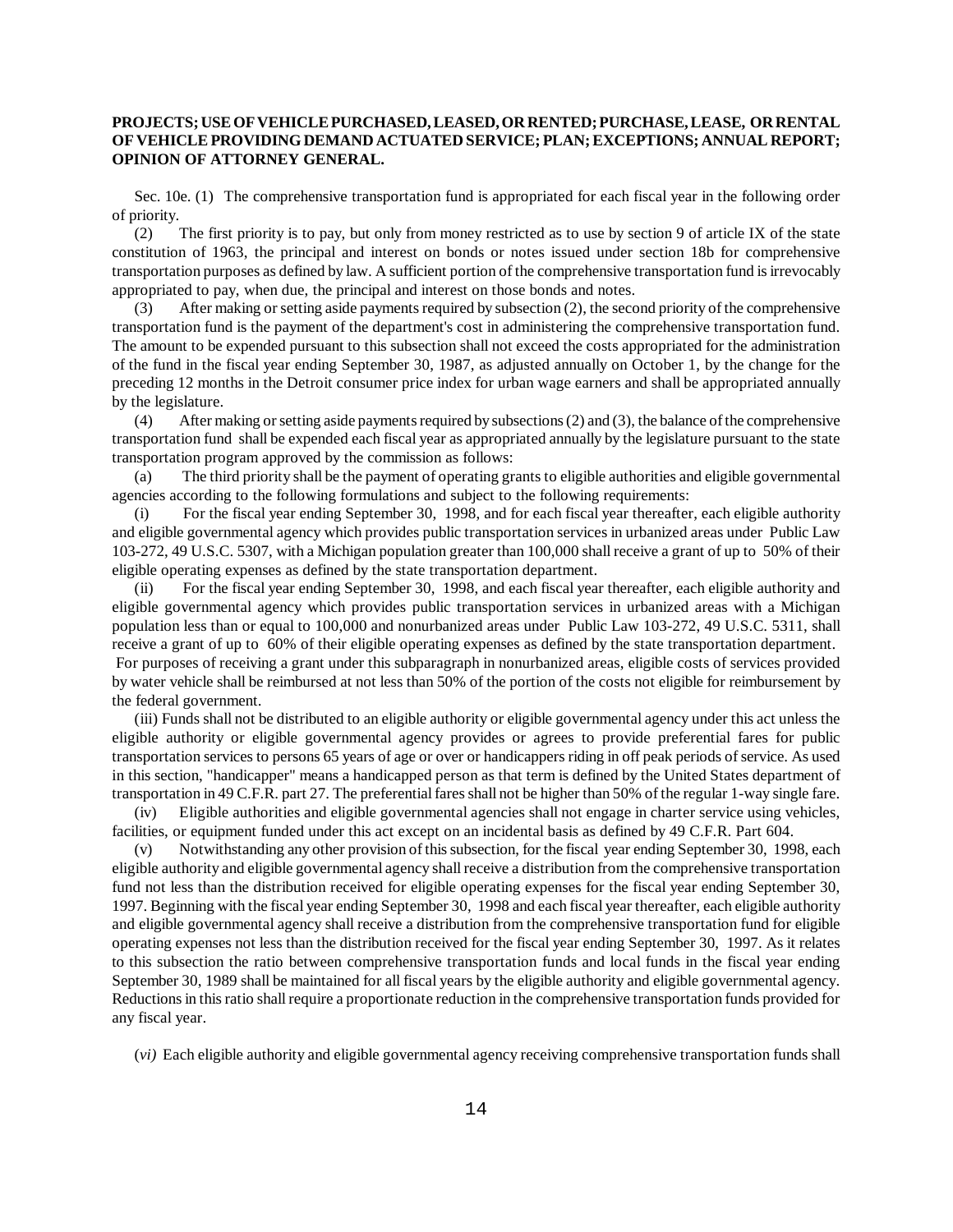prepare and submit to the department a quarterly report of the progress made in carrying out its local transportation program within 40 days after the end of each fiscal year quarter. The progress report shall be made on forms authorized by the United States department of transportation under the provisions of public law 100-17.

(*vii*) The department shall periodically adjust or redistribute comprehensive transportation funds previously distributed under this subdivision.

(b) For the fiscal year ending September 30, 1997, and each fiscal year thereafter, not less than 10% shall be distributed by the department for intercity passenger and intercity freight transportation purposes.

(c) For the fiscal year ending September 30, 1997, and each fiscal year thereafter, funds remaining in the fund after payment of the amounts required by subdivisions (a) and (b) shall be distributed by the department for public transportation purposes. For the fiscal year ending September 30, 1998, and each fiscal year thereafter, funds shall be made available to match all projects for eligible authorities and eligible governmental agencies that are approved for federal funding as provided by federal law and for which an approved transportation improvement program (TIP) and state transportation improvement plan (STIP) exist. Funds distributed under this subdivision shall be expended pursuant to specific line item appropriation for, but not limited to, the following public transportation purposes:

(i) The specialized services assistance program. The specialized services assistance program shall be funded with not less than \$3,600,100.00 from funds distributed under this subdivision. Funds shall be distributed according to guidelines developed by the department based upon the following considerations:

(A) Proposals for coordinated specialized services assistance funding shall be developed jointly between existing eligible authorities or eligible governmental agencies that provide public transportation services and the area agencies on aging or any other organization representing specialized services interests, as defined in this subdivision. Plans shall be reviewed and approved by the bureau of urban and public transportation of the department. Upon approval, the department shall release the funds to the eligible authority or eligible governmental agency which shall then allocate the funds to the area agency on aging or any other organization representing specialized services interests, as defined in this subdivision for the purchase of services as approved in the plan by the department.

(B) If an eligible authority or eligible governmental agency does not exist to provide public transportation service in a county, coordinated proposals for specialized services assistance funding may be submitted by the area agency on aging or any other organization representing specialized services interests, as defined in this subdivision. The proposals shall be reviewed and approved by the bureau of urban and public transportation of the department. Upon approval, the department shall release the funds to the area agency on aging or any other organization representing specialized services interests, as defined in this subdivision for the purchase of services as approved in the plan by the department.

(C) For the purposes of this program, "specialized services" means public transportation primarily designed for persons who are handicappers or who are 65 years of age or older.

(ii) Local bus capital. For the fiscal year ending September 30, 1998 and each fiscal year thereafter, not less than \$8,000,000.00 will be distributed for either matching federal funds for local bus capital or 100%% capital projects for eligible authorities and eligible governmental agencies that are not eligible to receive federal capital formula funds under section 5307 of the federal intermodal surface transportation efficiency act, Public Law 102-240, or any successor act.

(iii) Local bus new services.

- (iv) Not less than \$2,000,000.00 in each fiscal year for the credit program established under section 10*l*.
- (v) Public transportation development.
- (vi) Other public transportation programs approved by the commission.

(d) The unappropriated and unencumbered balance of the comprehensive transportation fund lapses at the end of each fiscal year and reverts to the comprehensive transportation fund for appropriation in the following fiscal year.

(5) Eligible authorities and eligible governmental agencies shall receive capital grants each fiscal year by the annual process described in this section. Amounts received by an eligible authority or eligible governmental agency pursuant to this subsection shall be expended by that authority or agency solely for capital projects which have been approved by the state transportation commission. Any funds approved by distribution to an eligible authority or eligible governmental agency pursuant to this section which have not been encumbered by that agency or authority for an approved capital project by the end of the following fiscal year in which the funds were approved shall not be expended by the authority or agency and be available for distribution from the comprehensive transportation fund for the purposes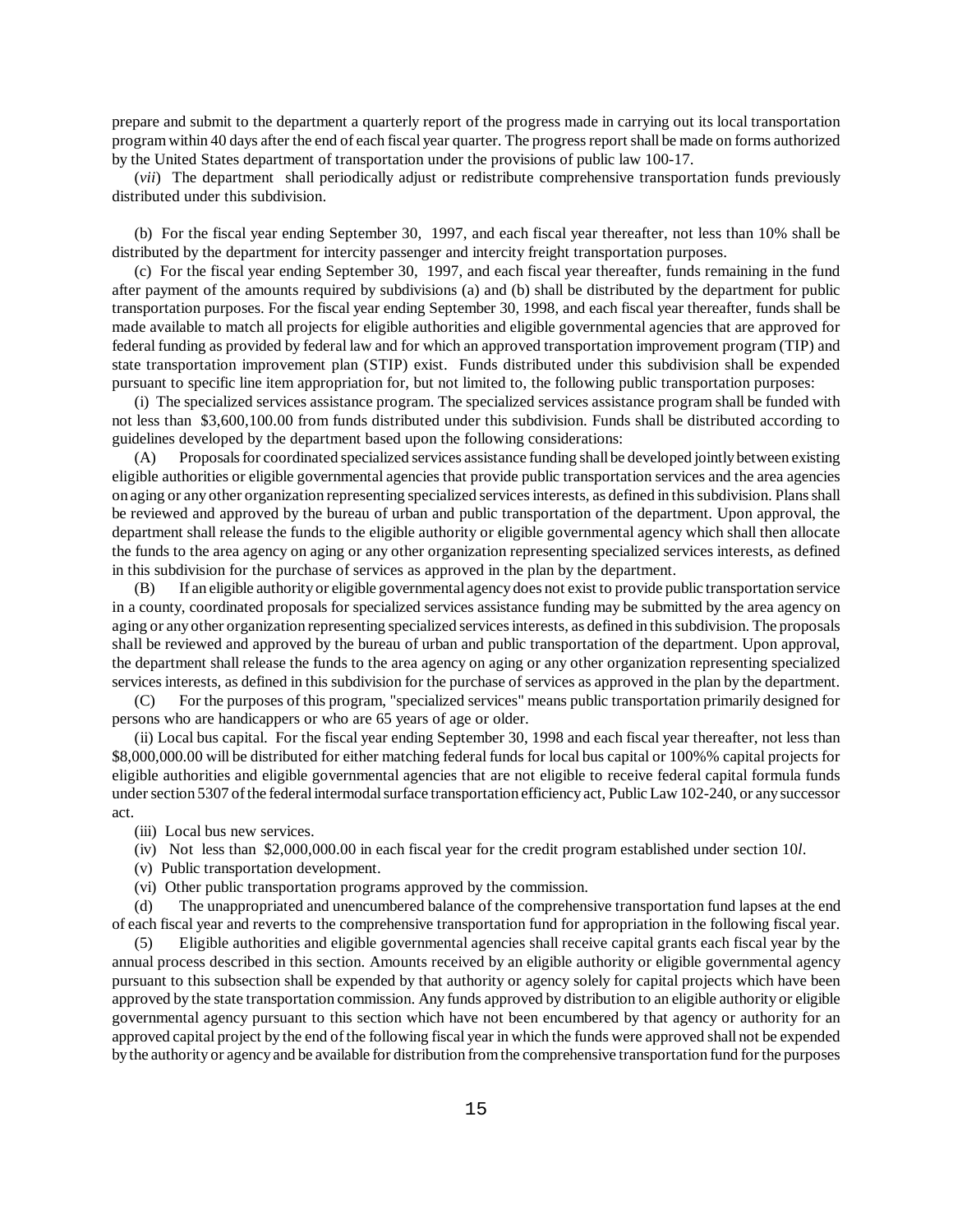described in this section.

(6) The department, in carrying out the policy of the state transportation commission, shall annually prepare and distribute by December 1, instructions to eligible governmental agencies, eligible authorities, and intercity carriers to enable the preparation of a local transportation program. Eligible governmental agencies, eligible authorities, and intercity carriers shall give public notice of their intent to apply for money in the comprehensive transportation fund to the residents of the counties, townships, villages, and cities affected by the local transportation program and shall make their application available for a period of 30 days. All comments received by the eligible governmental agency, eligible authority, or intercity carrier shall be transmitted to the department.

(7) On or before March 1 of each year, each intercity carrier, eligible authority, and eligible governmental agency shall submit to the department its local transportation program for the next succeeding fiscal year. The format for each local transportation program shall be as prescribed by the federal transportation improvement program insofar as practical and shall include project descriptions, funding sources, and justification for each line item, and summary budgets based on distributions anticipated under subsection (4). The program shall contain at a minimum the contemplated routes, hours of service, estimated transit vehicle miles, costs of public transportation services, and projected capital improvements or projects as exclusively determined by the eligible authority or eligible governmental agency. The costs of service and capital improvements or projects shall be in sufficient detail to permit the state transportation department to evaluate and approve the annual public transportation program. Determination of individual projects to be included in the local transportation programs other than those provided in this subsection shall be made by the governing body of the eligible authority or eligible governmental agency.

(8) On or before March 1 of each year, the department shall prepare and file for public inspection and review the department transportation program. The department transportation program shall be prepared on similar format to the local transportation programs, and shall include a summary description of projects, with funding sources and project justifications for each line item for the fiscal year immediately succeeding the fiscal year in which the program is submitted. In addition, the department transportation program shall include summary, nondetailed budget and project descriptions and justifications excluding projects contained in a local transportation program.

(9) On or before April 1 of each year, the department shall prepare and file with the commission the proposed state transportation program for the next succeeding fiscal year. The proposed state transportation program shall contain the local transportation programs of each intercity carrier, eligible authority and eligible governmental agency, the department transportation program, and the programs for the expenditure of the state trunk line fund as they may have been supplemented, amended, or modified since their original filing. The state transportation program shall include the estimated amount of money in the funds described in this subsection by revenue source, project justifications, project descriptions funding sources, and budget summaries.

(10) On or before May 1 of each year, the state transportation commission shall act on the state transportation program for the fiscal year commencing on the following October 1. In considering approval of the proposed projects of each intercity carrier, eligible authority, or eligible governmental agency, other than projects which are to be funded pursuant to subsection (5), the state transportation commission shall consider whether the projects comply with state law, are within funds allocated in this section, whether they may be funded within the approved budgets, whether there are intercity carriers, eligible authorities, and eligible governmental agencies responsible to implement the projects, and the recommendations of the department on individual projects. Upon making those determinations, the state transportation commission shall approve the projects which best meet the criteria of this subsection.

(11) By October 1, the department and each intercity carrier, eligible authority, or eligible governmental agency shall enter into a contractual agreement or standardized grant memorandum of agreement, which may cover 1 or more projects to be made from this section in the applicable fiscal year to the intercity carrier, eligible authority, or eligible governmental agency from the comprehensive transportation fund.

After a multiyear public transportation program is approved by the state transportation commission, the state transportation department may enter into a grant-in-aid instrument with an eligible authority, intercity carrier, or eligible governmental agency obligating the state to a minimum level of funding for approved projects to be available over the multiyear period of the program. This obligation shall be binding upon the state transportation department as long as the provisions and conditions of the state transportation commission approved program are carried out as agreed.

(13) Contracts and grant memorandum agreements may be audited by the state transportation commission's office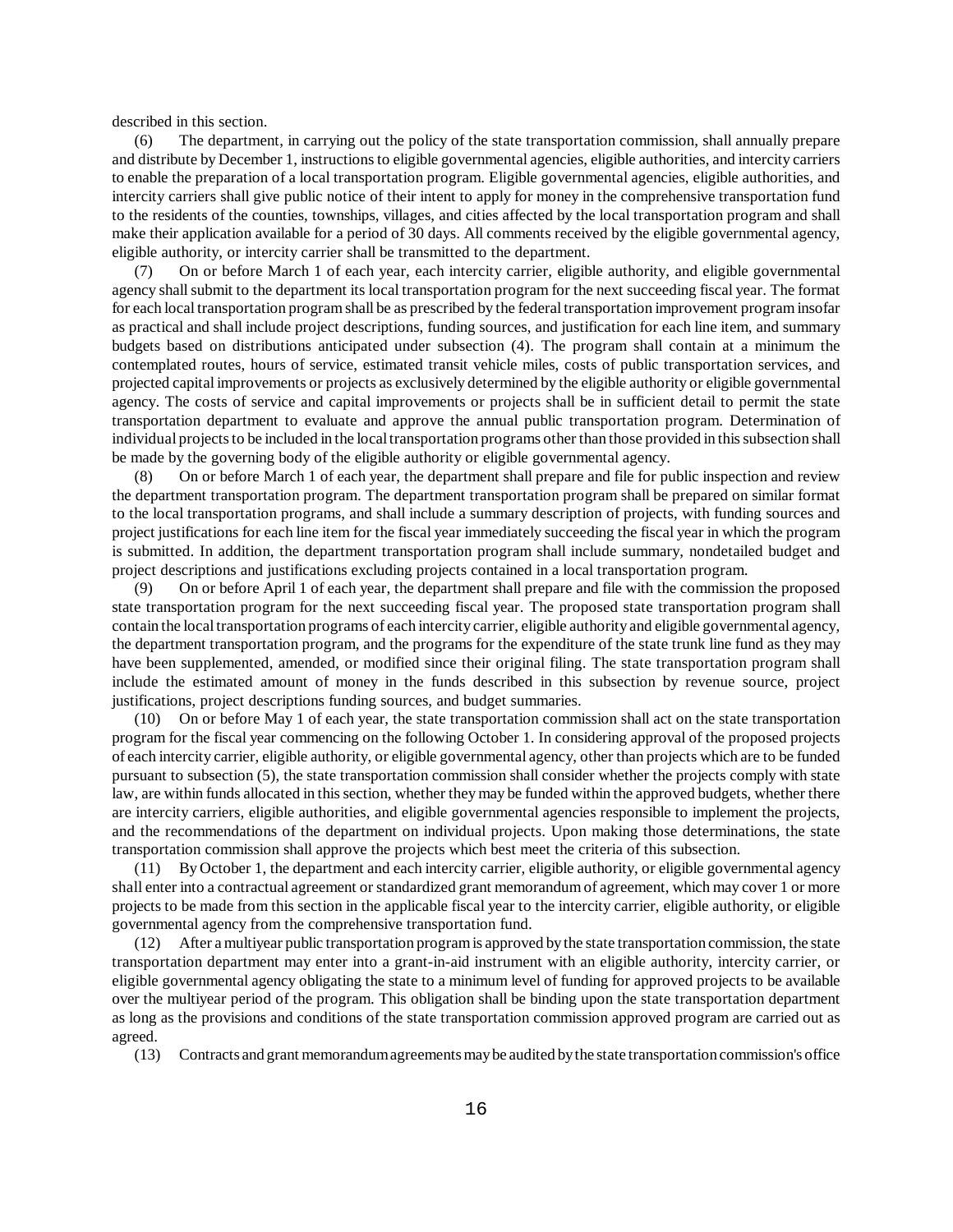of commission audits using rules promulgated by the United States general accounting office and the terms and conditions of the respective contracts and agreements. Third party agreements are subject to the review and approval of the department.

(14) Funds distributed by the department may pay 100% of the portion of the cost not eligible for reimbursement by the federal government for eligible capital projects authorized by the state transportation commission using comprehensive transportation funds or the proceeds of notes and bonds issued under section 18b. Priority for funding obligation shall be given to capital projects for which federal funds have been authorized.

(15) All approved local bus new services initiated by eligible authorities and eligible governmental agencies not in their fourth year or beyond of funding on October 1, 1988, shall be funded from subsection (4) (c) (iii). Local bus new services shall be funded under subsection (4) (c) (iii) in the following percentages of eligible operating expenses as determined by the department:

- (a) Startup 100%.
- (b) First year 90%.
- (c) Second year 80%.
- (d) Third year 70%.

(e) Fourth year and each year thereafter, as determined by and from funds provided under subsection (4) (a). The balance of eligible operating expenses shall be met from local revenue sources including farebox. The department shall pay up to 100% of eligible capital expenses during the startup and first 3 years of service, after the third year, the department shall participate in eligible capital expenses in the same percentage as for other eligible authorities and eligible governmental agencies. For the purposes of this subsection, eligible operating and capital expenses means those expenses determined by the department as applicable to existing eligible authorities and eligible governmental agencies. The department shall prioritize annually all requests for comprehensive transportation funds to institute new services under this subsection. First priority shall be given to eligible authorities and eligible governmental agencies who have not completed their first 3 years of service by October 1, 1998. New services initiated by eligible authorities and eligible governmental agencies under this subsection shall meet all of the requirements of section 10.

(16) The department shall pay up to 80% of the portion of the cost not eligible for reimbursement by the federal government for intercity passenger operating assistance projects authorized by the commission for the first 2 years of new services. For the third year, eligible costs shall be reimbursed at up to 60% of the portion of the cost not eligible for reimbursement by the federal government. After the third year, eligible costs shall be reimbursed at up to 50% of the portion of the cost not eligible for reimbursement by the federal government. Eligible costs of services provided as of September 30, 1981, shall be reimbursed at up to 50% of the portion of the cost not eligible for reimbursement by the federal government. However, the amount of funds from the comprehensive transportation fund when added to federal funds and local funds shall not exceed the total operating assistance project cost.

(17) A vehicle purchased, leased, or rented after November 15, 1976, by an eligible authority or eligible governmental agency with funds made available under this act, which funds were not already committed under a contract in existence on November 15, 1976, shall not be used to provide service on a fixed schedule and fixed route for which a passenger fee is charged unless the vehicle is accessible to a person using a wheelchair from a roadway level or curb level, and has accommodations in which 1 or more wheelchairs can be secured.

(18) A vehicle shall not be purchased, leased, or rented by an eligible authority or eligible governmental agency after October 1, 1978, with funds made available under this act which vehicle is used to provide demand actuated service unless the eligible authority or eligible governmental agency has submitted a plan to the state transportation department describing the service to be provided by the demand actuated service to persons 65 years of age or older and handicappers within the applicable service area and that plan has been approved by the department. The department shall approve the plan as submitted or modified or shall reject the plan within 60 days after the plan is submitted. A plan which describes the service to be provided by the demand actuated service shall not be approved by the department unless that plan provides the following:

(a) That demand actuated service will be provided to persons 65 years of age or older and handicappers residing in the entire service area subject to the plan.

(b) That as a minimum, demand actuated service will be provided to persons 65 years of age or older and handicappers during the same hours as service is provided to all other persons in the service area subject to the plan.

(c) That the average time period required for demand actuated service to persons 65 years of age or older and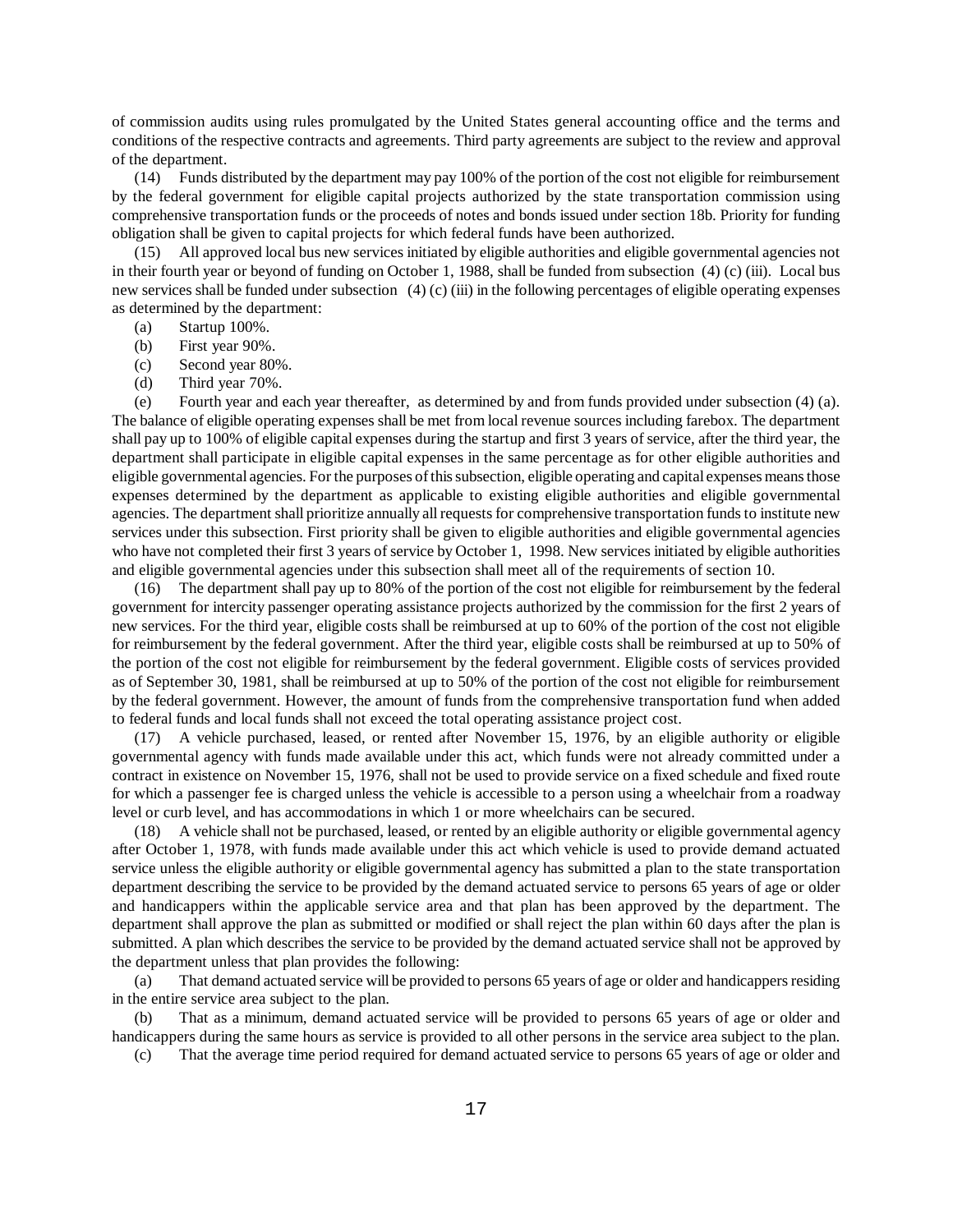handicappers from the initiation of a service request to arrival at the destination is equal to the average time period required for demand actuated service provided to all other persons in the service area subject to the plan.

(d) That the eligible authority or eligible governmental agency submitting the plan has established a local advisory council with not less than 50% of its membership representing persons 65 years of age or older and handicappers within the service area subject to the plan and that the local advisory council has had an opportunity to review and comment upon the plan before its submission to the department. Each eligible authority or eligible governmental agency jointly with the area agency on aging shall approve at least 1 or the equivalent of 12% of the membership of the local advisory council. Each advisory council comment shall be included in the plan when submitted to the department.

(19) Notwithstanding subsection (18), a plan required by subsection (18) which is not approved or rejected by the state transportation department within 60 days after submission shall be considered approved as submitted.

(20) Subsections (17), (18), and (19) shall not apply to vehicles or facilities used to transport persons by rail, air, or water or to vehicles of common carriers licensed by the state transportation department.

(21) Beginning January 1, 1979, the department shall submit an annual report to the legislature detailing the service provided in the prior year for persons 65 years of age or older and handicappers by fixed route service and demand actuated service. This report shall include a record of passenger usage and shall be submitted by April 1 of each year.

(22) Notwithstanding any other provision of this section, if the unreserved balance of the comprehensive transportation fund as of September 30, 1997 is greater than \$50,000,000.00, then the entire unreserved balance minus \$50,000,000.00 shall be appropriated for the fiscal year ending September 30, 1998 only to local bus transit authorities for discretionary capital expenditures. These funds shall be distributed to individual authorities in the same proportion provided for in the provisions of section 10e  $(4)(a)(i)$  except that the costs of services provided by water vehicle shall not be eligible for reimbursement.

#### **247.660g RULES. [M.S.A. 9.1097(10h)]**

Sec. 10g. The state transportation department shall promulgate rules for the implementation and administration of the comprehensive transportation fund pursuant to Act No. 306 of the Public Acts of 1969, as amended.

# **247.660h REPORT BY STATE TRANSPORTATION COMMISSION TO LEGISLATURE, GOVERNOR, AND AUDITOR GENERAL; CONTENTS; AUDIT OF FINANCIAL TRANSACTIONS AND ACCOUNTS RELATED TO CERTAIN DISTRIBUTIONS FROM COMPREHENSIVE TRANSPORTATION FUND; COST; SUBMISSION OF AUDIT REPORT AND MANAGEMENT LETTER TO DEPARTMENT; MINIMUM AUDIT STANDARDS AND REQUIREMENTS; TASK FORCE. [M.S.A. 9.1097(10i)]**

Sec. 10h. (1) By May 1 of each year the state transportation commission shall report to each member of the legislature, the governor, and the auditor general its recommendations for a transportation program which the state transportation commission acts on under Section 10e(10). The report shall specify the following:

(a) The estimated amount of money in the comprehensive transportation fund to be distributed in the following fiscal year and the amount of money in the comprehensive transportation fund to be distributed to each eligible authority, each intercity carrier, each eligible governmental agency, and the state transportation department; the estimated amount of money in the state trunk line fund to be distributed to the state transportation department for the maintenance, as defined in section 11, of state trunk line highways; and the estimated amount of money in the state trunk line fund to be distributed to the state transportation department for all other purposes in the following fiscal year. The report shall further subdivide the money to be distributed to each eligible authority, each intercity carrier, each eligible governmental agency, the state transportation department from the comprehensive transportation fund, the state transportation department from the state trunk line fund for the maintenance of state trunk line highways, and the state transportation department from the state trunk line fund for all other purposes specifying how much of that money is proposed to be expended for either capital acquisitions, including demonstration projects, or for operating expenses, including demonstration projects.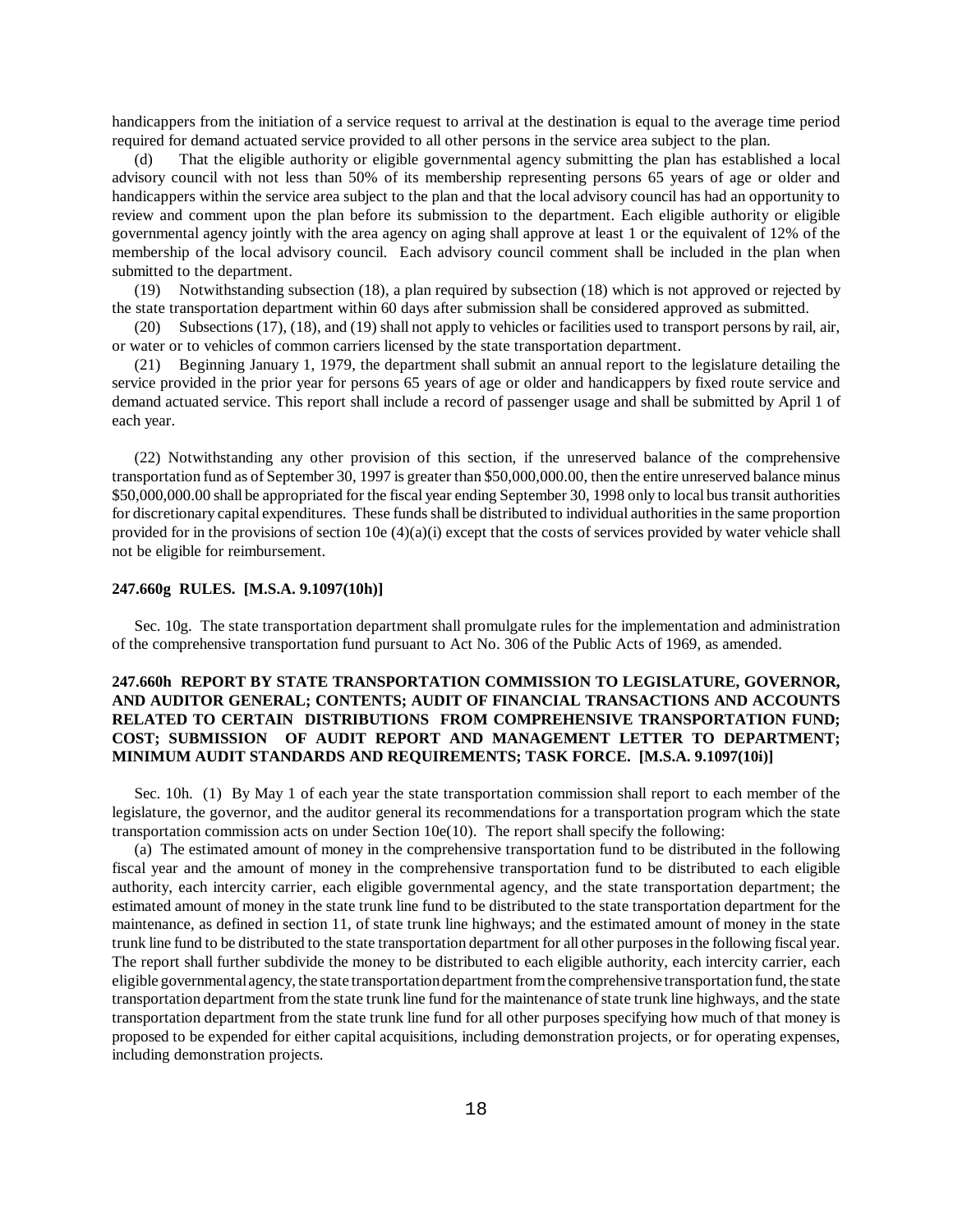(b) An account of all expenditures of funds distributed from the state trunk line fund and the comprehensive transportation fund to the state transportation department, eligible authorities, intercity carriers, and eligible governmental agencies, and the progress made by the state transportation department, eligible authorities, intercity carriers, and eligible governmental agencies in carrying out the approved transportation programs in the preceding fiscal year through the use of those funds. The progress report shall be made based on information supplied to the state transportation department on forms authorized by the federal department of transportation. For those eligible authorities, intercity carriers, and eligible governmental agencies not receiving federal funds pursuant to the urban mass transportation act of 1964, Public Law 88-365, the progress report shall be made upon forms supplied by the state transportation department. The progress report shall also contain the whole amount of the expenses of the state transportation department for the fiscal year.

(c) Each project certified to be eligible for a multiyear funding commitment.

(d) The status of all multiyear funding commitments.

(e) An account of the state transportation department's compliance in the preceding year with the requirements of section 11(2) and (3). The report shall also specify the justification for a waiver of the requirement of section 11(3), if that requirement was waived.

(2) The financial transactions and accounts related to distributions made from the comprehensive transportation fund to an eligible authority created under the metropolitan transportation authorities act of 1967, Act No. 204 of the Public Acts of 1967, as amended, being sections 124.401 to 124.425 of the Michigan Compiled Laws shall be audited pursuant to that act. The cost of the audit shall be paid by the eligible authority. The financial transactions and accounts related to distributions made from the fund to an eligible governmental agency, other than a county, shall be audited in accordance with the uniform budgeting and accounting act, Act No. 2 of the Public Acts of 1968, as amended, being sections 141.421 to 141.440a of the Michigan Compiled Laws. The financial transactions and accounts related to distributions made from the fund to a county which is an eligible governmental agency shall be audited in accordance with Act No. 71 of the Public Acts of 1919, as amended, being sections 21.41 to 21.54 of the Michigan Compiled Laws. The financial transaction and accounts relative to distributions made to an intercity carrier shall be audited by an independent certified public accountant in accordance with instructions promulgated by the department of treasury. A copy of the complete audit report and management letter shall be submitted by the eligible authority, intercity carrier, or eligible governmental agency to the state transportation department. The department of treasury shall develop minimum audit standards and requirements.

(3) There is hereby established a task force composed of the Michigan public transit association, the Michigan motorbus association, the Michigan rail users and supporters association, the Michigan railroad association, a representative of a state owned or leased short line railroad, and the office of auditor general or a certified public accountant appointed by the auditor general, to assist the department in the development of the progress report requirements outlined in subsection (1) (b).

#### **247.660j INELIGIBILITY FOR GRANT OR DISTRIBUTION; ACCRUED PENSION OR RETIREMENT LIABILITIES. [M.S.A. 9.1097(10k)]**

Sec. 10j. (1) An eligible authority or eligible governmental agency may not receive a grant or distribution pursuant to this act if it has an employee which is considered to be a state employee or is subject to the jurisdiction of the department of civil service.

(2) An eligible authority may not receive a grant or distribution pursuant to this act if the eligible authority assumes responsibility for a pension or retirement benefit which accrued to former employees of acquired public or private transportation systems who are not transferred as regular employees to the authority at the time of acquisition in conformity with sections 13 and 24 of Act No. 204 of the Public Acts of 1967, as amended, being sections 124.413 and 124.424 of the Michigan Compiled Laws.

(3) Nothing in this section shall relieve former employers of any accrued pension or retirement liabilities to employees or former employees not transferred at the time of acquisition.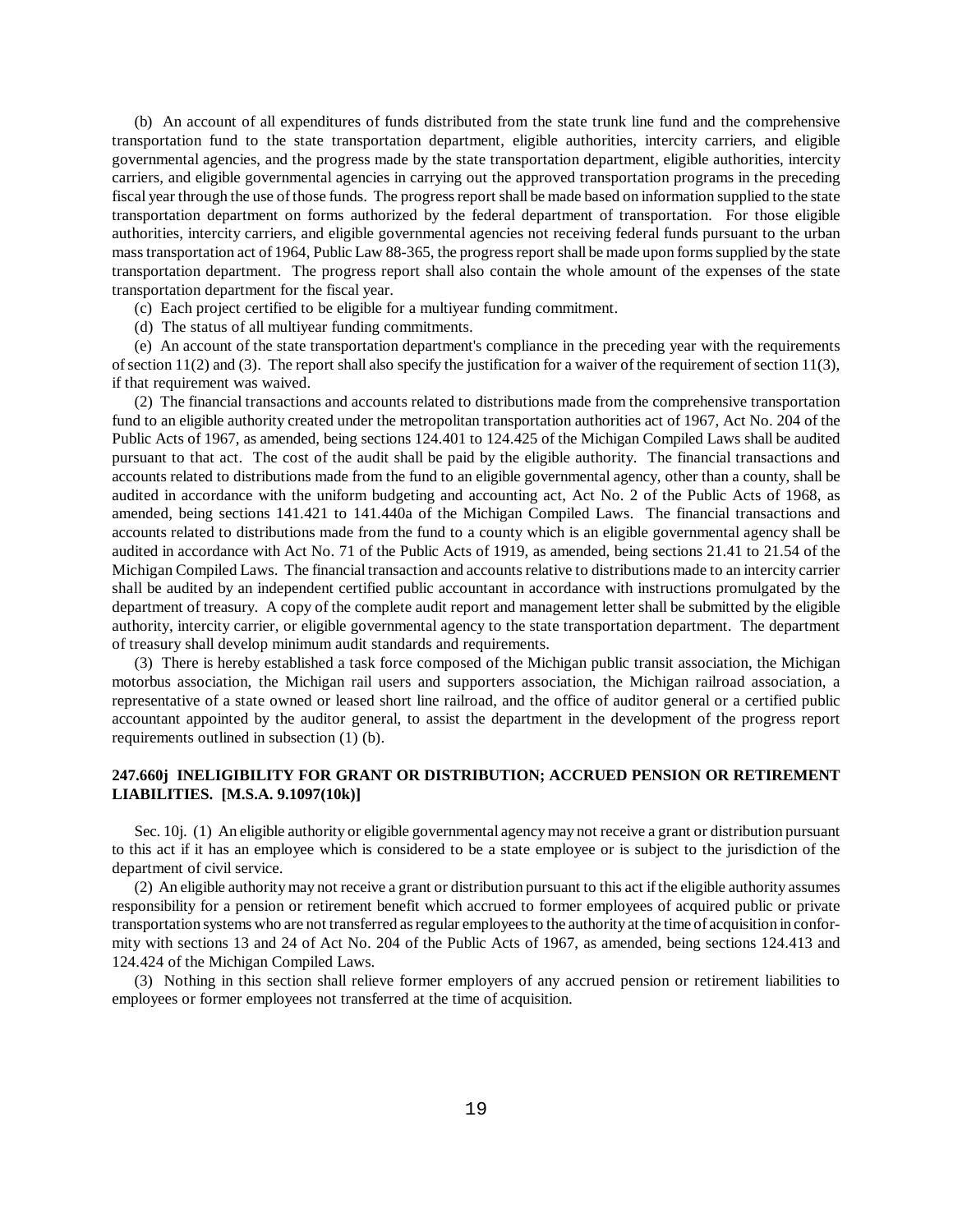## **247.660k NONMOTORIZED TRANSPORTATION SERVICES AND FACILITIES; EXPENDITURE; IMPROVEMENTS AS QUALIFIED NONMOTORIZED FACILITY; MEETING REQUIREMENTS OF SECTION; 5-YEAR PROGRAM; ESTABLISHMENT OF FACILITIES; INFORMATION AND ASSISTANCE AS TO PLANNING, DESIGN, AND CONSTRUCTION. [M.S.A. 9.1097(10l)]**

Sec. 10k. (1) Transportation purposes as provided in this act include provisions for facilities and services for nonmotorized transportation including bicycling.

(2) Of the funds allocated from the Michigan transportation fund to the state trunk line fund and to the counties, cities, and villages, a reasonable amount, but not less than 1% of those funds shall be expended for nonmotorized transportation services and facilities.

(3) An improvement in a road, street, or highway which facilitates nonmotorized transportation by the paving of unpaved road surfaces and shoulders, widening of lanes, or any other appropriate measure shall be considered to be a qualified nonmotorized facility for the purposes of this section.

(4) Units of government need not meet the provisions of this section annually, provided the requirements are met as an average over a reasonable period of years, beginning with 1978, not to exceed 10.

(5) The state transportation department or a county, city, or village receiving money from the Michigan transportation fund annually shall prepare and submit a 5-year program for the improvement of qualified nonmotorized facilities which when implemented would result in the expenditure of an amount equal to at least 1% of the amount distributed to the state transportation department or the county, city, or village, whichever is appropriate, from the Michigan transportation fund in the previous calendar year multiplied by 10, less the accumulated total expenditures by the state transportation department or the county, city, or village for qualified nonmotorized facilities in the immediately preceding 5 calendar years.

(6) Facilities for nonmotorized transportation may be established in conjunction with or separate from already existing highways, roads, and streets and shall be established when a highway, road, or street is being constructed, reconstructed, or relocated, unless:

(a) The cost of establishing the facilities would be disproportionate to the need or probable use.

(b) The establishment of the facilities would be contrary to public safety.

(c) Adequate facilities for nonmotorized transportation already exist in the area.

(d) Matching funds are not available through the department of natural resources or other state, local, or federal government sources.

(e) The previous expenditures and projected expenditures for nonmotorized transportation facilities for the fiscal year exceed 1% of that unit`s share of the Michigan transportation fund in which case additional expenditures shall be discretionary.

(7) The state transportation department may provide information and assistance to county road commissions, cities and villages on the planning, design and construction of nonmotorized transportation facilities and services.

#### **247.660l RETURN OF MONEY AS CREDIT TO CITIES, VILLAGES, AND TOWNSHIPS; EXPENDITURE OF CREDIT; USE OF UNEXPENDED CREDIT; FINAL DECISION; EXPENDITURE BY COUNTY AS CONDITION PROHIBITED; COORDINATION OF SERVICES; "OPERATING DEFICIT" DEFINED.**

Sec. 101. (1) For each 12-month period beginning October 1, 1987, and each 12-month period thereafter, \$2,000,000.00 shall be returned from the distribution under section 10e (4)(a) by each multicounty authority created under the metropolitan transportation authorities act of 1967, Act No. 204 of the Public Acts of 1967, being sections 124.401 to 124.425 of the Michigan Compiled Laws, in terms of a credit to those cities, villages, and townships within each transportation district of the authority created under section 16a of Act No. 204 of the Public Acts of 1967, being section 124.416a of the Michigan Compiled Laws, which apply to the authority for the credit in accordance with procedures and standards established by the authority, except as provided by subsections (2) and (3). The return of money in terms of a credit shall be based upon the population of each city, village, or township within the authority.

(2) For each 12-month period described in subsection (1), a city, village, or township described in subsection (1) may apply to the authority to use its credit for public transportation purposes within the authority's jurisdiction.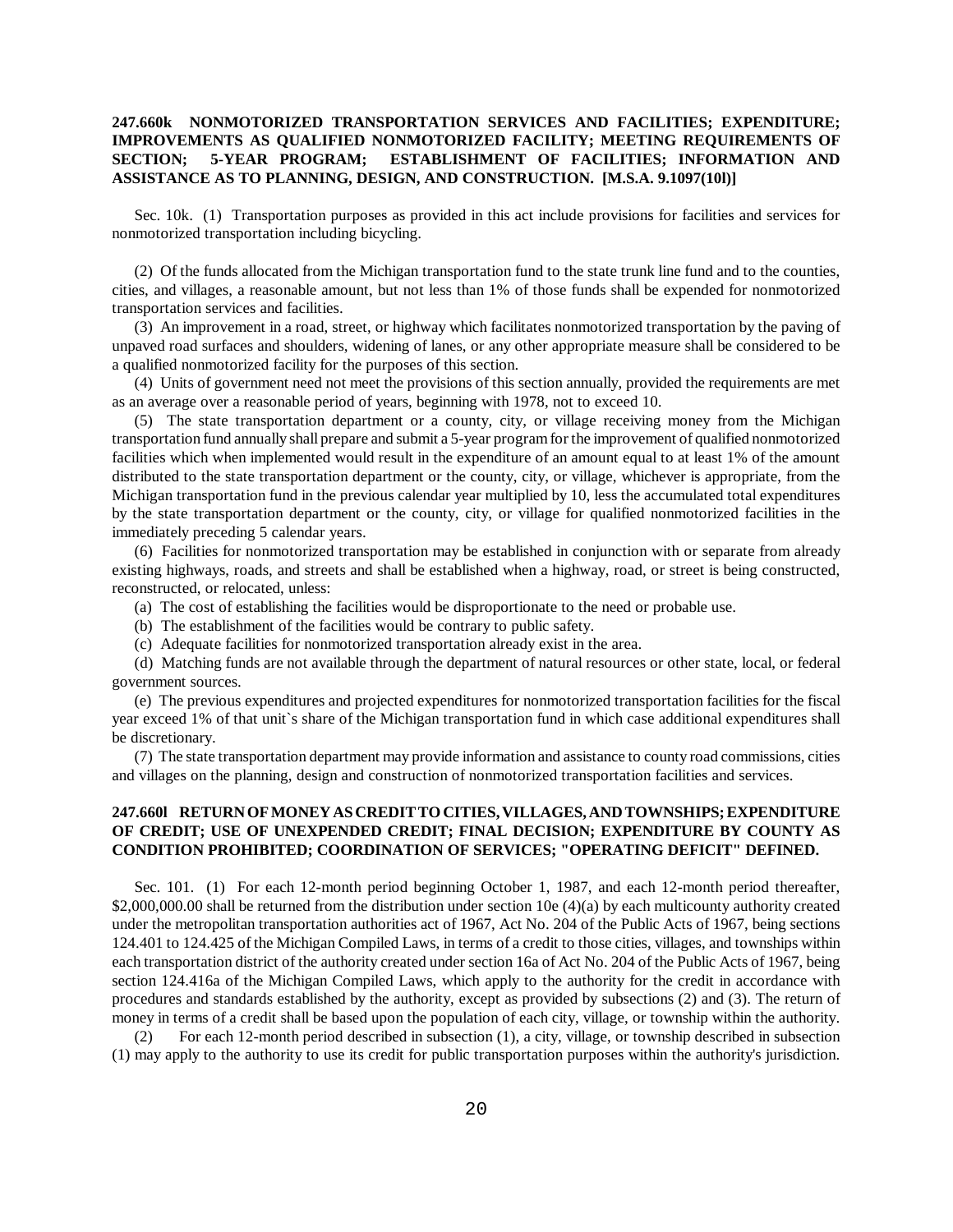However, the money returned in terms of a credit to any city, village, or township which provides public transportation service for that city, village, or township shall be used exclusively toward reducing the operating deficit of that service. Moreover, any service provided by the city, township, or village utilizing the credit received pursuant to this section shall be operated by the authority returning the money in terms of a credit on a contractual basis with each city, village, or township or with a combination of cities, villages, and townships. If a city, township, or village has not applied to the authority to utilize its credit pursuant to this subsection by the last day of the 12-month period, that municipality's share of the money credited pursuant to subsection (1) shall be used by the authority for an expenditure within the county within which the city, village, or township lies.

(3) A city, village, or township which has applied for and received approval from the authority for use of its credit pursuant to subsection (2) shall have 1 year after the end of the period in which the application was made to actually expend that credit. A credit not actually expended by the city, village, or township by the last day of the year after the end of the period in which the application was made shall be used by the authority for an expenditure within the county within which the city, village, or township lies.

(4) Notwithstanding any other section of this or any other act, each authority authorized by this section to return money in terms of a credit shall have the final decision as to what constitutes a proper expenditure, a public transportation service, or a public transportation purpose under subsections (2) and (3).

(5) The expenditure of the amounts required to be expended under subsections (2) and (3) shall not be conditioned on an expenditure by a county in which the expenditure is required to be expended.

(6) The authority shall retain the ability to coordinate services between contracting cities, villages, and townships or groups of cities, villages, or townships.

(7) As used in this section, "operating deficit" means the operating cost of a public transportation service less the revenues generated by the service.

#### **247.660m SCHEDULE.**

Sec. 10m. An eligible authority or eligible governmental agency shall make available, at no cost, a schedule of the times at which public transportation services are offered by the eligible authority or eligible governmental agency as exclusively determined by the eligible authority or eligible governmental agency.

#### **247.660n COMPREHENSIVE TRANSPORTATION FUND; DISTRIBUTION OF FUNDS; NOTES.**

Sec. 10n. Funds from the comprehensive transportation fund may be distributed to a trustee, or to the Michigan municipal bond authority as created under the shared credit rating act, Act No. 227 of the Public Acts of 1985, being sections 141.1051 to 141.1077 of the Michigan Compiled Laws, that is authorized to receive the funds pursuant to a borrowing resolution adopted by an eligible authority. The issuance of the notes of an eligible authority in anticipation of payment of proceeds from the comprehensive transportation fund shall be authorized by a borrowing resolution of the eligible authority pursuant to the metropolitan transportation authorities act of 1967, Act No. 204 of the Public Acts of 1967, being sections 124.401 to 124.425 of the Michigan Compiled Laws. The issuance of the notes under this section shall be subject to section 11 of chapter III of the municipal finance act, Act No. 202 of the Public Acts of 1943, being section 133.11 of the Michigan Compiled Laws, and shall be subject to the prior approval of the state transportation commission. Failure of the commission to take action within 35 days after receipt of notification from the eligible authority of intent to issue the notes, constitutes approval by the state transportation commission. The eligible authority may only issue the notes in anticipation of funds to be received during its current fiscal year at any time before the eligible authority's receipt of the funds from the comprehensive transportation fund. The principal amount of notes for which the funds to be received from the comprehensive transportation fund are pledged shall not exceed 85% of the amount remaining to be received by the eligible authority from the comprehensive transportation fund in the current fiscal year. The pledge of 100% of the funds the eligible authority expects to receive from the comprehensive transportation fund shall be secured by a direct transfer of the pledge funds from the comprehensive transportation fund to the trustee or the Michigan municipal bond authority that is authorized to receive the funds by the borrowing resolution adopted by the eligible authority. The notes of the eligible authority shall not be in any way a debt or a liability of the state and shall not create or constitute any indebtedness, liability, or obligations of the state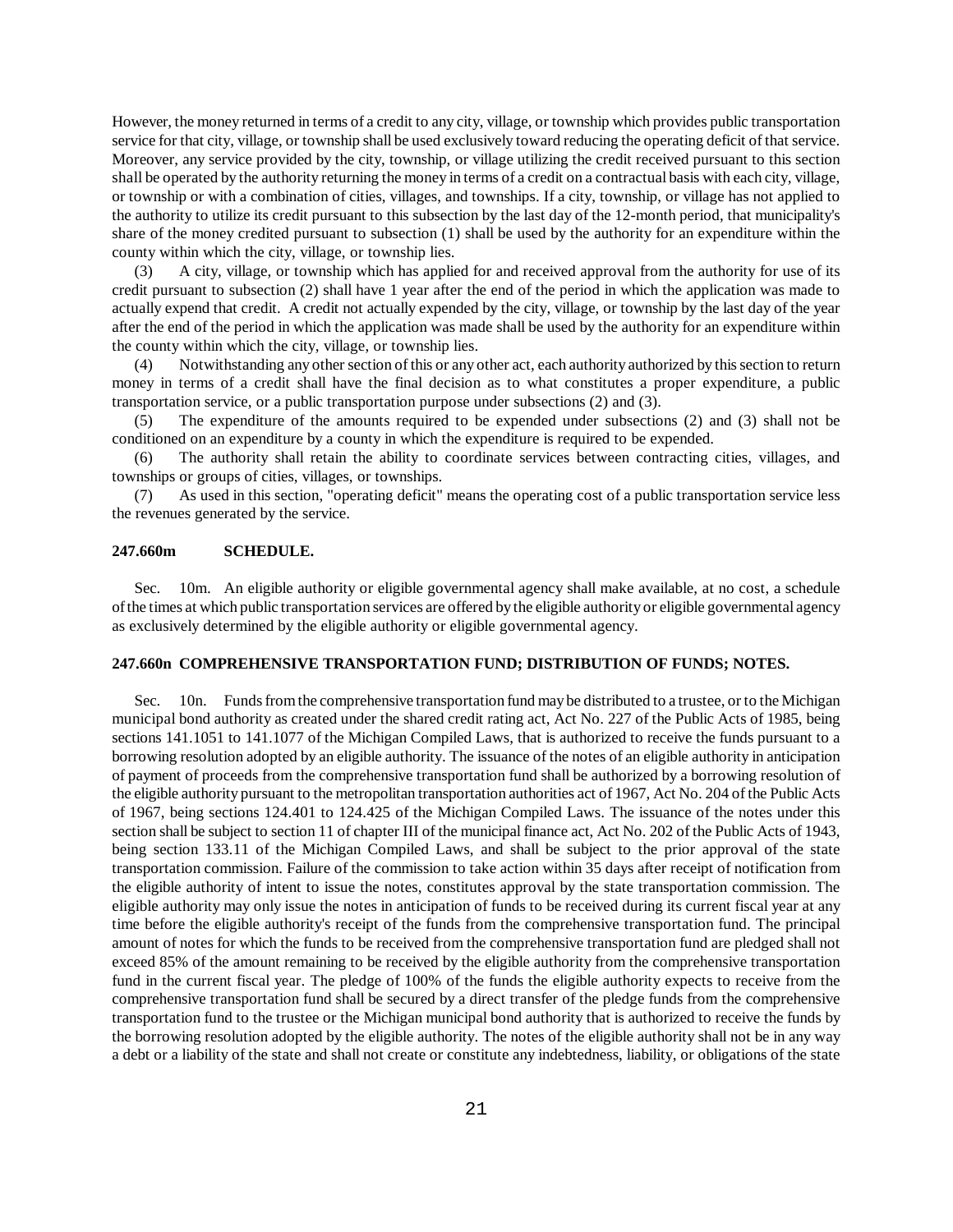or be or constitute a pledge of the full faith and credit of the state. Each note shall contain on its face a statement to the effect that the eligible authority is obligated to pay the principal of and the interest on the note only from funds of or due to the eligible authority and that the state is not obligated to pay that principal or interest and that neither the faith in credit nor the taxing power of the state is pledged to the payment of the principal of or the interest on the note. The notes shall mature not more than 13 months from the date of issuance, shall bear interest at a fixed or variable rate or rates of interest per annum, and, in addition to other security required by this section, may be secured by letter or line of credit issued by a financial institution or as provided in the borrowing resolution.

# **247.661 STATE TRUNK LINE FUND; SEPARATE FUND; APPROPRIATION; PURPOSES; ORDER OF PRIORITY; EXPENDITURE OF REVENUE FOR MAINTENANCE OF HIGHWAYS, ROADS, STREETS, AND BRIDGES AND FOR PAYMENT OF DEBT SERVICE; DEDUCTIONS; "MAINTENANCE" AND "MAINTAINING" DEFINED; BORROWING BY COUNTY ROAD COMMISSIONS, CITIES, AND VILLAGES FROM STATE TRANSPORTATION DEPARTMENT OR FROM PROCEEDS OF BONDS OR NOTES; LIMITATION; APPROVAL; NOTICE; BORROWING BY STATE TRANSPORTATION COMMISSION; PROCEDURES FOR IMPLEMENTATION AND ADMINISTRATION OF LOAN PROGRAM.**

Sec. 11. (1) A fund to be known as the state trunk line fund is established and shall be set up and maintained in the state treasury as a separate fund. The money deposited in the state trunk line fund is appropriated to the state transportation department for the following purposes in the following order of priority:

(a) For the payment, but only from money restricted as to use by section 9 of article IX of the state constitution of 1963, of bonds, notes, or other obligations in the following order of priority:

(i) For the payment of contributions required to be made by the state highway commission or the state transportation commission under contracts entered into before July 18, 1979, under 1941 PA 205, MCL 252.51 to 252.64, which contributions have been pledged before July 18, 1979, for the payment of the principal and interest on bonds issued under 1941 PA 205, MCL 252.51 to 252.64, for the payment of which a sufficient sum is irrevocably appropriated.

(ii) For the payment of the principal and interest upon bonds designated "State of Michigan, State Highway Commissioner, Highway Construction Bonds, Series I", dated September 1, 1956, in the aggregate principal amount of \$25,000,000.00, issued pursuant to former 1955 PA 87 and the resolution of the state administrative board adopted August 6, 1956, for the payment of which a sufficient sum is irrevocably appropriated.

(iii) For the payment of the principal and interest on bonds issued under section 18b for transportation purposes other than comprehensive transportation purposes as defined by law and the payment of contributions of the state highway commission or state transportation commission to be made pursuant to contracts entered into under section 18d, which contributions are pledged to the payment of principal and interest on bonds issued under the authorization of section 18d and contracts executed pursuant to that section. A sufficient portion of the fund is irrevocably appropriated to pay, when due, the principal and interest on bonds or notes issued under section 18b for purposes other than comprehensive transportation purposes as defined by law, and to pay the annual contributions of the state highway commission and the state transportation commission as are pledged for the payment of bonds issued pursuant to contracts authorized by section 18d.

(b) For the transfer of funds appropriated pursuant to section 10 (1) (g) to the transportation economic development fund, but the transfer shall be reduced each fiscal year by the amount of debt service to be paid in that year from the state trunk line fund for bonds, notes, or other obligations issued to fund projects of the transportation economic development fund, which amount shall be certified by the department.

For the transfer of funds appropriated pursuant to section 10 (1) (a) to the railroad grade crossing account in the state trunk line fund for expenditure to meet the cost, in whole or in part, of providing for the improvement, installation, and retirement of new or existing safety devices or other rail grade crossing improvements at rail grade crossings on public roads and streets under the jurisdiction of the state, counties, or cities and villages. Projects shall be selected for funding in accordance with the following:

(i) Not more than 50% or less than 30% of these funds and matched federal funds shall be expended for state trunk line projects.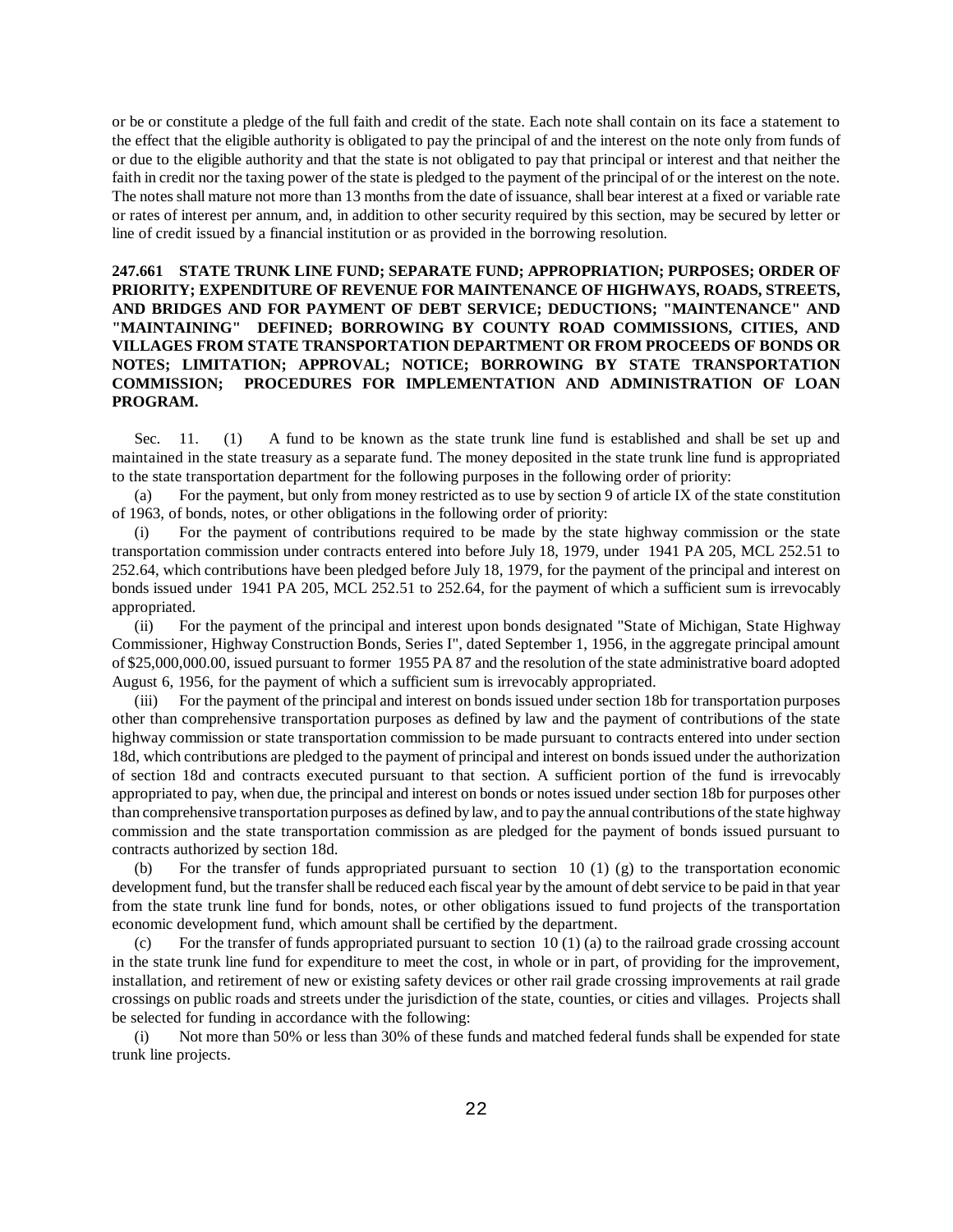(ii) In prioritizing projects for these funds, in whole or in part, the department shall consider train and vehicular traffic volumes, accident history, traffic control device improvement needs, and the availability of funding.

Consistent with the other requirements for these funds, the first priority for funds deposited pursuant to this subdivision for rail grade crossing improvements and retirement shall be to match federal funds from the railroad highway grade crossing improvement program or other comparable federal programs.

(iv) If federal funds from the railroad-highway grade crossing improvement program or other comparable federal programs have been exhausted, funds deposited pursuant to this subdivision shall be used to fund 100% of grade crossing projects that receive the highest priority of unfunded projects pursuant to criteria established by the department.

(v) State railroad grade crossing funds shall not be used, either as 100% of project cost or to match federal railroad-highway grade crossing improvement funds, for a crossing that is determined by the department pursuant to the criteria established by the department to be a lower priority than other projects that have not yet been funded. However, if sufficient funds are available, these state railroad grade crossing account funds may be used for not more than 50% of a project's cost for a crossing that is determined by the department pursuant to the criteria established by the department to be a lower priority if the balance of not less than 50% of the project's cost is provided by the road authority, railroad, or other sources.

(vi) The type of railroad grade crossing improvement, installation, relocation, or retirement of grade crossing surfaces, active and passive traffic control devices, pavement marking, or other related work shall be eligible for these railroad grade crossing account funds in the same manner as the project type eligibility provided by the federal funds from the railroad-highway grade crossing improvement program, except for the following:

(A) For new railroad crossings, these funds may be used for the crossing surface, active and passive traffic control devices, pavement marking, and other improvements necessitated by the new crossing.

(B) These funds may be used for the modification, relocation, or modernization of railroad grade crossing facilities necessitated by roadway improvement projects.

(C) If the department and the road authority with jurisdiction over a public road or street crossing formally agree that the grade crossing should be eliminated by permanent closing of the public road or street, the road authority making the closing shall receive \$5,000.00 from the railroad grade crossing account. In addition, any connecting road improvements necessitated by the grade crossing closure are reimbursable on an actual cost basis not to exceed \$10,000.00 per crossing closed. The physical removal of the crossing, roadway within railroad rights of way and street termination treatment will be negotiated between the road authority and railroad company. The funds provided to the road authority as a result of the crossing closure will be credited to its account representing the same road or street system on which the crossing is located.

(vii) This subdivision shall apply through September 30, 1998.

(d) For the total operating expenses of the state trunk line fund for each fiscal year as appropriated by the legislature.

(e) For the maintenance of state trunk line highways and bridges.

(f) For the opening, widening, improving, construction, and reconstruction of state trunk line highways and bridges, including the acquisition of necessary rights of way and the work incidental to that opening, widening, improving, construction, or reconstruction. Those sums in the state trunk line fund not otherwise appropriated, distributed, determined, or set aside by law shall be used for the construction or reconstruction of the national system of interstate and defense highways, referred to in this act as "the interstate highway system" to the extent necessary to match federal aid funds as the federal aid funds become available for that purpose; and, for the construction and reconstruction of the state trunk line system.

(g) The state transportation department may enter into agreements with county road commissions and with cities and villages to perform work on a highway, road, or street. The agreements may provide for the performance by any of the contracting parties of any of the work contemplated by the contract including engineering services and the acquisition of rights of way in connection with the work, by purchase or condemnation by any of the contracting parties in its own name, and for joint participation in the costs, but only to the extent that the contracting parties are otherwise authorized by law to expend money on the highways, roads, or streets. The state transportation department also may contract with a county road commission, city, and village to advance money to a county road commission, city, and village to pay their costs of improving railroad grade crossings on the terms and conditions agreed to in the contract.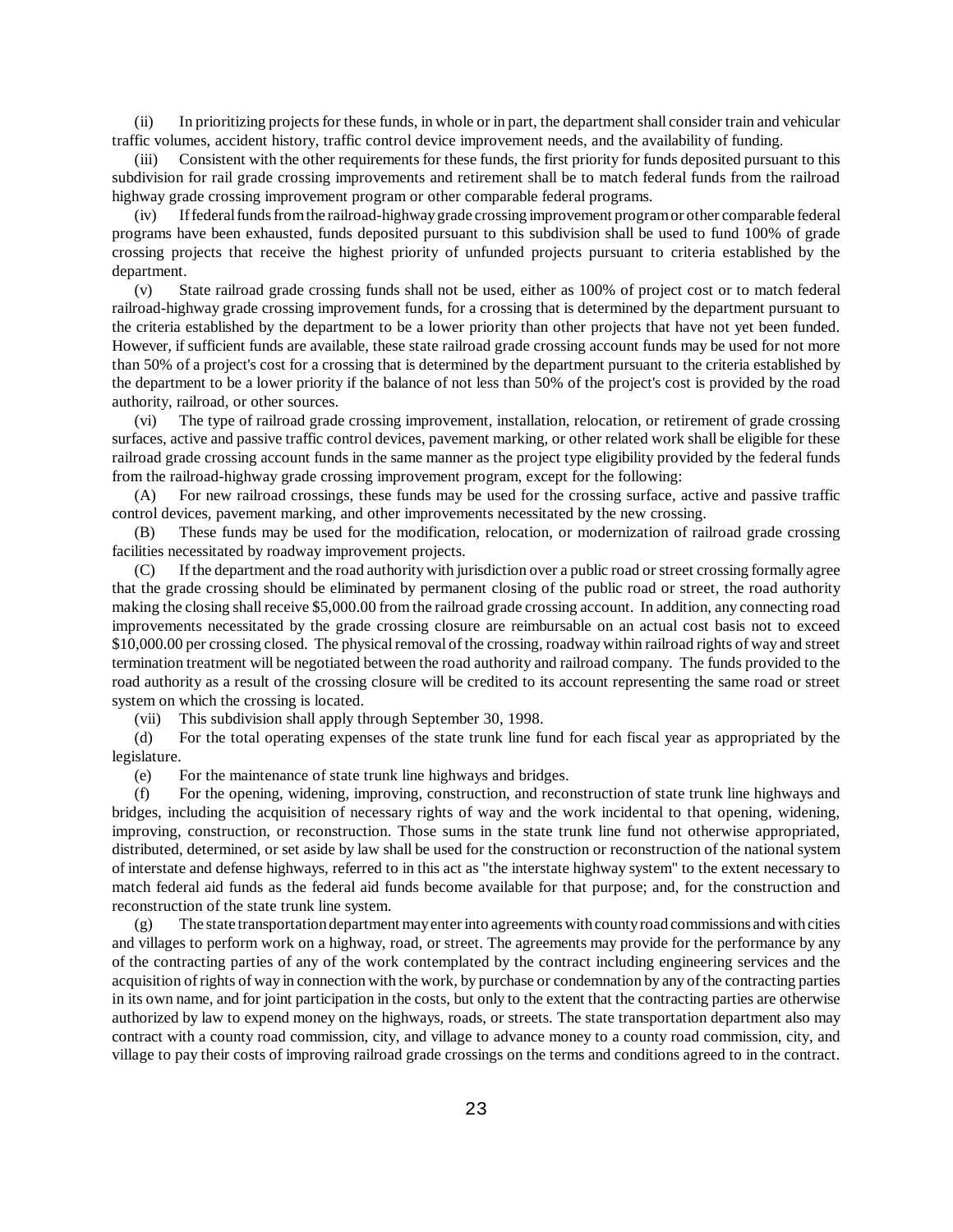A contract may be executed before or after the state transportation commission borrows money for the purpose of advancing money to a county road commission, city, or village, but the contract shall be executed before the advancement of any money to a county road commission, city, or village by the state transportation commission, and shall provide for the full reimbursement of any advancement by a county road commission, city, or village to the state transportation department, with interest, within 15 years after advancement, from any available revenue sources of the county road commission, city, or village or, if provided in the contract, by deduction from the periodic disbursements of any money returned by the state to the county road commission, city, or village.

(h) For providing inventories of supplies and materials required for the activities of the state transportation department. The state transportation department may purchase supplies and materials for these purposes, with payment to be made out of the state trunk line fund to be charged on the basis of issues from inventory in accordance with the accounting and purchasing laws of the state.

(2) Notwithstanding any other provision of this act, at least 90% of state revenue appropriated annually to the state trunk line fund less the amounts described in subdivisions (a) to (i) shall be expended annually by the state transportation department for the maintenance of highways, roads, streets, and bridges and for the payment of debt service on bonds, notes, or other obligations described in subsection  $(1)(a)$  issued after July 1, 1983, for the purpose of providing funds for the maintenance of highways, roads, streets, and bridges. Of the amounts appropriated for state trunk line projects, the department shall, where possible, secure warranties of not less than 5-year full replacement guarantee for contracted construction work. If an appropriate certificate is filed under section 18e but only to the extent necessary, this subsection shall not prohibit the use of any amount of money restricted as to use by section 9 of article IX of the state constitution of 1963 and deposited in the state trunk line fund for the payment of debt service on bonds, notes, or other obligations pledging for the payment thereof money restricted as to use by section 9 of article IX of the state constitution of 1963 and deposited in the state trunk line fund, whenever issued, as specified under subsection (1)(a). The amounts which are deducted from the state trunk line fund for the purpose of the calculation required by this subsection are as follows:

(a) Amounts expended for the purposes described in subsection (1)(a) for the payment of debt service on bonds, notes, or other obligations issued before July 2, 1983.

(b) Amounts expended to provide the state matching requirement for projects on the national highway system and for the payment of debt service on bonds, notes, or other obligations issued after July 1, 1983, for the purpose of providing funds for the state matching requirements for projects on the national highway system.

(c) Amounts expended for the construction of a highway, street, road, or bridge to 1 or more of the following or for the payment of debt service on bonds, notes, or other obligations issued after July 1, 1983, for the purpose of providing funds for the construction of a highway, street, road, or bridge to 1 or more of the following:

(i) A location for which a building permit has been obtained for the construction of a manufacturing or industrial facility.

(ii) A location for which a building permit has been obtained for the renovation of, or addition to, a manufacturing or industrial facility.

(d) Amounts expended for capital outlay other than for highways, roads, streets, and bridges or to pay debt service on bonds, notes, or other obligations issued after July 1, 1983, for the purpose of providing funds for capital outlay other than for highways, roads, streets, and bridges.

(e) Amounts expended for the operating expenses of the state transportation department other than the units of the department performing the functions assigned on January 1, 1983 to the bureau of highways.

(f) Amounts expended pursuant to contracts entered into before January 1, 1983.

(g) Amounts expended for the purposes described in subsection (5).

(h) Amounts appropriated for deposit in the transportation economic development fund and the rail grade crossing account pursuant to section  $10(1)(g)$  and  $10(1)(a)$ .

(i) Upon the affirmative recommendation of the director of the state transportation department and the approval by resolution of the state transportation commission, those amounts expended for projects vital to the economy of the state, a region, or local area or the safety of the public. The resolution shall state the cost of the project exempted from this subsection.

(3) Notwithstanding any other provision of this act, the state transportation department shall expend annually at least 90% of the federal revenue distributed to the credit of the state trunk line fund in that year, except for federal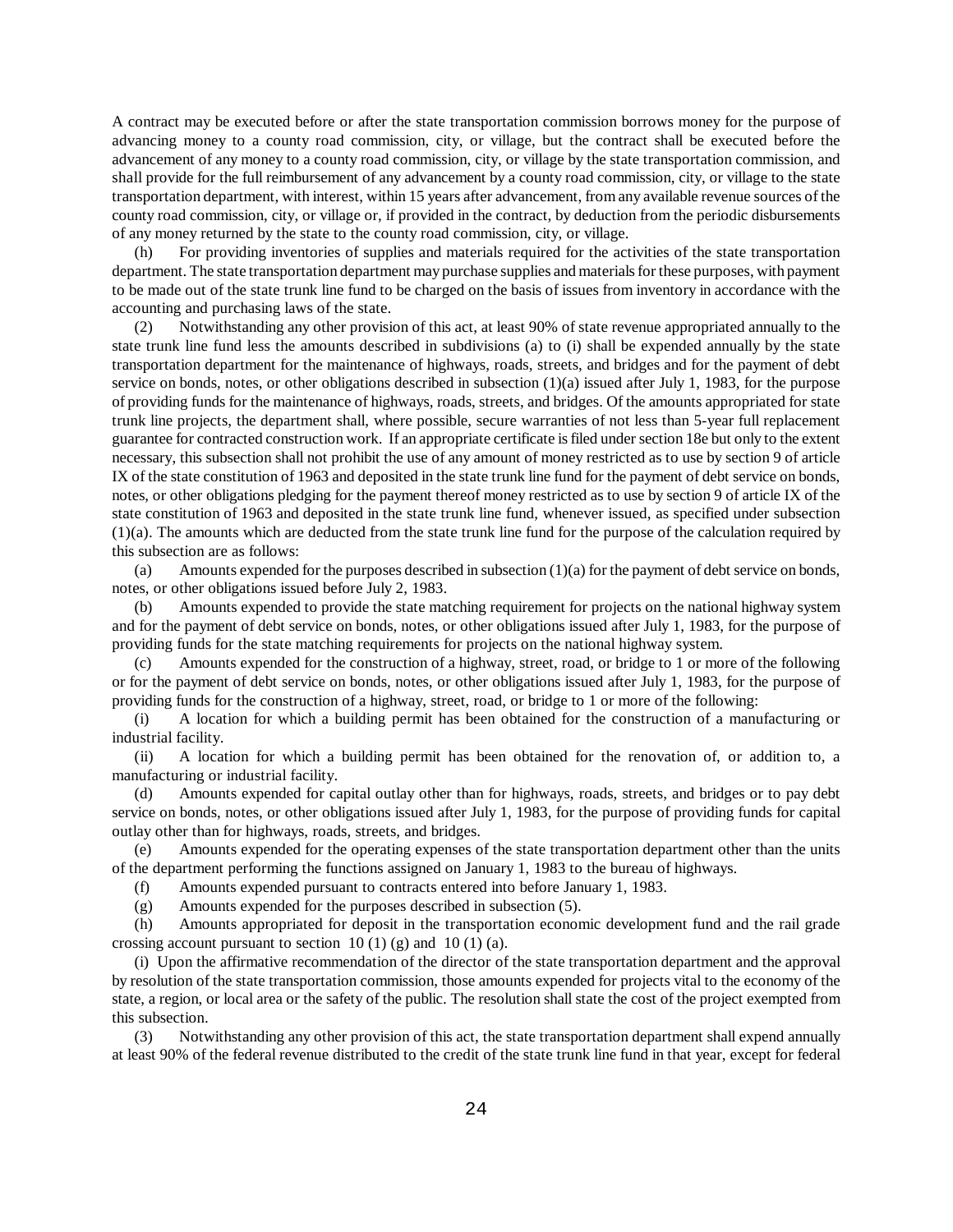revenue expended for the purposes described in subsection  $(2)(b)$ ,  $(c)$ ,  $(f)$ , and  $(i)$  on the maintenance of highways, roads, streets, and bridges. The requirement of this subsection shall be waived if compliance would cause the state to be ineligible according to federal law for federal revenue, but only to the extent necessary to make the state eligible according to federal law for that revenue.

(4) As used in this section:

(a) "Maintenance" and "maintaining" mean snow removal; street cleaning and drainage; seal coating; patching and ordinary repairs; erection and maintenance of traffic signs and markings; safety projects; and the preservation, reconstruction, resurfacing, restoration, and rehabilitation of highways, roads, streets, and bridges. For the purposes of this section, maintenance and maintaining shall not be limited to the repair and replacement of a road but shall include maintaining the original intent of a construction project. If traffic patterns indicate that this intent is no longer being met, the department may expend funds to take corrective action and continue to fulfill its obligation of maintaining the department's original objective for the construction project. However, maintenance and maintaining do not include projects which increase the capacity of a highway facility to accommodate that part of the traffic having neither origin nor destination within the local area.

(b) "Maintenance" and "maintaining" include widening less than lane width; adding auxiliary turning lanes of ½ mile or less; adding auxiliary weaving, climbing, or speed change lanes; and correcting substandard intersections.

(c) "Maintenance" and "maintaining" do not include the upgrading of aggregate surface roads to hard surface roads.

(d) "Maintenance" and "maintaining" include the portion of the costs of the units of the department performing the functions assigned on, January 1, 1983, to the bureau of highways expended for the purposes described in subdivisions (a) and (b).

(5) Notwithstanding any other provision of this section, the state transportation department may loan money to county road commissions, cities, and villages for paying capital costs of transportation purposes described in the second paragraph of section 9 of article IX of the state constitution of 1963 from the proceeds of bonds or notes issued pursuant to section 18b or from the state trunk line fund. Loans made directly from the state trunk line fund shall be made only after provision of funds for the purposes specified in subsection (1)(a) to (f).

(6) County road commissions, cities, and villages may borrow money from the proceeds of bonds or notes issued under section 18b or the state trunk line fund for the purposes set forth in subsection (5) which shall be repayable, with interest, from 1 or more of the following:

(a) The money to be received by the county road commission, city, or village from the Michigan transportation fund, except to the extent the money has been or may in the future be pledged by contract in accordance with 1941 PA 205, MCL 252.51 to 252.64, or has been or may in the future be pledged for the payment of the principal and interest upon notes issued pursuant to 1943 PA 143, MCL 141.251 to 141.254, or has been or may in the future be pledged for the payment of principal and interest upon bonds issued under section 18c or 18d, or has been or may in the future be pledged for the payment of the principal and interest upon bonds issued pursuant to 1952 PA 175, MCL 247.701 to 247.707.

(b) Any other legally available funds of the city, village, or county road commission, other than the general funds of the county.

(7) Loans made pursuant to subsection (5) if required by the state transportation department may be payable by deduction by the state treasurer, upon direction of the state transportation department, from the periodic disbursements of any money returned by the state under this act to the county road commission, city, or village, but only after sufficient money has been returned to the county road commission, city, or village to provide for the payment of contractual obligations incurred or to be incurred and principal and interest on notes and bonds issued or to be issued under 1941 PA 205, MCL 252.51 to 252.64, 1943 PA 143, MCL 141.251 to 141.254, 1952 PA 175, MCL 247.701 to 247.707, or section 18c or 18d. The interest rates and payment schedules of any loans made from the proceeds of bonds or notes issued pursuant to section l8b shall be established by the state transportation department to conform as closely as practicable to the interest rate and repayment schedules on the bonds or notes issued to make the loans. However, the state transportation department may allow for the deferral of the first payment of interest or principal on the loans for a period of not to exceed 1 year after the respective first payment of interest or principal on the bonds or notes issued to make the loans.

(8) The amount borrowed by a county road commission, city, or village pursuant to subsection (6) shall not be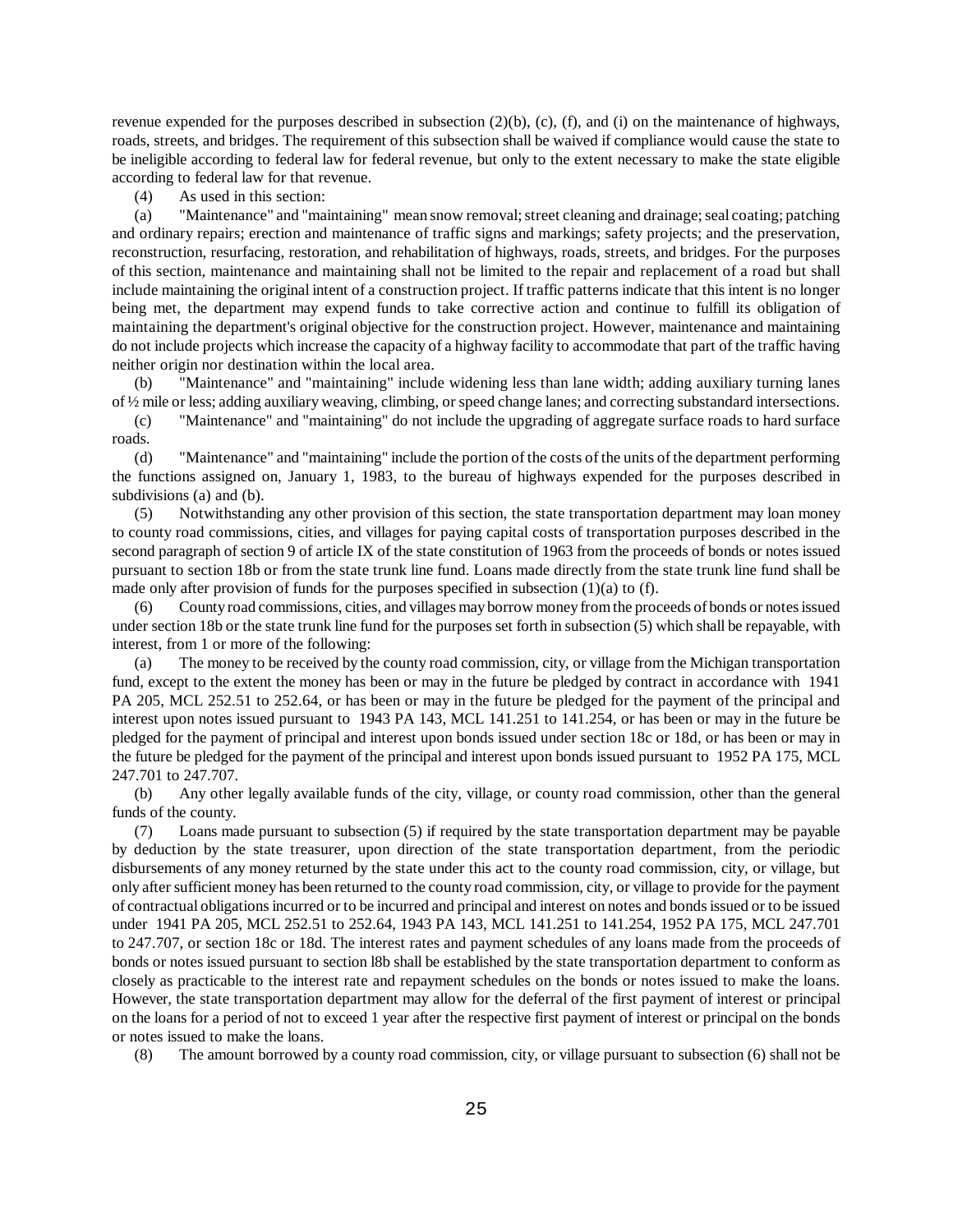included in, or charged against, any constitutional, statutory, or charter debt limitation of the county, city, or village and shall not be included in the determination of the maximum annual principal and interest requirements of, or the limitations upon, the maximum annual principal and interest incurred under 1941 PA 205, MCL 252.51 to 252.64, 1943 PA 143, MCL 141.251 to 141.254, 1952 PA 175, MCL 247.701 to 247.707, or section 18c or 18d.

(9) The county road commission, city, or village shall not be required to seek or obtain the approval of the electors, the municipal finance commission or its successor agency, or, except as provided in this subsection, the department of treasury to borrow money pursuant to subsection (6). The borrowing shall not be subject to the municipal finance act, 1943 PA 202, MCL 131.1 to 139.3, or to section  $5(g)$  of the home rule city act, 1909 PA 279, MCL 117.5. The state transportation department shall give at least 10 days' notice to the state treasurer of its intention to make a loan under subsection (5). If the state treasurer gives notice to the director of the state transportation department within 10 days of receiving the notice from the state transportation department, that, based upon the then existing financial or credit situation of the county road commission, city, or village, it would not be in the best interests of the state to make a loan under subsection (5) to the county road commission, city, or village, the loan shall not be made unless the state treasurer, after a hearing, if requested by the affected county road commission, city, or village, subsequently gives notice to the director of the state transportation department that the loan may be made on the conditions that the state treasurer specifies.

(10) The state transportation commission may borrow money and issue bonds and notes under, and pursuant to the requirements of, section 18b to make loans to county road commissions, cities, and villages for the purposes described in the second paragraph of section 9 of article IX of the state constitution of 1963, as provided in subsection (5). A single issue of bonds or notes may be issued for the purposes specified in subsection (5) and for the other purposes specified in section 18b. The house and senate transportation appropriations subcommittees shall be notified by the department if there are extras and overruns sufficient to require approval of either the state administrative board or the commission, or both, on any contract between the department and a local road agency or a private business.

(11) The director of the state transportation department, after consultation with representatives of the interests of county road commissions, cities, and villages, shall establish, by intergovernmental communication, procedures for the implementation and administration of the loan program established under subsections (5) to (10).

(12) Not more than 10% per year of all of the funds received by and returned to the state transportation department from any source for the purposes of this section may be expended for administrative expenses. The department shall be subject to section 14(5) if more than 10% per year is expended for administrative expenses. As used in this subsection, "administrative expenses" means those expenses that are not assigned including, but not limited to, specific road construction or maintenance projects and are often referred to as general or supportive services. Administrative expenses shall not include net equipment expense, net capital outlay, debt service principal and interest, and payments to other state or local offices which are assigned, but not limited to, specific road construction projects or maintenance activities.

(13) Any performance audits of the department shall be conducted according to government auditing standards issued by the United States general accounting office.

#### **247.661b CRITICAL BRIDGE PROGRAM; APPROPRIATION; ADMINISTRATION; PURPOSE; RULES; FEDERAL AID AND OTHER FINANCIAL RESOURCES; LIMITATION ON FUNDS. [M.S.A. 9.1097(11b)]**

Sec. 11b. (1) During each April, there is appropriated to a critical bridge fund from the Michigan transportation fund, \$5,000,000.00. The money appropriated to a critical bridge fund and the interest accruing to that fund shall be expended for a critical bridge program to be administered by the department to provide financial assistance to highway authorities for the improvement or reconstruction of existing bridges or for the construction of bridges to replace existing bridges in whole or in part. This section is not subject to section 12(15) or section 13(5).

(2) The state transportation commission shall borrow money and issue notes or bonds in an amount of not less than \$30,000,000.00 to supplement the funding provided for the local bridge program under subsection (1). The bonds or notes issued pursuant to this subsection may be issued by the commission for any purpose for which other critical bridge funds may be used under this section. The bonds or notes authorized by this subsection shall be issued by resolution of the state transportation commission consistent with the requirements of section 18b.

(3) The state transportation department shall promulgate rules pursuant to Act No. 306 of the Public Acts of 1969,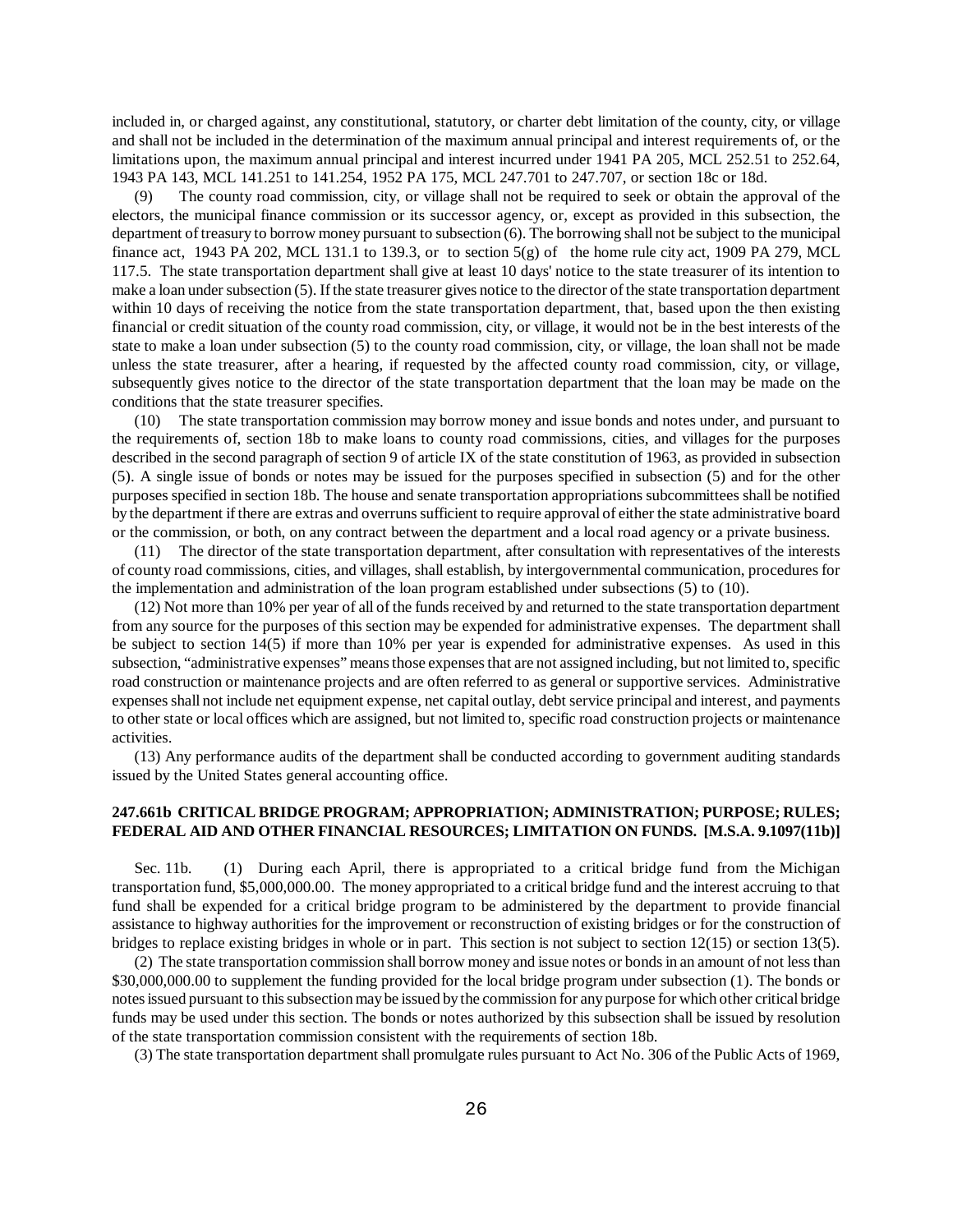as amended, being sections 24.201 to 24.328 of the Michigan Compiled Laws, governing the administration of the critical bridge program. The rules shall set forth the eligibility criteria for financial assistance under the program and other matters related to the program as the department considers necessary and desirable. The department shall take into consideration the availability of federal aid and other financial resources of the highway authority responsible for the bridge, the importance of the bridge to the highway, road, or street network, and the condition of the existing bridge. The department shall not receive more than 38.4% of the critical bridge funds available during a 5-year period for expenditures on the state trunk line system.

#### **247.661c CONSTRUCTION AND MAINTENANCE PROJECTS TO BE PERFORMED BY CONTRACT AWARDED BY COMPETITIVE BIDDING; OTHER METHOD; FINDINGS; REPORT. [M.S.A. 9.1097(11c)]**

Sec. 11c. All federal aid construction projects, all other projects of the department concerning highways, streets, roads, and bridges whose cost exceeds \$100,000.00 for construction or maintenance as defined in section 11 shall be performed by contract awarded by competitive bidding unless the department shall affirmatively find that under the circumstances relating to those projects, some other method is in the public interest. All of those findings shall be reported to the state transportation commission 90 days before work is commenced and promptly in writing to the appropriations committees of the senate and house of representatives. However, in a case in which the department determines emergency action is required, the reports need not be filed before work is commenced but shall be promptly filed. Local road agencies that make a decision not to perform construction or maintenance projects exceeding \$100,000.00 shall contract for this work through competitive bidding.

# **247.661d REPORT TO LEGISLATURE ON CHANGES IN DEPARTMENT'S ACCOUNTING SYSTEM. [M.S.A. 9.1097(11d)]**

Sec. 11d. Within 6 months following the effective date of this section, the state transportation department shall report to the legislature on changes in the department's accounting system to implement the provisions of section 11(2) and (3).

#### **247.661e LOCAL PROGRAM FUND [M.S.A. 9.1097(18e)]**

Sec. 11e. There is created within the state trunk line fund a local program fund for the purpose of receiving funds allocated from the Michigan transportation fund and from the state trunk line fund. Funds so received shall be distributed 64.2% to the county road commissions of the state to be administered according to section 12 and 35.8% to the cities and villages of the state to be administered according to section 13.

# **247.662 RETURN TO COUNTY TREASURERS OF AMOUNT DISTRIBUTED TO COUNTY ROAD COMMISSIONS; MANNER, PURPOSES, TERMS, AND CONDITIONS; EXPENDITURE OF FEDERAL REVENUE; DEFINITIONS; CERTIFICATION CONCERNING AVERAGE ANNUAL DEBT SERVICE REQUIREMENTS FOR BONDS OR NOTES.**

Sec. 12. (1) The amount distributed to the county road commissions shall be returned to the county treasurers in the manner, for the purposes, and under the terms and conditions specified in this section. The department and the county road association of Michigan shall jointly develop incentives for counties to establish statewide purchasing pools for the more efficient use of Michigan transportation funds.

(2) Each county road commission shall be reimbursed in an amount up to \$10,000.00 per year for the sum paid to a licensed professional engineer employed or retained by the county road commission in the previous year. The sum shall be returned to each county road commission certified by the state transportation department as complying with this subsection regarding the employment of an engineer.

(3) An amount equal to 1% of the total amount returned to the county road commissions from the Michigan transportation fund during the prior calendar year shall be withheld annually from the counties' November monthly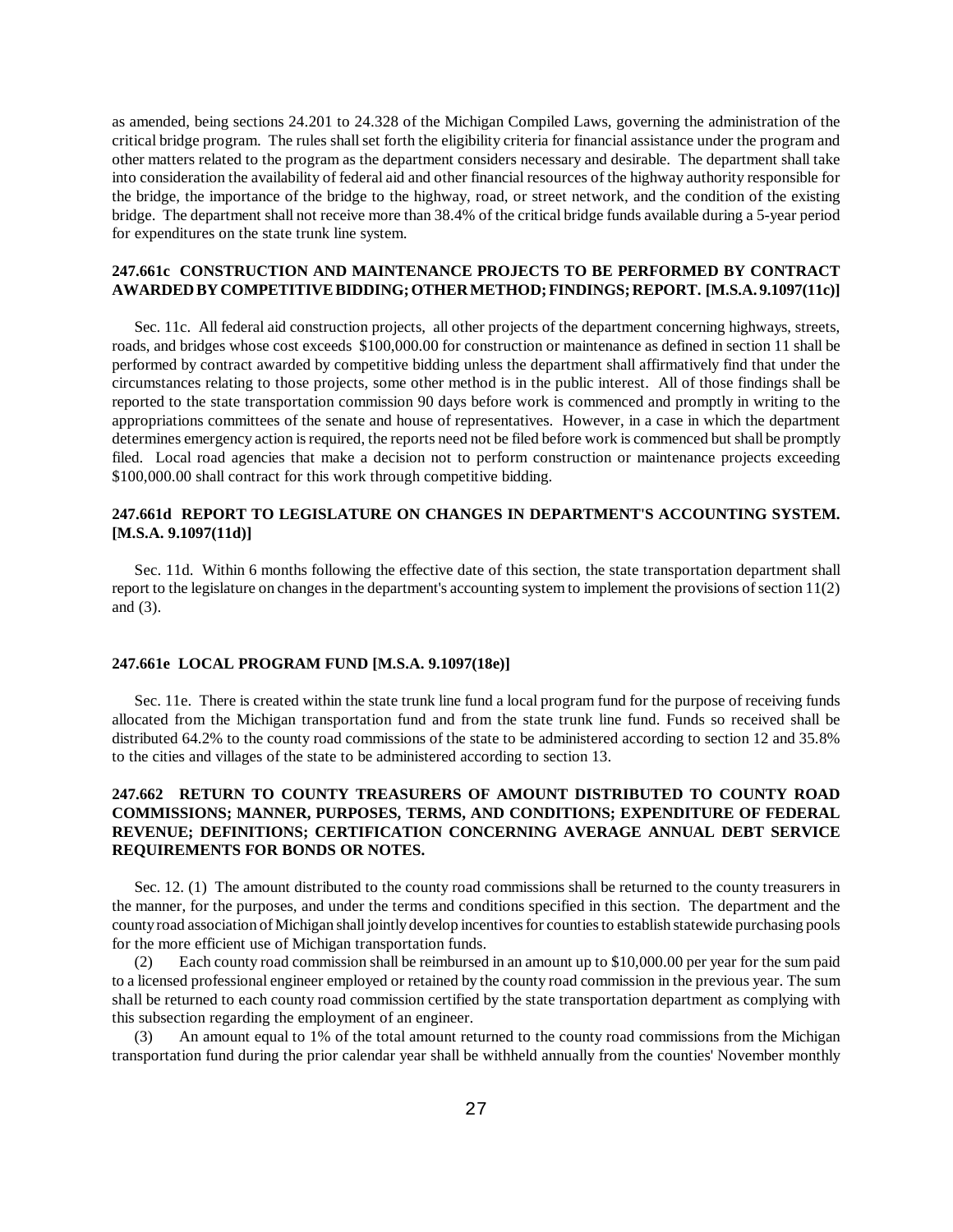distribution provided for in section 17, and the amount shall be returned to the county road commissions for snow removal purposes as provided in section 12a.

(4) An amount equal to 10% of the total amount returned to the county road commissions from the Michigan transportation fund shall be returned to each county road commission having county primary, or county local road, or both, mileage in the urban areas as determined pursuant to section 12b. This sum shall be distributed pursuant to section 12b. The return shall be in addition to the amounts provided in subsections (6) and (7) and for the purposes stated in those subsections.

(5) An amount equal to 4% of the total amount returned to the county road commissions from the Michigan transportation fund shall be returned to the county road commissions in the same percentages as provided in subsection (7). All money returned to the county road commissions as provided in this subsection shall be expended by the county road commissions for the maintenance, improvement, construction, reconstruction, acquisition, and extension of county local road systems and shall be in addition to the amounts provided in subsection (7).

(6) Seventy-five percent of the remainder of the total amount to be returned to the counties shall be expended by each county road commission for the maintenance, improvement, construction, reconstruction, acquisition, and extension of the county primary road system, including the acquisition of a necessary right of way for the system, work incidental to the system, and a roadside park or motor parkway appurtenant to the system, and shall be returned to the counties as follows:

(a) Three-fourths of the amount in proportion to the amount received within the respective county during the 12 months next preceding the date of each monthly distribution, as specific taxes upon registered motor vehicles under the Michigan vehicle code, 1949 PA 300, MCL 257.1 to 257.923.

(b) One-tenth of the amount in the same proportion that the total mileage in the county primary road system of each county bears to the total mileage in all of the county primary road systems of the state.

(c) One eighty-third of the remaining 15% of the amount to each county.

(7) The balance of the remainder of the total amount to be returned to counties shall be expended by each county road commission for the maintenance, improvement, construction, reconstruction, acquisition, and extension of the county local road system as defined by this act, including the acquisition of a necessary right of way for the system, work incidental to the system, and a roadside park or motor parkway appurtenant to the system, and shall be returned to the counties as follows:

(a) Sixty-five percent of the amount in the same proportion that the total mileage in the county local road system of each county bears to the total mileage in all of the county local road systems of the state.

(b) Thirty-five percent of the amount in the same proportion that the total population outside of incorporated municipalities in each county bears to the total population outside of incorporated municipalities in all of the counties of the state, according to the most recent statewide federal census as certified at the beginning of the state fiscal year.

(8) Money deposited in, or becoming a part of the county road funds of a board of county road commissioners shall be expended first for the payment of principal and interest on the bonds, for the payment of contractual contributions pledged for the payment of bonds, for debt service requirements for the payment of contractual contributions pledged for the payment of bonds, and for debt service requirements for the payment of notes and loans in the following order of priority:

(a) For the payment of contributions required to be made by a board of county road commissioners under a contract entered into under 1941 PA 205, MCL 252.51 to 252.64, which contributions have been pledged for the payment of the principal and interest on bonds issued under that act, or for the payment of total debt service requirements upon notes issued by a board of county road commissioners under 1943 PA 143, MCL 141.251 to 141.254.

(b) For the payment of principal and interest upon bonds issued under section 18c, and the payment of contributions of a board of county road commissioners to be made pursuant to contracts entered into under section 18d, which contributions are pledged to the payment of principal and interest on bonds issued after June 30, 1957, under the authorization of section 18c and contracts executed pursuant to its provisions.

(c) For the payment of principal and interest upon loans received pursuant to section  $11(7)$ , to the extent other funds have not been made available for that payment.

(9) Not to exceed 30% per year of the amount returned to a county for use on the county primary road system may be expended, with or without matching, on the county local road system of that county. Not to exceed 15% per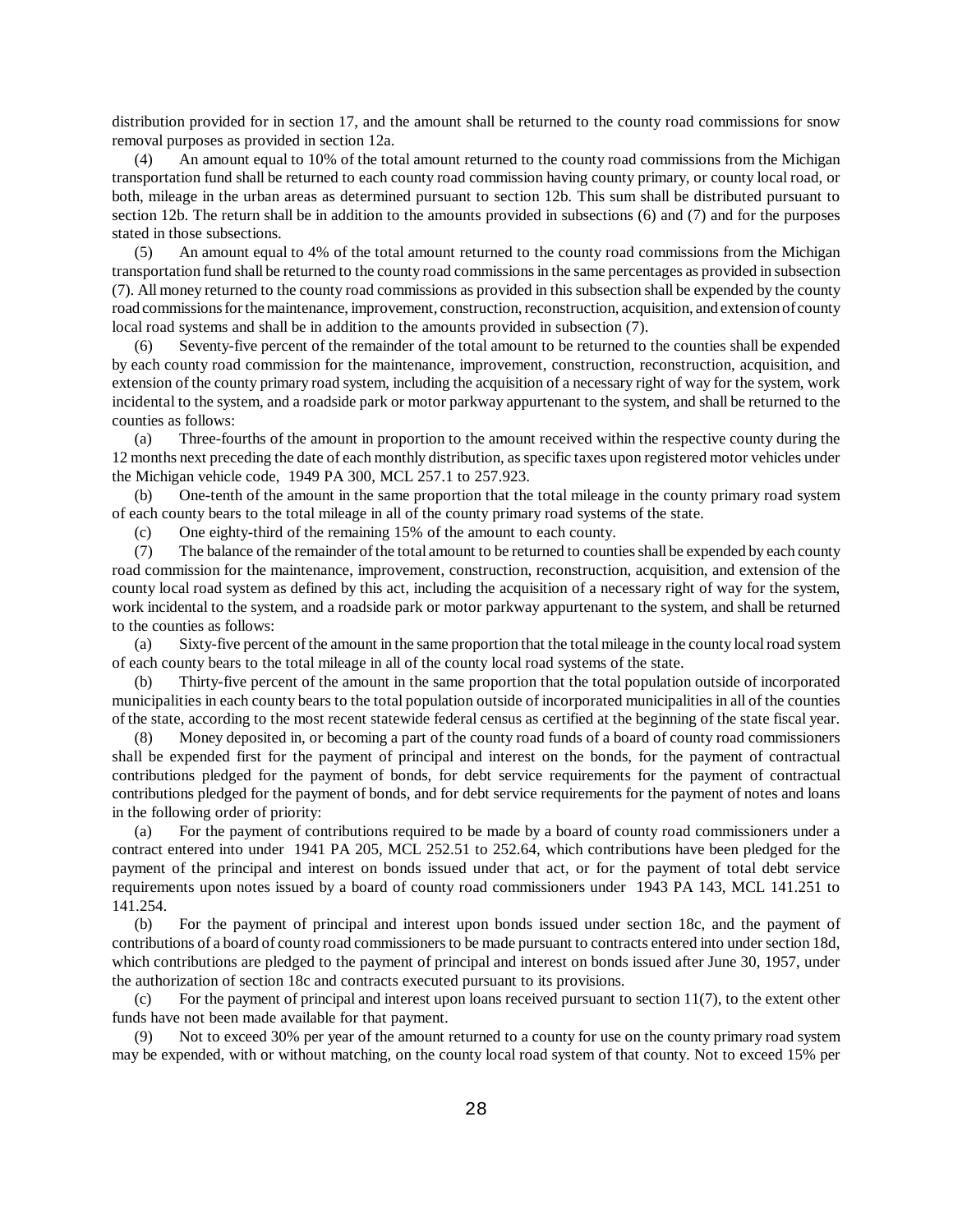year of the amount returned to a county for expenditure on the county local road system may be used, with or without matching, on the county primary road system of that county, and not to exceed an additional 15% per year of the amount returned to a county for expenditure on the county local road system, may, in case of an emergency or with the approval of the state transportation department, be expended, with or without matching, on the county primary road system of that county. An amount returned to a county for and on account of county local roads, under this section, in excess of the total amount paid into the county treasury each year by all of the townships of that county for and on account of the county local roads pursuant to section 14(6) may be transferred to and expended on the county primary road system of that county.

(10) Not less than 20% per year of the funds returned to a county by this section shall be expended for snow and ice removal, the construction or reconstruction of a new highway or existing highway, and the acquisition of a necessary right of way for those highways, and work incidental to those highways, or for the servicing of bonds issued by the county for these purposes. Surplus funds may be expended for the development, construction, or repair of an off-street parking facility.

(11) Not more than 5% per year of the funds returned to a county for the county primary road system and the county local road system shall be expended for the maintenance, improvement, or acquisition of appurtenant roadside parks and motor parkways.

(12) Funds returned to a county shall be expended by the county road commission for the purposes provided in this section and shall be deposited by the county treasurer in a designated county depository, in a separate account to the credit of the county road fund, and shall be paid out only upon the order of the county road commission, and interest accruing on the money shall become a part of, and be deposited with the county road fund.

(13) In a county to which the funds are returned the function of the county road commission shall be limited to the formation of policy and the performance of the official duties imposed by law and delegated by the county board of commissioners. A member of the county road commission shall not be employed individually in any other capacity for other duties with the county road commission.

(14) A county road commission may enter into an agreement with a county road commission of an adjacent county and with a city or village to perform work on a highway, road, or street, and with the state transportation department with respect to a state trunk line and connecting links of the state trunk line within the limits of the county or adjacent to the county. The agreement may provide for the performance by each contracting party of the work contemplated by the contract including engineering services and the acquisition of rights of way in connection with the work contemplated, by purchase or condemnation, by any of the contracting parties in its own name and the agreement may provide for joint participation in the costs.

(15) Money distributed from the Michigan transportation fund may be expended for construction purposes on county local roads only to the extent matched by money from other sources. However, Michigan transportation funds may be expended for the construction of bridges on the county local roads in an amount not to exceed 75% of the cost of the construction of local road bridges. This subsection does not apply to section 11b.

Notwithstanding any other provision of this act, at least 90% of the state revenue returned annually to the county road commission from the Michigan transportation fund less the amounts described in subdivisions (a) to (e) shall be expended annually by the county road commission for the maintenance of highways, roads, streets, and bridges, and for the payment of contractual contributions pledged for the payment of bonds or portions of bonds, debt service requirements for the payment of bonds or portions of bonds, and debt service requirements for the payment of notes and loans or portions of notes and loans issued or received after July 1, 1983, for the purpose of providing funds for the maintenance of highways, roads, streets, and bridges. If an appropriate certificate is filed under subsection (19) but only to the extent necessary, this subsection shall not prohibit the use of any amount of state revenue returned annually to the county road commissions for the payment of contractual contributions pledged for the payment of bonds, for debt service requirements for the payment of bonds, and for debt service requirements for the payment of notes or loans, whenever issued or received, as specified under subsection (8). The amounts which are deducted from the state revenue returned to a county road commission from the Michigan transportation fund, for the purpose of the calculation required by this subsection are as follows:

(a) Amounts expended for the purposes described in subsection (8) for bonds, notes, loans, or other obligations issued or received before July 2, 1983.

(b) Amounts expended for the administrative costs of the county road commission.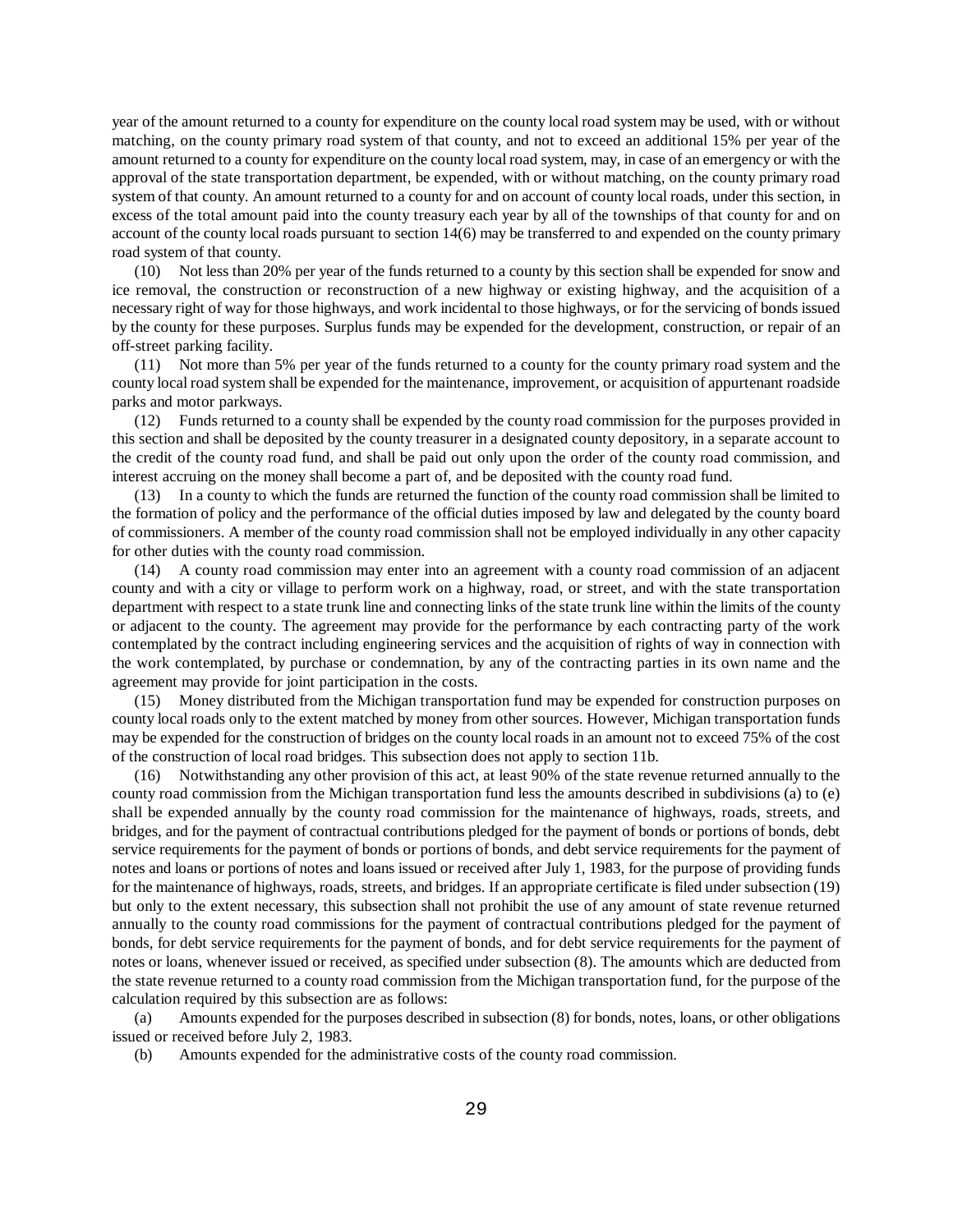(c) Amounts expended for capital outlay projects for equipment and buildings, and for the payment of contractual contributions pledged for the payment of bonds, for debt service requirements for the payment of bonds, and for debt service requirements for the payment of notes and loans issued or received after July 1, 1983, for the purpose of providing funds for capital outlay projects for equipment and buildings.

(d) Amounts expended for projects vital to the economy of the local area or the safety of the public in the local area. Before these amounts can be deducted, the governing body over the county road commission or the county road commission, as applicable, shall pass a resolution approving these projects. This resolution shall state which projects will be funded and the cost of each project. A copy of each approved resolution shall be forwarded immediately to the department.

(e) Amounts expended in urban areas as determined pursuant to section 12b.

(17) As used in this subsection, "urban routes" means those portions of 2 lane county primary roads within an urban area which has average daily traffic in excess of 15,000. Notwithstanding any other provision of this act, except as provided in this subsection, a county road commission shall expend annually at least 90% of the federal revenue distributed to the use of the county road commission for highways, roads, streets, and bridges, less the amount expended on urban routes for other than maintenance purposes and the amount expended for hard-surfacing of gravel roads on the federal-aid system, on the maintenance of highways, roads, streets, and bridges. A county road commission may expend in a year less than 90% of the federal revenue distributed to the use of the county road commission for highways, roads, streets, and bridges, less the amount expended on urban routes for other than maintenance purposes and the amount expended for hard-surfacing of gravel roads on the federal-aid system, on the maintenance of highways, roads, streets, and bridges, if that year is part of a 3-year period in which at least 90% of the total federal revenue distributed in the 3-year period to the use of the county road commission for highways, roads, streets, and bridges, less the amount expended on urban routes for other than maintenance purposes and the amount expended for hard-surfacing of gravel roads on the federal-aid system, is expended on the maintenance of highways, roads, streets, and bridges. If a county road commission expends in a year less than 90% of the federal revenue distributed to the use of the county road commission for highways, roads, streets, and bridges, less the amount expended on urban routes for other than maintenance purposes and the amount expended for hard-surfacing of gravel roads on the federal-aid system, on the maintenance of highways, roads, streets, and bridges and that year is not a part of a 3-year period in which at least 90% of the total federal revenue distributed in the 3-year period to the use of the county road commission for highways, roads, streets, and bridges, less the amount expended on urban routes for other than maintenance purposes and the amount expended for hard-surfacing of gravel roads on the federal-aid system, is expended on the maintenance of highways, roads, streets, and bridges, the county road commission shall expend in each year subsequent to the 3-year period 100%, or less in 1 year if sufficient for the purposes of this subsection, of the federal revenue distributed to the use of the county road commission for highways, roads, streets, and bridges, less the amount expended on urban routes for other than maintenance purposes and the amount expended for hard-surfacing of gravel roads on the federal-aid system, on the maintenance of highways, roads, streets, and bridges until the average percentage spent on the maintenance of highways, roads, streets, and bridges in the 3-year period and the subsequent years, less the amount expended on urban routes for other than maintenance purposes and the amount expended for hard-surfacing of gravel roads on the federal-aid system, is at least 90%. A year may be included in only one 3-year period for the purposes of this subsection. The requirements of this subsection shall be waived if compliance would cause the county road commission to be ineligible according to federal law for federal revenue, but only to the extent necessary to make the county road commission eligible according to federal law for that revenue. For the purpose of the calculations required by this subsection, the amount expended on urban routes by a county road commission for other than maintenance purposes and the amount expended for hard-surfacing of gravel roads on the federal-aid system shall be deducted from the total federal revenue distributed to the use of the county road commission.

(18) As used in this section:

(a) "Maintenance" and "maintaining" mean snow removal; erection of traffic control devices and traffic signals and payment of monthly electrical costs for those signals; street cleaning and drainage; seal coating; patching and ordinary repairs; erection and maintenance of traffic signs and markings; safety projects which do not increase through traffic capacity; and the preservation, reconstruction, resurfacing, restoration, and rehabilitation of highways, roads, streets, and bridges. However, maintenance and maintaining do not include projects which increase the capacity of a highway facility to accommodate that part of the traffic having neither origin nor destination within the local area.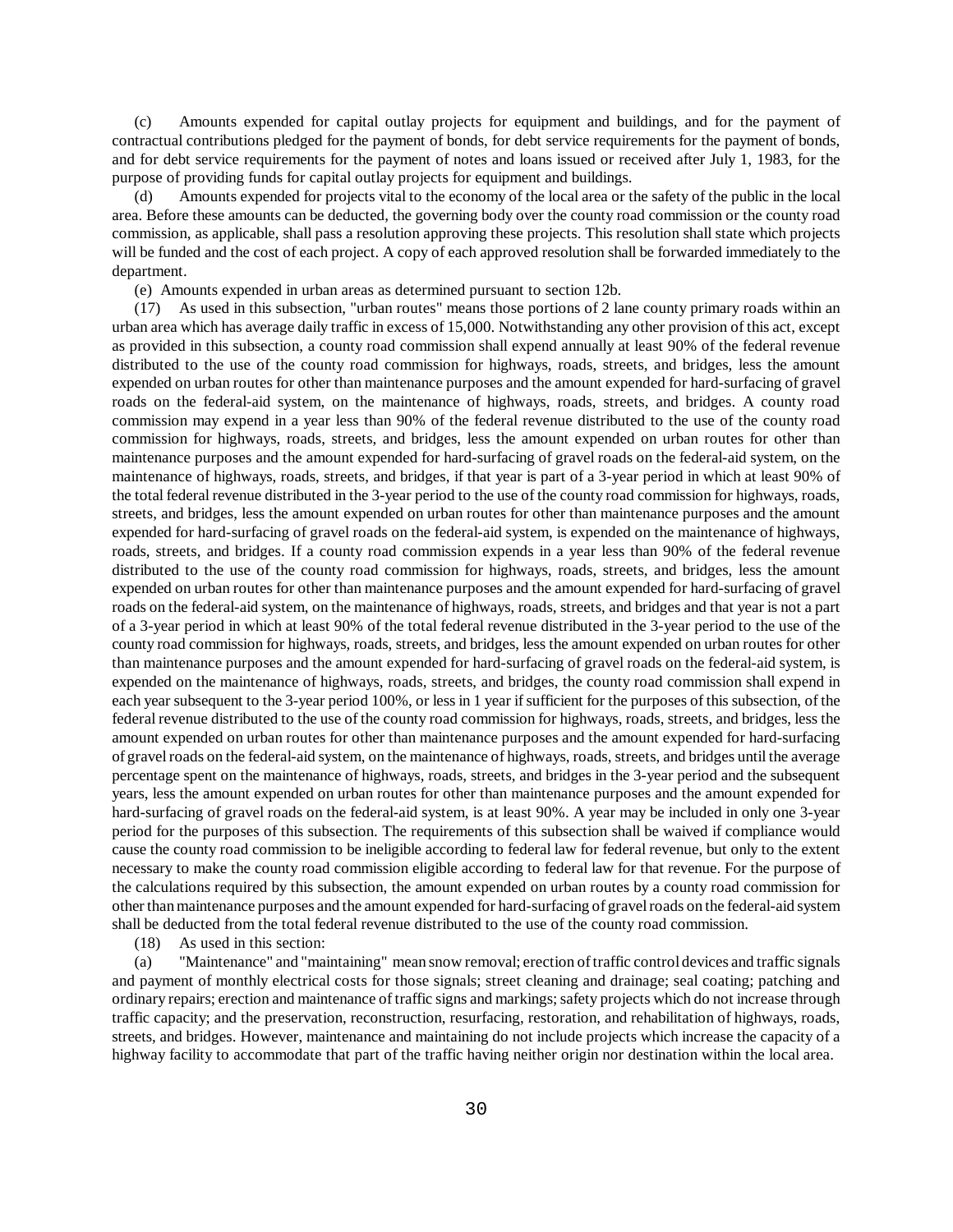(b) "Maintenance" and "maintaining" include widening less than lane width; adding auxiliary turning lanes of 1/2 mile or less; adding auxiliary weaving, climbing, or speed change lanes; and correcting substandard intersections.

(19) A county road commission shall certify, which certification shall, for purposes of the validity of bonds and notes, be conclusive as to the matters stated therein, to the state transportation department on or before the issuance of any bonds or notes issued after July 1, 1983, pursuant to 1943 PA 143, MCL 141.251 to 141.254, 1941 PA 205, MCL 252.51 to 252.64, or section 18c or 18d, for purposes other than the maintenance of highways, roads, streets, and bridges and purposes other than the purposes specified in subsection (16)(c) that its average annual debt service requirements for all bonds and notes or portions of bonds and notes issued after July 1, 1983, for purposes other than the maintenance of highways, roads, streets, and bridges and other than for the purposes specified in subsection (16)(c), including the bond or note to be issued does not exceed 10% of the funds returned to the county road commission pursuant to this act, less the amounts specified in subsection  $(16)(a)$ ,  $(b)$ , and  $(c)$  during the last completed fiscal year of the county road commission. If the purpose for which the bonds or notes are issued is changed after the issuance of the notes or bonds, the change shall be made in such a manner to maintain compliance with the certification required by this subsection, as of the date the certificate was originally issued, but no such change shall invalidate or otherwise affect the bonds or notes with respect to which the certificate was issued or the obligation to pay debt service on the bonds or notes.

(20) In each charter county to which funds are returned under this section, the responsibility for road improvement, maintenance, and traffic operation work, and the development, construction, or repair of off-road parking facilities and construction or repair of road lighting shall be coordinated by a single administrator to be designated by the county executive who shall be responsible for and shall represent the charter county in transactions with the state transportation department pursuant to this act.

(21) Not more than 10% per year of all of the funds received by and returned to a county from any source for the purposes of this section may be expended for administrative expenses. A county that expends more than 10% for administrative expenses in a year shall be subject to section 14(5) unless a waiver is granted by the department of treasury. As used in this subsection, "administrative expenses" means those expenses that are not assigned including, but not limited to, specific road construction or maintenance projects and are often referred to as general or supportive services. Administrative expenses shall not include net equipment expense, net capital outlay, debt service principal and interest, and payments to other state or local offices which are assigned, but not limited to, specific road construction projects or maintenance activities.

(22) In addition to the financial compliance audits required by law, the department of treasury shall conduct performance audits and make investigations of the disposition of all state funds received by county road commissions, county board of commissioners, or any other county governmental agency acting as the county road authority, for transportation purposes to determine compliance with the terms and conditions of this act. Performance audits shall be conducted according to government auditing standards issued by the United States general accounting office. The department of treasury shall provide 6 months notice to the county road commission or county board of commissioners, as applicable, of the standards to be used for audits performed under this subsection prior to the fiscal year in which the audit is conducted. The department shall notify the county road commission or county boards of commissioners of any subsequent changes to the standards. County road commissions or county board of commissioners, as applicable, shall make available to the department of treasury the pertinent records for the audit.

#### **247.662a SNOW REMOVAL; DISTRIBUTION OF AMOUNT RETURNED TO COUNTY ROAD COMMISSION.**

Sec. 12a. (1) The amount withheld from the counties' November monthly distribution as specified in section 12(3) shall be returned to the county road commission of each county for snow removal purposes, including the purchase and maintenance of equipment for snow removal and shall be distributed among the counties on the basis of each respective county's average percentage share of the total amount returned annually to all counties in the state in each of the 14 calendar years before 1987.

(2) Before November 30 of each year, the state transportation department shall certify to the department of management and budget its determination of the amount to which each county is entitled from the distribution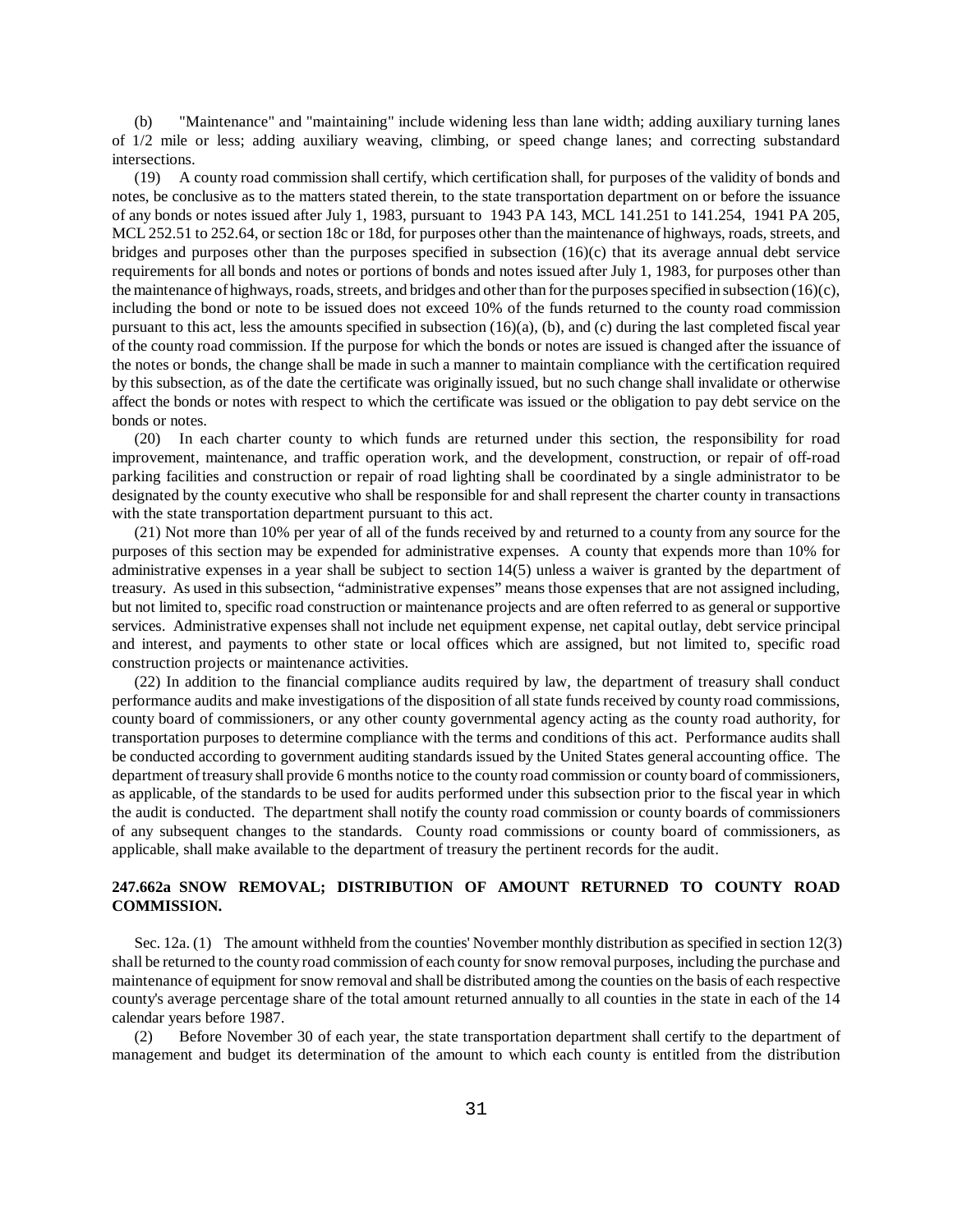authorized by this section. Before December 15 of each year the department of management and budget shall cause to be paid to the county treasurer of each county entitled to money for snow removal purposes the amount to be returned to the county for snow removal purposes under this section and the amount returned shall be deposited to the credit of the county road fund.

# **247.662b COUNTY URBAN SYSTEM; DISTRIBUTION OF AMOUNTS RETURNED; URBAN AREA BOUNDARIES. [M.S.A. 9.1097(12b)]**

Sec. 12b. (1) The amounts returned to the counties for the county urban system as provided in section 12(4) shall be distributed on the basis of the county road mileage contained within the urban area boundaries as established pursuant to this section.

(2) On January 3, 1973, the department of transportation shall establish urban area boundaries which shall be reviewed and corrected periodically and which shall be in conformance with the federal-aid urban area definition as published by the federal highway administration of the United States department of transportation and in effect July 1, 1971.

(3) The amounts returned to the county road commissions qualifying under this section shall be in the same proportion that the total urban local road mileage, plus 6 times the urban primary road mileage of each county bears to the total mileage in all the urban local road systems of the state, plus 6 times the total mileage in all the urban primary road systems of the state.

(4) All amounts returned to the county road commissions on the basis of the urban primary road mileage of each county are for use on the county primary road system and are subject to the same provisions of this act as other amounts for expenditure on the county primary road system.

(5) All amounts returned to the county road commissions on the basis of the urban local road mileage of each county are for expenditure on the county local road system and are subject to the same provisions of this act as other amounts for expenditure on the county local road systems.

# **247.662c PLACING COUNTY PRIMARY ROAD UNDER JURISDICTION OF CITY OR VILLAGE; REQUEST; RESPONSE BY COUNTY ROAD COMMISSION; APPEAL; HEARING; DETERMINATION. [M.S.A. 9.1097(12c)]**

Sec. 12c. (1) A city or village which desires to have a county primary road, which is under the jurisdiction of a county road commission and which lies within the corporate limits of the city or village, placed under the jurisdiction of the city or village, shall present a resolution of its governing body to the appropriate county road commission requesting that the county primary road be placed under the jurisdiction of the city or village. The county road commission shall respond to the request, in writing, within 90 days after its receipt of the request.

(2) If the county road commission rejects the request within 90 days after its receipt of the request, the city or village, by resolution of its governing body, not sooner than 30 days after, nor later than 90 days after, the decision of the county road commission, may appeal the decision of the county road commission to the state transportation commission.

(3) If the county road commission does not respond, in writing, within 90 days after its receipt of the request, the city or village, by resolution of its governing body, not sooner than 30 days after, nor later than 90 days after, the expiration of the 90-day period for a response, may petition the state transportation commission for a hearing on the request.

(4) The state transportation commission, after notice and an opportunity for a hearing on the appeal under subsection (2) or the petition under subsection (3), shall review the merits of the request. The state transportation commission in its determination as to whether the county primary road shall be placed under the jurisdiction of the city or village, shall consider all of the following:

- (a) The benefits of the requested transfer to the city or village making the request.
- (b) The benefits of the requested transfer to the users of the county primary road.

(c) The benefits of the requested transfer to the county with respect to the maintenance of a county road arterial network.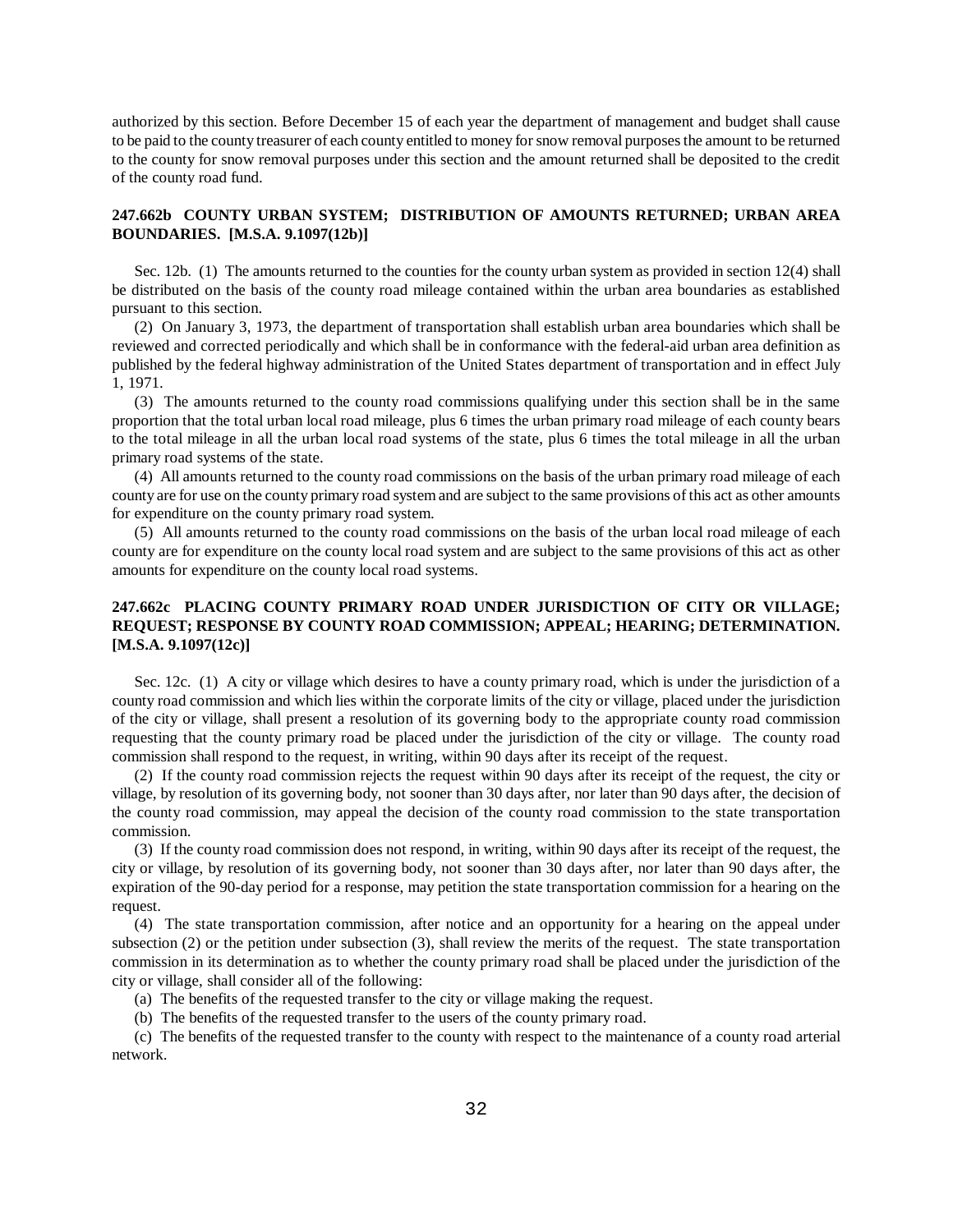#### **247.663 RETURN TO CITY AND VILLAGE TREASURERS OF AMOUNT DISTRIBUTED TO CITIES AND VILLAGES; MANNER, PURPOSE, TERMS, AND CONDITIONS.**

Sec. 13. (1) The amount distributed to cities and villages shall be returned to the treasurers of the cities and villages in the manner, for the purposes, and under the terms and conditions specified in this section. As used in this section, "population" means the population according to the most recent statewide federal census as certified at the beginning of the state fiscal year, except that, if a municipality has been newly incorporated since completion of the census, the population of the municipality for purposes of the distribution of funds before completion of the next census shall be the population as determined by special federal census, if there is a census, and if not, by the population as determined by the official census in connection with the incorporation, if there is such a census and, if not, by a special state census to be taken at the expense of the municipality by the secretary of state pursuant to section 6 of the home rule city act, 1909 PA 279, MCL 117.6. The amount received by the newly incorporated municipality shall be in place of any other direct distribution of funds from the Michigan transportation fund. The population of the newly incorporated municipality as determined under this section shall be added to the total population of all incorporated cities and villages in the state in computing the amounts to be returned under this section to each municipality in the state. Major street mileage, local street mileage, and equivalent major mileage, if applicable, shall be determined by the state transportation department before the next month for which distribution is made following the effective date of incorporation of a newly incorporated municipality.

(2) From the amount available for distribution to cities and villages during each December, an amount equal to 0.7% of the total amount returned to all cities and villages under subsections (3) and (4) during the previous calendar year shall be withheld. The amount withheld shall be used to partially reimburse those cities and villages located in those counties that are eligible for snow removal funds pursuant to section 12a and that have costs for winter maintenance on major and local streets that are greater than the statewide average. The distributions shall be made annually during February and shall be calculated separately for the major and local street systems but may be paid in a combined warrant. The distribution to a city or village shall be equal to  $\frac{1}{2}$  of its winter maintenance expenditures after deducting the product of its total earnings under subsections (3) and (4) multiplied by 2 times the average municipal winter maintenance factor. Winter maintenance expenditures shall be determined from the street financial reports for the most current fiscal years ending July 1. A city or village that does not submit a street financial report for the fiscal year ending before July 1 by the subsequent December 31 shall be ineligible for the winter maintenance payment that is to be based on that street financial report. The average municipal winter maintenance factor shall be determined annually by the state transportation department by dividing the total expenditures of all cities and villages on winter maintenance of streets and highways by the total amount earned by all cities and villages under subsections (3) and (4) during the 12 months. If the sum of the distributions to be made under this subsection exceeds the amount withheld, the distributions to each eligible city and village shall be reduced proportionately. If the sum is less than the amount withheld, the balance shall be added to the amount available for distribution under subsections (3) and (4) during the next month. The distributions shall be for use on the major and local street systems respectively and shall be subject to the same provisions as funds returned under subsections (3) and (4).

(3) Seventy-five percent of the remaining amount to be returned to the cities and villages, after deducting the amounts withheld pursuant to subsection (2), shall be returned 60% in the same proportion that the population of each bears to the total population of all cities and villages, and 40% in the same proportion that the equivalent major mileage in each bears to the total equivalent major mileage in all cities and villages. As used in this section, "equivalent major mileage" means the sum of 2 times the state trunk line mileage certified by the state transportation department as of March 31 of each year, as being within the boundaries of each city and village having a population of 25,000 or more, plus the major street mileage in each city and village, multiplied by the following factor:

- 1.0 for cities and villages of 2,000 or less population;
- 1.1 for cities and villages from 2,001 to 10,000 population;
- 1.2 for cities and villages from 10,001 to 20,000 population;
- 1.3 for cities and villages from 20,001 to 30,000 population;
- 1.4 for cities and villages from 30,001 to 40,000 population;
- 1.5 for cities and villages from 40,001 to 50,000 population;
- 1.6 for cities and villages from 50,001 to 65,000 population;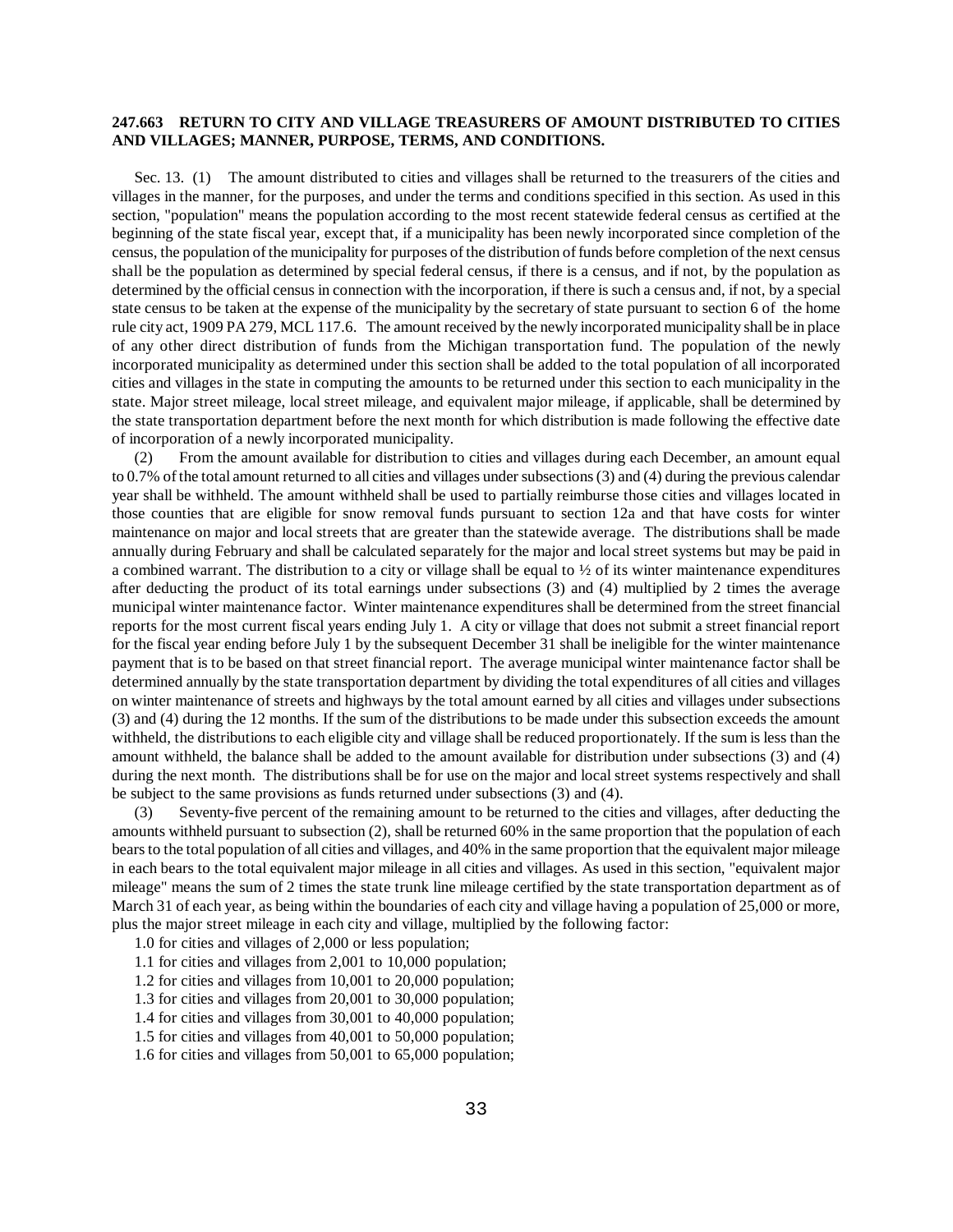1.7 for cities and villages from 65,001 to 80,000 population;

1.8 for cities and villages from 80,001 to 95,000 population;

1.9 for cities and villages from 95,001 to 160,000 population;

2.0 for cities and villages from 160,001 to 320,000 population;

and for cities over 320,000 population, by a factor of 2.1 increased successively by 0.1 for each 160,000 population increment over 320,000. The amount returned under this subsection shall be used by each city and village for the following purposes in the following order of priority:

(a) For the payment of contributions required to be made by a city or village under the provisions of contracts previously entered into under 1941 PA 205, MCL 252.51 to 252.64, which contributions have been previously pledged for the payment of the principal and interest on bonds issued under that act; or for the payment of the principal and interest upon bonds issued by a city or village pursuant to 1952 PA 175, MCL 247.701 to 247.707.

(b) Payment of obligations of the city or village on highway projects undertaken by the city or village jointly with the state transportation department.

(c) For the payment of principal and interest upon loans received pursuant to section  $11(7)$ , to the extent other funds have not been made available for that payment.

(d) For the maintenance, improvement, construction, reconstruction, acquisition, and extension of the major street system as defined by this act including the acquisition of a necessary right of way for the system, work incidental to the system, and an appurtenant roadside park or motor parkway, of the city or village and for the payment of the principal and interest on that portion of the city's or village's general obligation bonds which are attributable to the construction or reconstruction of the city's or village's major street system. Not more than 5% per year of the funds returned to a city or village by this subsection shall be expended for the maintenance, improvement, or acquisition of appurtenant roadside parks and motor parkways. Surplus funds may be expended for the development, construction, or repair of off-street parking facilities, and the construction or repair of street lighting.

(4) The remaining amount to be returned to incorporated cities and villages shall be expended in each city or village for the maintenance, improvement, construction, reconstruction, acquisition, and extension of the local street system of the city or village, as defined by this act, including the acquisition of a necessary right of way for the system. Work incidental to the system, and subject to subsection (5), for the payment of the principal and interest on that portion of the city's or village's general obligation bonds which are attributable to the construction or reconstruction of the city's or village's local street system. The amount returned under this subsection shall be returned to the cities and villages 60% in the same proportion that the population of each bears to the total population of all incorporated cities and villages in the state, and 40% in the same proportion that the total mileage of the local street system of each bears to the total mileage in the local street systems of all cities and villages of the state. The payment of the principal and interest upon bonds issued by a city or village pursuant to 1952 PA 175, MCL 247.701 to 247.707, and after that payment, the payment of debt service on loans received under section 11(7), shall have priority in the expenditure of money returned under this subsection.

(5) Money distributed to each city and village for the maintenance and improvement of its local street system under this act represents the total responsibility of the state for local street system support. Funds distributed from the Michigan transportation fund shall not be expended for construction purposes on city and village local streets except to the extent matched from local revenues including other money returned to a city or village by the state under the state constitution of 1963 and statutes of the state, from funds that can be raised by taxation in cities and villages for street purposes within the limitations of the state constitution of 1963 and statutes of the state, from special assessments, or from any other source. This subsection does not apply to section 11b.

(6) Money returned under this section to a city or village shall be expended as follows:

(a) Not to exceed 25% per year of the amount returned to a city or village for use on the major street system, may be expended on the local street system of that city or village and not to exceed an additional 15% per year of the amount returned to an incorporated city or village for expenditure on the major street system, may, in case of an emergency or with the approval of the state transportation department, be expended on the local street system of that city or village.

(b) Money returned for expenditure on the major street system may be expended on the local street system in an amount equal to the amount of local revenues, as provided in subsection (5), expended by the city or village on the major street system or on state trunk line highways, and to the extent that amount of major street money is not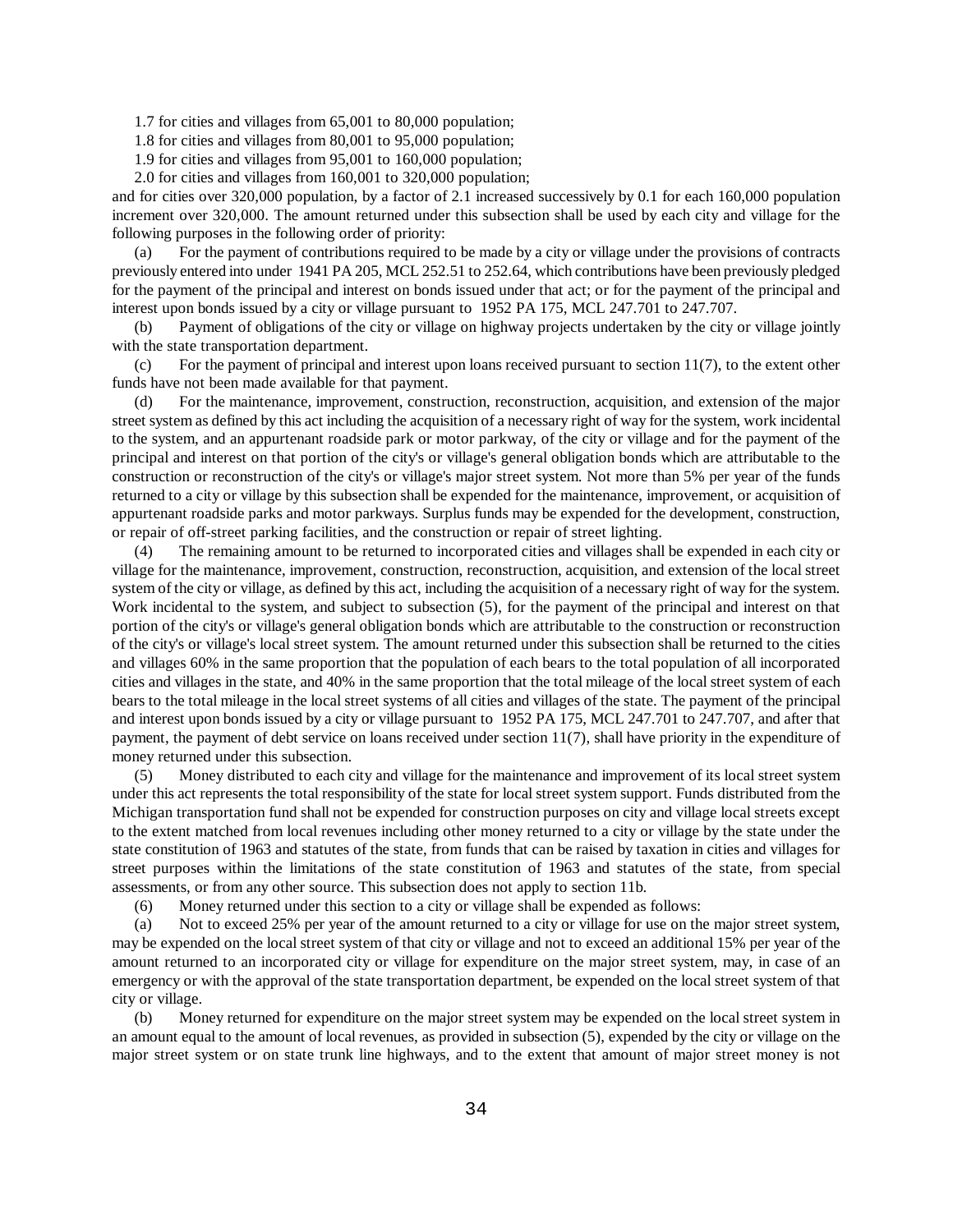transferred for expenditure on the local street system in that year, major street money received during the next succeeding 2 years may be transferred for expenditure on the local system until the amount so authorized for transfer is fully expended.

(c) The amount returned to a city or village for expenditure on the local system or a portion of that amount may be expended on the major street system of that city or village.

(d) Not more than 10% per year of all of the funds returned to a city or village from any source for the purposes of this section may be expended for administrative expenses. As used in this subsection, "administrative expenses" means those expenses that are not assigned including, but not limited to, specific road construction or maintenance projects and are often referred to as general or supportive services. Administrative expenses shall not include net equipment expense, net capital outlay, debt service principal and interest, and payments to other state or local offices which are assigned, but not limited to, specific road construction projects or maintenance activities. A city or village which in a year expends more than 10% for administrative expenses shall be subject to section 14(5).

(7) In each city and village to which funds are returned under this section, the responsibility for street improvement, maintenance, and traffic operation work, and the development, construction, or repair of off- street parking facilities and construction or repair of street lighting shall be coordinated by a single administrator to be designated by the governing body who shall be responsible for and shall represent the municipality in transactions with the state transportation department pursuant to this act.

(8) Cities and villages may provide for consolidated street administration. A city or a village may enter into an agreement with other cities or villages, the county road commission, or with the state transportation commission for the performance of street or highway work on a road or street within the limits of the city or village or adjacent to the city or village. The agreement may provide for the performance by any of the contracting parties of the work contemplated by the contracts including services and acquisition of rights of way, by purchase or condemnation by any of the contracting parties in its own name. The agreement may provide for joint participation in the costs if appropriate.

(9) Interest earned on funds returned to a city or a village for purposes provided in this section shall be credited to the appropriate street fund.

(10) In addition to the financial compliance audits required by law, the department of treasury shall conduct performance audits and make investigations of the disposition of all state funds received by cities and villages for transportation purposes to determine compliance with the terms and conditions of this act. Performance audits shall be conducted according to government auditing standards issued by the United States general accounting office. The department of treasury shall provide notice to cities and villages of the standards to be used for audits under this subsection prior to the fiscal year in which the audit is conducted. The department shall notify cities and villages of any subsequent changes to the standards. Cities and villages shall make available to the department of treasury the pertinent records for the audit.

## **247.663a ACQUISITION OF PRIVATE PROPERTY WITHIN RIGHT OF WAY OF HIGHWAY PROJECT; EXPENDITURE OF REVENUE. [M.S.A. 9.1097(13a)]**

Sec. 13a. The state transportation commission, the county road commissions, and the cities and villages of the state, acting individually or jointly in accordance with a contract, may acquire by purchase or condemnation, in advance of actual construction programming, private property situated within the right of way of a highway project planned for future construction by the governmental unit, and may expend for the advance acquisition of right of way money received by the governmental unit from the Michigan transportation fund. Revenue received from a rental or lease of property so acquired or from the disposition of an improvement on that property or the proceeds of the sale of excess parcels of property so acquired shall be expended by the governmental unit for highway purposes in accordance with this act.

#### **247.663b CONTRACTS BETWEEN COUNTY ROAD COMMISSIONS FOR PURCHASE OR USE OF EQUIPMENT OR MACHINERY. [M.S.A. 9.1097(13b)]**

Sec. 13b. A county road commission may contract with other county road commissions for the purchase and use of equipment or machinery necessary for the construction, maintenance, or operation of a road or highway.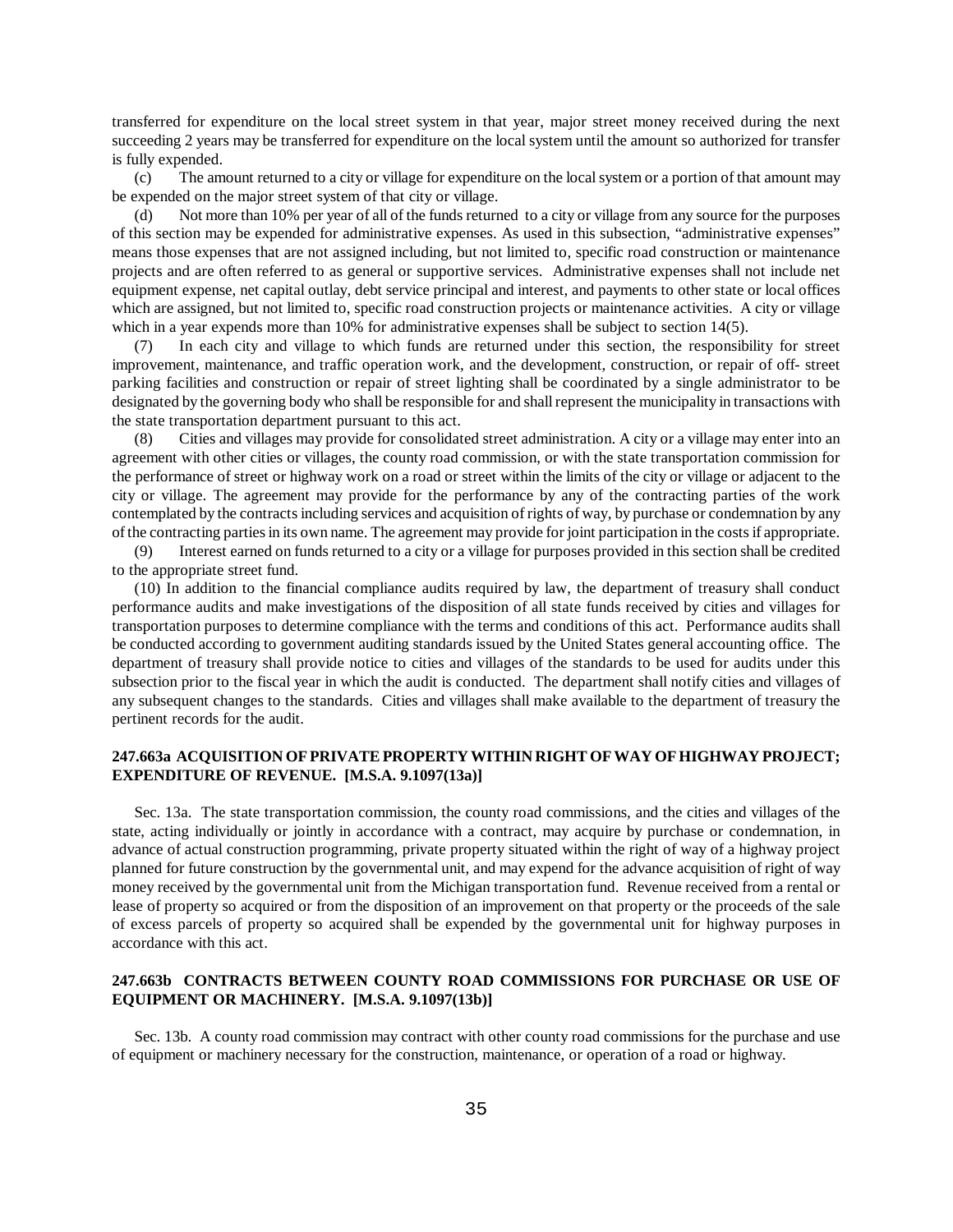# **247.664 BIENNIAL PRIMARY ROAD AND MAJOR STREET PROGRAMS; SEPARATE ACCOUNTS; RECORDS; ANNUAL REPORT; EXPENDITURES FOR ADMINISTRATION, ENGINEERING, AND RECORD KEEPING; EFFECT OF NONCOMPLIANCE; RESPONSIBILITY OF STATE FOR LOCAL COUNTY ROAD SUPPORT; ADDITIONAL FUNDS.**

Sec. 14. (1) Each county road commission and city and village of the state shall prepare biennial primary road and major street programs, based on long-range plans, and shall make the programs available for review by the public.

(2) Separate accounts shall be kept by cities, villages, and county road commissions of all money returned from the Michigan transportation fund. This subsection shall not be construed to prevent the combining of accounts on which separate bookkeeping records are kept into a single deposit account.

(3) All county road commissions and cities and villages shall keep accurate and uniform records on all road and street work and funds, and shall annually report to the state transportation department at the time, in the manner, and on forms prescribed by the state transportation department the mileage of each road system under their jurisdiction and the receipts and disbursements of road and street funds. In the annual report, each county road commission shall report on its compliance in the preceding year with the requirements of section  $12(16)$  and  $(17)$ . The report shall also specify, with respect to section 12(17), the total dollar amount expended for other than maintenance purposes which would not have been permissible without the deduction of certain urban route expenditures as permitted under section 12(17). The report shall also specify the justification for a waiver of the requirement of section  $12(17)$ , if that requirement was waived.

(4) The expenditure of adequate amounts, by county road commissions and the cities and villages, from funds returned by this act, to cover the cost of administration, engineering, and record keeping is hereby authorized, and expenditures for those purposes shall be reported separately by each county road commission, city, and village to the state transportation department.

(5) All distributions and returns of funds provided for in this act shall be withheld from the state transportation department, eligible authorities, county road commissions, cities, villages, or other eligible governmental agencies for failure to comply with any of the requirements of this act, and the withholding shall continue for the period of noncompliance.

(6) Money distributed to county road commissions for the maintenance and improvement of county local road systems pursuant to section 12 represents the total responsibility of the state for local county road support. Additional funds required for the support of county local road systems may be supplied from other money returned to the township governments by the state under the state constitution of 1963 and statutes of the state, or from funds that can be raised by taxation in the townships or counties for road purposes within the limitations of the state constitution of 1963 and statutes of the state.

#### **247.664a DRAIN ASSESSMENTS; RULES; AMOUNT. [M.S.A. 9.1097(14a)]**

Sec. 14a. Expenditure of funds allocated by this act to the department of state highways or to a county road commission to pay the cost of drain assessments under Act No. 40 of the Public Acts of 1956, as amended, being sections 280.1 to 280.623 of the Compiled Laws of 1948, imposed after the effective date of rules promulgated under this section, shall be made only if all apportionments of benefits of any nature or kind determined or made for the drainage of county roads or state highways are made in accordance with rules jointly promulgated by the department of state highways and the department of agriculture. The department of state highways and the department of agriculture jointly shall promulgate rules in accordance with and subject to Act No. 306 of the Public Acts of 1969, as amended, being sections 24.201 to 24.315 of the Compiled Laws of 1948, to provide for an engineering determination of benefits based on the pro rata share of storm water runoff from the county roads or state highways within the drainage district in direct proportion to the total storm water runoff in the entire drainage district. Fifty percent of the cost of a drain assessment against the county for the drainage of county roads shall be paid by the county road commission from county road funds. Expenditures for such purposes shall be reported separately by each county road commission to the state highway commission. Section 16 applies to expenditures made pursuant to this section.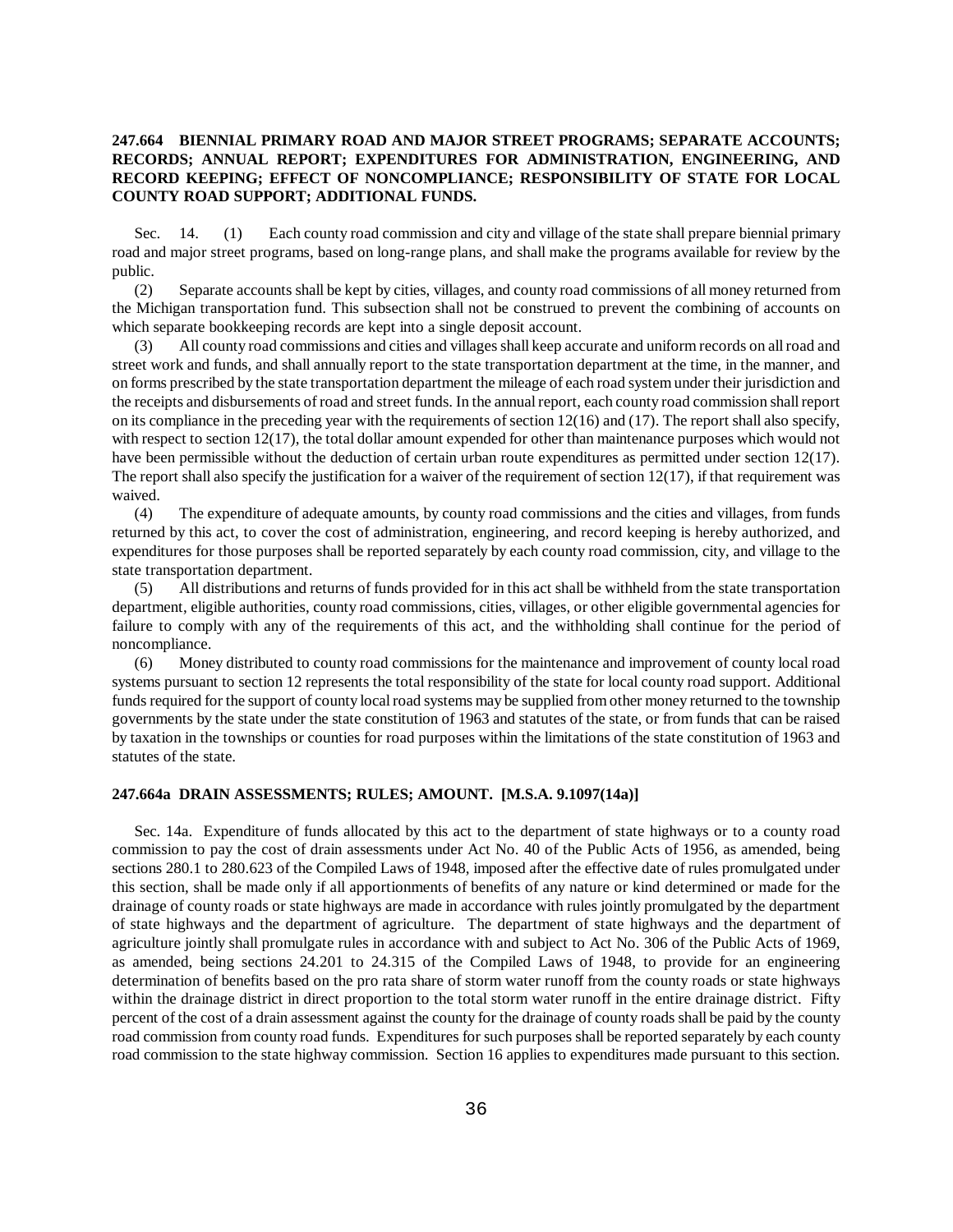# **247.665 REPORTS SHOWING DISPOSITION OF FUNDS APPROPRIATED, APPORTIONED, OR ALLOCATED. [M.S.A. 9.1097(15)]**

Sec. 15. (1) Before May 2 of each year, each county road commission shall file with the director of the state transportation department and the clerk of the county, on forms to be provided by the director, a report showing the disposition of funds appropriated, apportioned or allocated under this act to the county road commission, except funds appropriated under section 10b.

(2) Beginning with municipal fiscal years ending after April 15, 1976, each city and village shall file with the director of the state transportation department, not more than 120 days after the end of its fiscal year, on forms provided by the director, a report showing the disposition of fund appropriated, apportioned, or allocated under this act to the city or village, except funds appropriated under section 10b.

Sec 15a. County road commissions and cities and villages shall establish, where applicable, intergovernmental highway corridor planning preservation committees for the purpose of developing corridor plans in order to provide a stable economic environment for businesses in the corridor and to eliminate duplicative services at the local government level.

Sec 15b. (1) Road authorities may not mow the right-of-way of a highway located outside of a city or village except as allowed in this section.

(2) On any highway, the first 8 feet away from the road surface, or shoulder if applicable, may be mowed at any time.

(3) An entire right-of-way may be mowed after July 15. From July 15 to September 1, the entire right-of-way may only be mowed, if necessary, for safety and brush control reasons, and may not be mowed to a height of less than 12 inches.

(4) A right-of-way may be mowed as necessary to maintain health and safety.

#### **247.666 FORFEITURE OF FUNDS. [M.S.A. 9.1097(16)]**

Sec. 16. The failure of a county road commission, city, or village to apply money returned pursuant to this act, to the purposes prescribed in this act, shall result in the forfeiture by the county road commission, city, or village of funds to which it may have been entitled under this act for a period of 1 year from and after the failure to apply the money for the purposes prescribed, and funds forfeited shall then be apportioned and distributed among the other county road commissions and cities and villages in the same manner and proportion as provided in section 10 for the distribution of the Michigan transportation fund.

#### **247.667 CERTIFICATIONS REQUIRED; WARRANTS; CHECKS; MANDAMUS; REPORT.**

Sec. 17. (1) At the end of each month, the secretary of state shall certify to the state transportation department and the director of the department of management and budget the amounts received from the counties for motor vehicle taxes during the preceding month pursuant to the Michigan vehicle code, Act No. 300 of the Public Acts of 1949, as amended, being sections 257.1 to 257.923 of the Michigan Compiled Laws, and also the total amount deposited in the Michigan transportation fund pursuant to this act during the preceding month, after deducting the amount appropriated for the payment of the necessary expenses incurred in the enforcement of Act No. 150 of the Public Acts of 1927, as amended, being sections 207.101 to 207.202 of the Michigan Compiled Laws, and sections 801 to 810 of Act No. 300 of the Public Act of 1949, as amended, being sections 257.801 to 257.810 of the Michigan Compiled Laws. The state transportation department shall certify to the director of the department of management and budget the amounts to be returned to the state transportation department from the Michigan transportation fund monthly, and the amounts to be returned to each county road commission and each city and village of the state monthly, pursuant to this act, and the director of the department of management and budget shall certify these amounts to the state treasurer, who shall draw a warrant monthly for the net amounts as are due the state transportation department, the county road commissions, and the cities and villages of the state under this act. The state treasurer shall issue checks for the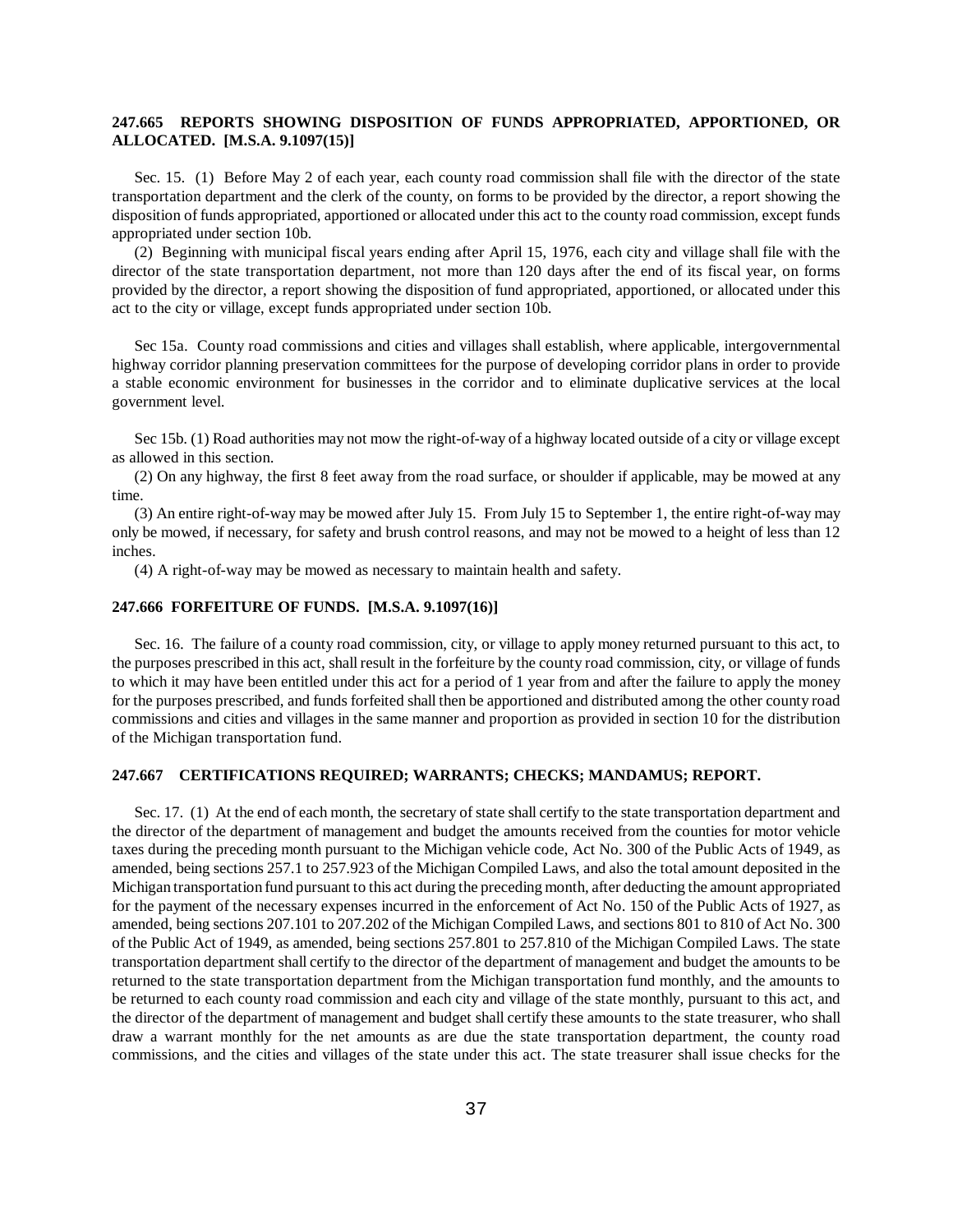amounts due, within 30 days after the end of each month, to the state transportation department, the county road commissions, and the cities and villages. If the amount due is not returned to a county road commission, city, or village within 30 days after the end of each month, the county road commission, city, or village may bring an action in the nature of mandamus to compel the various officials to perform their duties in connection with the return as provided in this section.

(2) The state transportation department, within 120 days after the close of each fiscal year of the state shall furnish to the legislature and the governor a detailed report of revenues credited to the Michigan transportation fund and distributions under this act and a detailed report of the interest earnings and allocations of each fund created or appropriated money under this act, showing the amounts distributed to each county road commission, city, and village and the purposes for which those amounts were expended.

#### **247.667a OFFICE OF AUDIT; CREATION; HEAD; DUTIES, FUNCTIONS, AND RESPONSIBILITIES. [M.S.A. 9.1097(17a)]**

Sec. 17a. There is hereby established the office of audit within the department to conduct financial and performance audits. The office shall be headed by an individual appointed by, and serving at the pleasure of, the state transportation commission. The duties, functions, and responsibilities of the office shall be as determined by the state transportation commission.

# **247.668a MICHIGAN TRANSPORTATION FUND; PAYMENTS OF NOTES, BONDS, OR OTHER INDEBTEDNESS; NOTES AND BONDS NOT GENERAL OBLIGATIONS OF STATE. [M.S.A. 9.1097(18a)]**

Sec. 18a. Subject to the provisions and the limitations set forth in this act, money in the Michigan transportation fund, distributed as provided in this act, may be expended for the payment of the principal and interest on notes and bonds issued or other indebtedness incurred by a governmental unit for transportation purposes as defined by law. Except as otherwise provided by law, the notes or bonds shall be payable solely from the proceeds of taxes restricted to use for the purposes described in section 9 of article 9 of the state constitution of 1963, which are deposited in the state treasury to the credit of the Michigan transportation fund and are distributed pursuant to this act. The notes and bonds shall not be general obligations of this state, which shall be specifically stated on the face of each note or bond sold.

# **247.668b STATE TRANSPORTATION COMMISSION; BONDS AND NOTES. [M.S.A. 9.1097(18b)]**

Sec. 18b. (1) The state transportation commission may borrow money and issue notes or bonds for the following purposes:

(a) To pay all or any portion of or to make loans, grants, or contract payments to pay all or any portion of any capital costs for the purposes described in section 9 of article IX of the state constitution of 1963.

(b) To pay the principal or the principal and interest on notes and, if the state transportation commission considers refunding to be expedient, to refund bonds payable from money in the state trunk line fund or the comprehensive transportation fund or received or to be received from the motor vehicle highway fund or the Michigan transportation fund regardless of when the refunded bonds were issued, by the issuance of new bonds, whether or not the bonds to be refunded have matured or are subject to prior redemption or are to be paid, redeemed, or surrendered at the time of issuance of the refunding bonds; and to issue new bonds partly to refund bonds or pay notes then outstanding and partly for any other transportation purpose authorized by this act.

(c) To pay all costs relating to the issuance of the bonds or notes described in this section, including, but not limited to, legal, engineering, accounting, and consulting services, interest on bonds or notes for such period as determined by the state transportation commission in the resolution authorizing the bonds or notes and a reserve for payment of principal, interest, and redemption premiums on the bonds or notes in an amount determined by the state transportation commission in the resolution authorizing the bonds or notes.

(2) The refunding bonds described in subsection (1)(b) shall be sold and the proceeds and the earnings or profits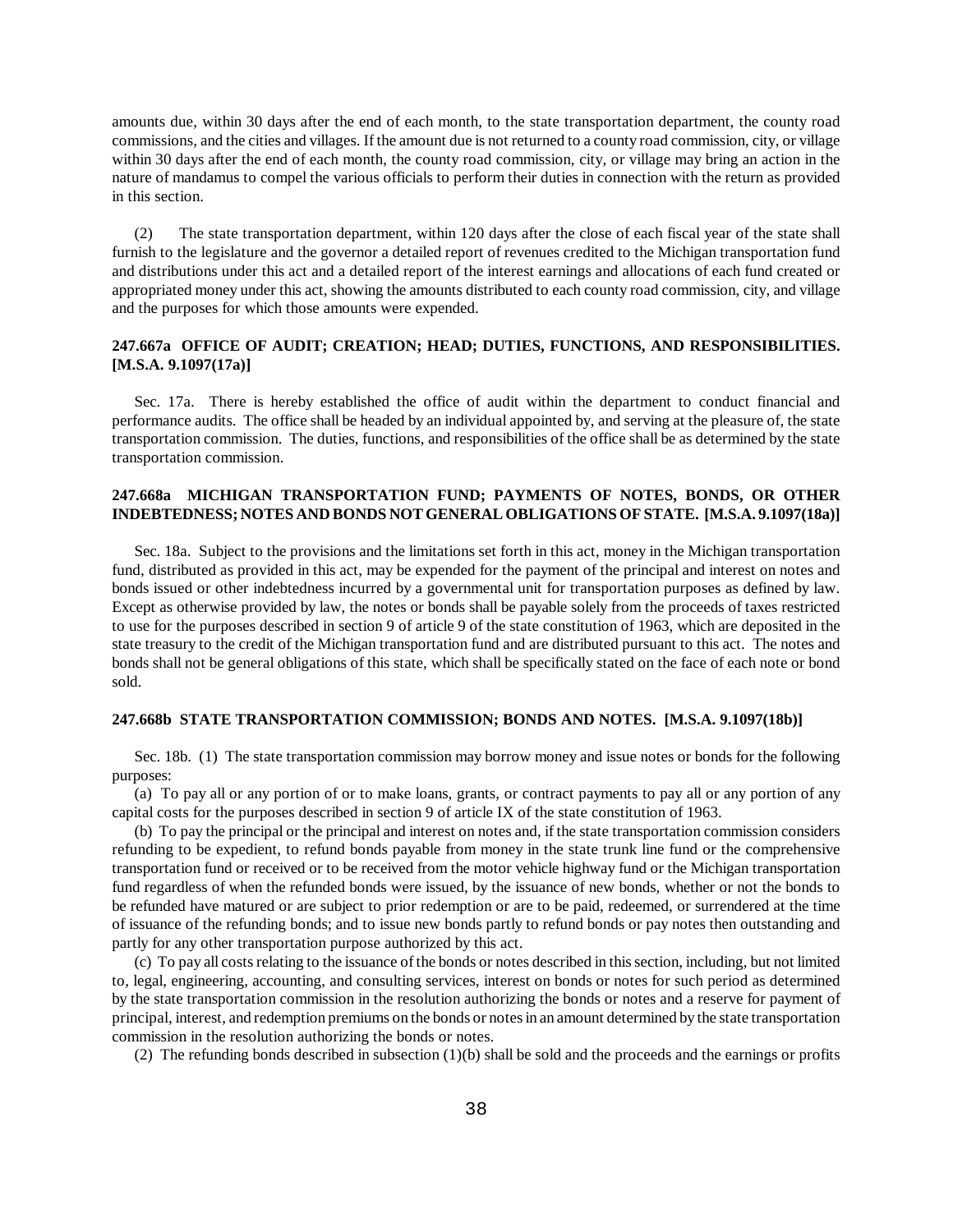from the investment of those proceeds applied in whole or in part to the purchase, redemption, or payment of the principal or the principal and interest of the bonds to be refunded and the refunding bonds issued by the state transportation commission under subsection (1)(b) and the costs described in subsection (1)(c). Refunding notes or bonds shall be considered to be issued for the same purpose or purposes for which the notes or bonds to be refunded were issued.

(3) The notes or bonds authorized by this section shall be issued only after authorization by resolution of the state transportation commission, which resolution shall contain the following:

(a) An irrevocable pledge providing for the payment of the principal and interest on the notes or bonds from money which is restricted as to use by section 9 of article IX of the state constitution of 1963 and which is deposited or to be deposited in the comprehensive transportation fund, in the case of bonds or notes issued for comprehensive transportation purposes as defined by law, or in the state trunk line fund, in the case of bonds or notes issued for transportation purposes described in the second paragraph of section 9 of article IX of the state constitution of 1963, or in the case of notes or bonds, if the resolution authorizing the notes or bonds provides, from money received or to be received by the state transportation department from the proceeds of bonds or renewal notes to be issued after the date of the resolution or from money received or to be received from the proceeds of the grants described in subsection (9). If the resolution authorizing the bonds or notes so provides, a portion of the principal or interest on the bonds or notes may be secured by an irrevocable pledge of money deposited in the comprehensive transportation fund or the state trunk line fund, and the balance of the principal and interest secured by an irrevocable pledge of the proceeds of bonds or renewal notes or money received or to be received from the proceeds of the grants described in subsection (9).

(b) A brief statement describing the projects for which the notes or bonds are to be issued and in the case of notes or bonds to pay notes or refund bonds, a description of the notes or bonds to be paid or refunded. For purposes of this section and section 18k, in connection with bonds issued to fund the loan program established under section 11(7) to (12), the loan program shall constitute the project, and it shall not be necessary to specify the particular item or costs of a particular item to be financed from any particular loan made under the loan program.

(c) The estimated cost of the projects or refunding or refinancing.

(d) The detail of the notes or bonds including the date of issue, maturity date or dates of the bonds or notes, the maximum interest rate, the dates of payment of interest, the paying agents, the transfer agent or agents, the provisions for registration, the redemption provisions, and the manner of execution or, as provided in subsection  $(11)(d)$ , the limitations within which such detail may be determined by the person designated by the commission.

(4) If after the issuance of notes or bonds, the state transportation commission determines that a project for which the notes or bonds are to be issued should be changed, the state transportation commission, by resolution, adopted after the 30 days' notice of intention to adopt the resolution has been given to the appropriations committees of the senate and the house of representatives, shall amend the resolution authorizing the bonds or notes to change the description of the project or projects or to substitute a different project or projects for the project for which the notes or bonds were issued and shall make other revisions in the resolution authorizing the notes or bonds with respect to cost as may be necessary to permit the change in or substitution of a project or projects.

(5) Before October 1, 1979, the total amount of bonds and notes issued pursuant to this section for comprehensive transportation purposes as defined by law shall not exceed an amount as will be serviced as to maximum principal and interest requirements by a sum equal to the amount deposited to the credit of the general transportation fund for the fiscal year ending September 30, 1977. After September 30, 1979, the total amount of bonds and notes issued pursuant to this section for comprehensive transportation purposes as defined by law shall not exceed an amount as will be serviced, out of state funds only, as to maximum annual principal and interest requirements by an amount equal to 50% of the total amount of money from taxes, the use of which money is restricted by section 9 of article IX of the state constitution of 1963, and which money is deposited in the state treasury to the credit of the comprehensive transportation fund during the state fiscal year immediately preceding the issuance of the bonds or notes.

(6) The total amount of bonds and notes issued pursuant to this section for transportation purposes described in the second paragraph of section 9 of article IX of the state constitution of 1963 shall not exceed an amount as will be serviced as to the maximum principal and interest requirements by a sum equal to 50% of the total of the amount of money received from taxes, the use of which is restricted by section 9 of article IX of the state constitution of 1963 and which is deposited in the state treasury to the credit of the state trunk line fund during the state fiscal year immediately preceding the issuance of the bonds or notes.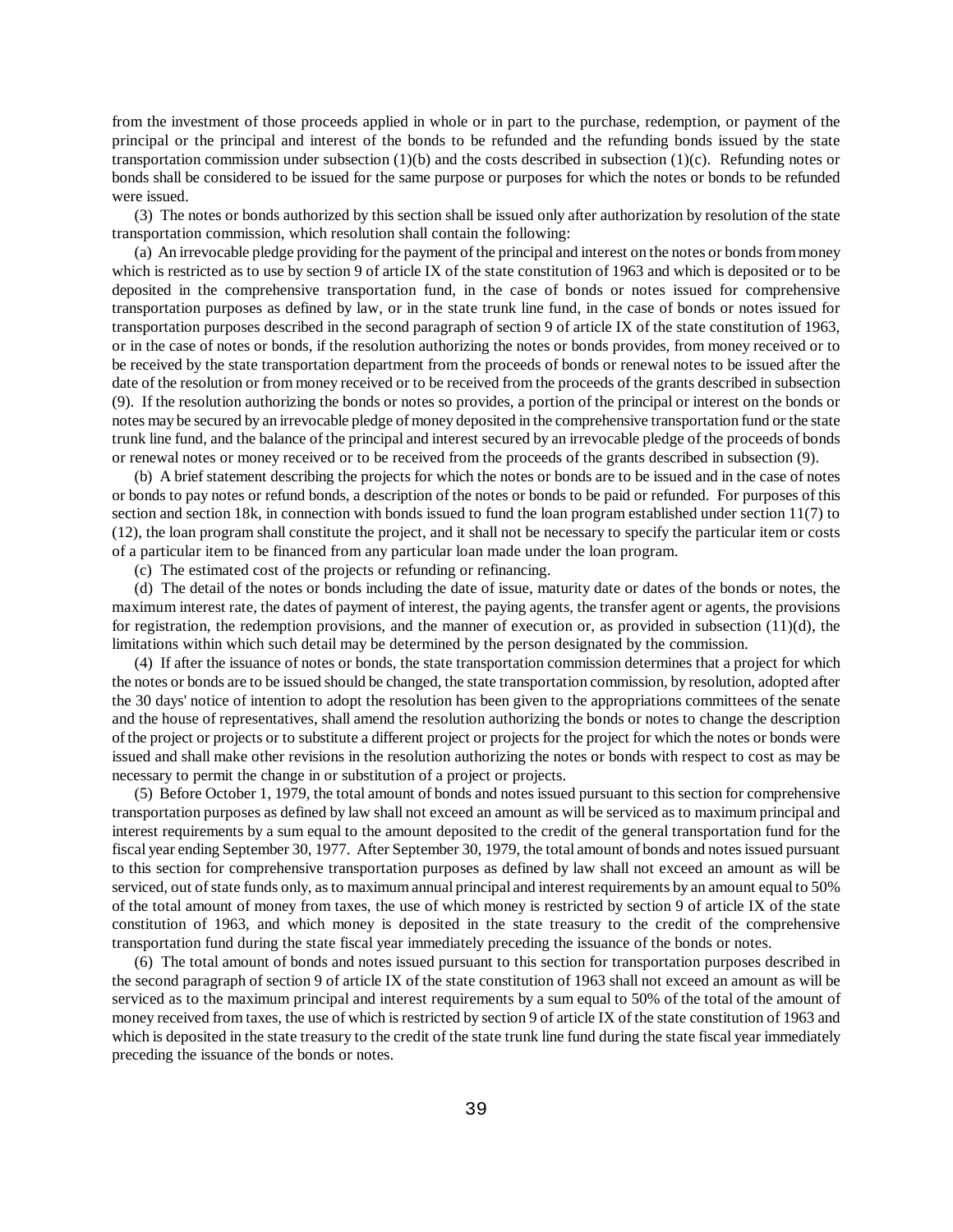(7) The principal or principal and interest or the portion of principal or interest of bonds or notes which are issued in anticipation of the issuance of bonds or renewal notes or of federal grants as provided in subsection (9) and which do not pledge for their payment money in the state trunk line fund or the comprehensive transportation fund or money received or to be received by the state transportation department from the Michigan transportation fund or the motor vehicle highway fund shall not be considered to be principal and interest requirements subject to the limitation set forth in subsections (5) and (6). The principal of and interest on notes or bonds refunded or for the refunding of which refunding bonds have been sold, whether the bonds to be refunded are to be retired at the time of delivery of the refunding bonds or not, shall not be considered to be principal and interest requirements subject to the limitation set forth in subsections (5) and (6).

(8) In computing the maximum annual principal and interest requirements under subsection (6), the total outstanding maximum annual contributions required to be made by the state highway commission and the state transportation commission pursuant to contracts entered into under the authorization of section 18d, which contributions are pledged to the payment of bonds issued under section 18d, shall be included in the amount.

(9) The state transportation commission may borrow money and issue notes or bonds in anticipation of the receipt of grants from the United States of America or any agency or instrumentality thereof and may pledge for the payment of the principal, interest, and redemption premiums on such notes or bonds 1 or more of the following:

(a) The proceeds of any such grant and any investment earnings or gain thereon.

(b) If deemed advisable by the state transportation commission, money which is restricted as to use by section 9 of article IX of the state constitution of 1963, and which is deposited or to be deposited in the comprehensive transportation fund, in the case of bonds or notes issued for comprehensive transportation purposes as defined by law, or in the state trunk line fund, in the case of bonds or notes issued for transportation purposes described in the second paragraph of section 9 of article IX of the state constitution of 1963.

(c) If deemed advisable by the state transportation commission, money received or to be received by the state from the sale of the bonds or notes described in this section to be issued after the issuance of the notes or bonds described in this subsection and any investment earnings or gain thereon.

(10) Bonds or notes may be issued under this section as separate issues or series with different dates of issuance, but the aggregate of the bonds or notes shall be subject to the limitations set forth in this section.

(11) The state transportation commission in determining to issue bonds or notes may do 1 or more of the following:

(a) Authorize and enter into insurance contracts, agreements for lines of credit, letters of credit, commitments to purchase obligations, remarketing agreements, reimbursement agreements, and any other transactions to provide security to assure timely payment of any bonds or notes.

(b) Authorize payment from the proceeds of the bonds or notes or other funds available, of the cost of issuance, including, but not limited to, fees for placement, fees or charges for insurance, letters of credit, lines of credit, remarketing agreements, reimbursement agreements, or purchase or sales agreements or commitments, or other agreements to provide security to assure timely payment of bonds or notes.

- (c) Authorize principal and interest to be payable from 1 or more of the following:
- (I) Money described in subsection (3)(a).
- (ii) Proceeds of bonds or notes.
- (iii) Earning on proceeds of bonds or notes or other funds held for payment of bonds or notes.
- (iv) Proceeds of any other security provided to assure timely payment of the bonds or notes.
- (v) Proceeds of federal grants and other money described in subsection (9).
- (vi) Any combination of the sources described in subparagraphs (I) to (v).

(d) Authorize or provide for a person designated by the state transportation commission, but only within limitations which shall be contained in the authorization resolution of the state transportation commission, to do 1 or more of the following:

(I) Sell and deliver and receive payment for bonds or notes.

(ii) Refund bonds or notes by the delivery of new bonds or notes, whether or not the bonds or notes to be refunded have matured or are subject to redemption prior to maturity on the date of delivery of the refunding bonds or notes.

- (iii) Deliver bonds or notes partly to refund bonds or notes and partly for any other authorized purposes.
- (iv) Buy, hold without cancellation, or sell bonds or notes so issued.

(v) Approve interest rates or methods for fixing interest rates, prices, discounts, maturities, principal amounts,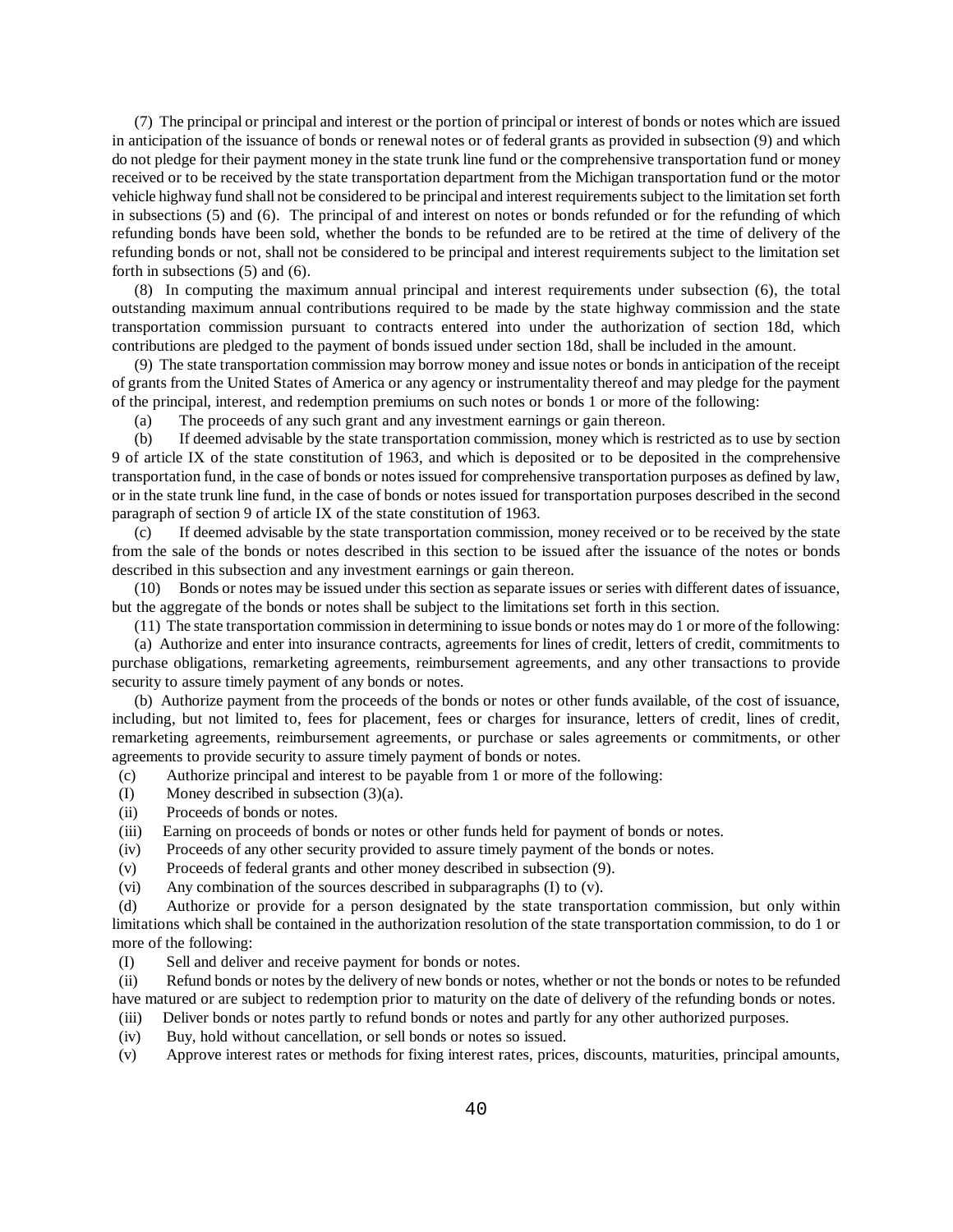denominations, dates of issuance, interest payment dates, optional or mandatory redemption or tender rights and obligations to be exercised by the state transportation commission or the holder, the place of delivery and payment, and other matters and procedures necessary to complete the transactions authorized.

If additionally secured as provided in this subsection, the bonds or notes, notwithstanding other provisions of this act, may be made payable or subject to purchase on demand or prior to maturity at the option of the holder at the time and in the manner as determined by the state transportation commission or the designated person as provided in the resolution authorizing the bonds or notes. Any bonds or notes authorized by this section may bear no interest or interest at a rate or rates which may be variable but which shall be subject to the limitations provided in section 18e as provided in the resolution authorizing the obligations. If bonds or notes are subject to payment or purchase on demand or prior to maturity at the option of the holder, and the obligation of the state to make payment or effect purchases on demand or prior to maturity, at the option of the holder is limited to the proceeds of 1 or more of the additional security devices described in this subsection and is not payable from constitutionally restricted funds deposited in the comprehensive transportation fund or the state trunk line fund, for purposes of computing maximum annual principal and interest requirements under subsection (5) and (6), the principal and interest on the bonds or notes subject to payment or purchase on demand or prior redemption at the option of the holder shall be disregarded and the maximum annual principal and interest requirements which would arise with respect to the repayment of the proceeds of the additional security device shall be substituted therefor.

#### **247.668c COUNTIES; BONDS. [M.S.A. 9.1097(18c)]**

Sec. 18c. (1) A county may borrow money and issue bonds to pay all or any portion of the cost of the construction or reconstruction of highways, including limited access highways, which by law a county road commission is authorized to construct or reconstruct, or participate with any other county road commission, city, or village in the construction or reconstruction of, including the construction or the enlargement, reconstruction, or relocation of existing highways and the acquisition of necessary rights-of-way for those highways, and all work incidental to the construction or reconstruction, which bonds shall be issued only upon the written recommendation or approval of the county road commission, and the adoption of a resolution by a majority vote of the county board of commissioners of the county. The resolution shall briefly describe the contemplated highway construction project, the estimated cost of the project, and the amount, maximum rate of interest, and maturity dates of the bonds to be issued and the form of the bonds. The resolution shall contain an irrevocable appropriation providing for the payment of the principal and interest of the bonds from the money received or to be received by the county road commission from the Michigan transportation fund, except to the extent the money has been pledged by contract in accordance with Act No. 205 of the Public Acts of 1941, as amended, before July 1, 1957, for the construction or financing of limited access highways, and except to the extent the moneys have been pledged before July 1, 1957, for the payment of notes issued under Act No. 143 of the Public Acts of 1943, as amended, beings sections 141.251 to 141.254 of the Michigan Compiled Laws. A contractual pledge made before July 1, 1957, in accordance with the provisions of Act No. 205 of the Public Acts of 1941, as amended, and a pledge made before July 1, 1957, for the payment of promissory notes under Act No. 143 of the Public Acts of 1943, as amended, shall have and retain its priority of lien or charge against the money distributed by law to the county road commission from the Michigan transportation fund, as contemplated by those acts, and as provided in the contract or resolution authorizing the issuance of bonds or notes under those acts. A pledge made after June 30, 1957, by a county road commission under Act No. 205 of the Public Acts of 1941, as amended, or Act No. 143 of the Public Acts of 1943, as amended, shall have equal standing and priority with a pledge made after June 30, 1957, by the county road commission under this act. The total aggregate amount of bonds that may be issued by a county under this section shall not exceed the amount as will be serviced as to their maximum annual principal and interest requirements by an amount equal to 20% of the moneys received by the county road commission of the county from the Michigan transportation fund during the fiscal year next preceding the issuance of the bonds. Bonds may be issued under this section as separate issues or series with different dates of issuance but the aggregate of the bonds shall be subject to the limitations set forth in this act. As additional security for the payment of the bonds, a county, upon adoption of a resolution by a majority of the members of its county board of commissioners, may agree on behalf of the county that if the funds pledged for the payment of the bonds are at any time insufficient to pay the principal and interest on the bonds as the same become due, the county treasurer shall be obligated to advance sufficient money from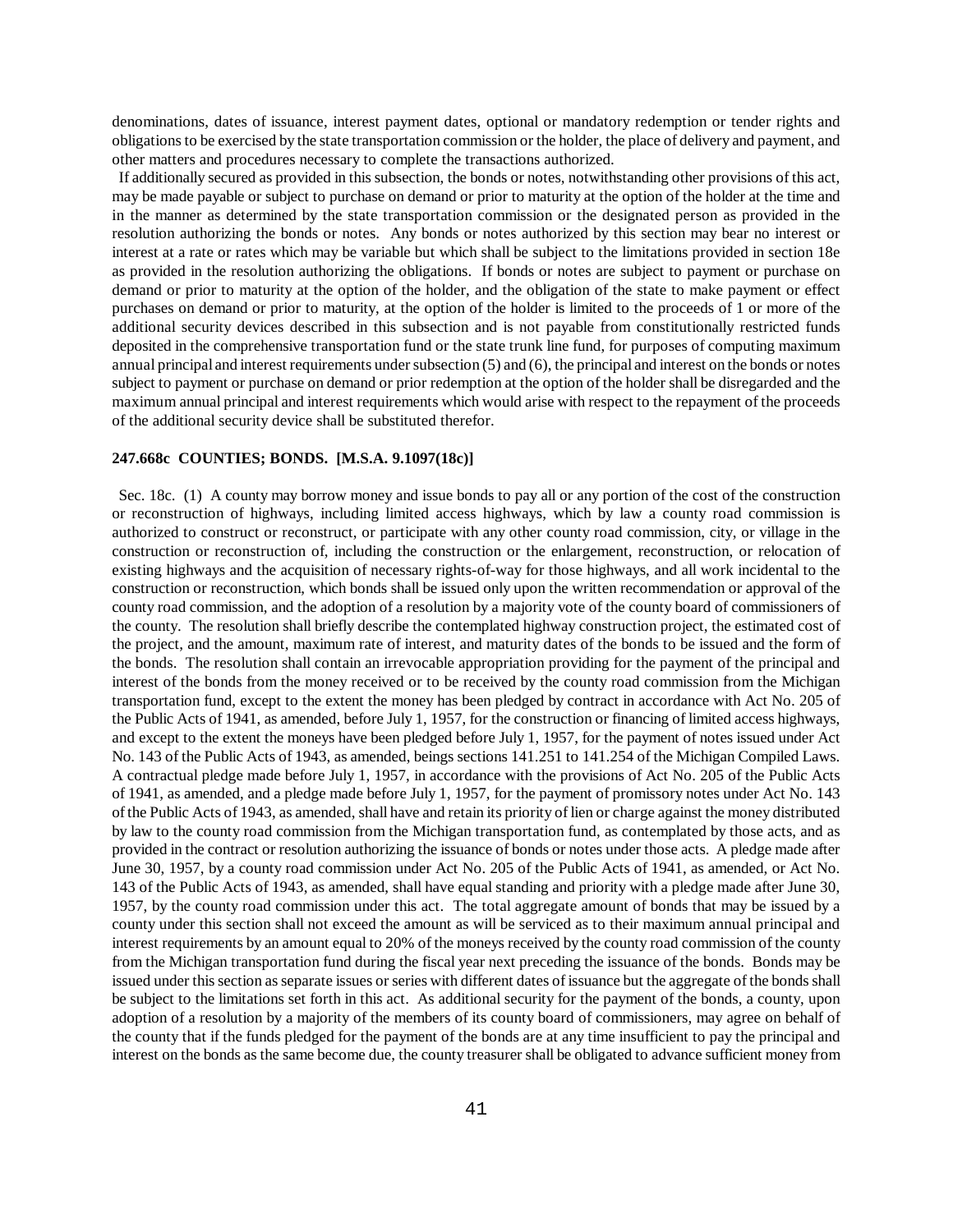the general fund of the county to make up the deficiency, and reimbursement shall be made from the first subsequent revenues received by the county road commission from the Michigan transportation fund not pledged or required to be set aside and used for the payment of the principal and interest on bonds, notes, or other evidences of indebtedness.

(2) The total annual amount that may be pledged by a county road commission for the payment of principal and interest on bonds issued pursuant to this section, or the payment of contributions as required by a contract entered into in accordance with section 18d, which contributions are pledged for the payment of bonds, together with total maximum debt service requirements for payment of notes issued under Act No. 143 of the Public Acts of 1943, as amended, shall not exceed 50% of the total amount received by the county road commission from the Michigan transportation fund during the last completed fiscal year ending on June 30 before the issuance of a bond or note or the execution of a contract.

#### **247.668d CONTRACTS BETWEEN GOVERNMENTAL UNITS FOR CONSTRUCTION OR RECONSTRUCTION OF HIGHWAYS; CONTRIBUTIONS; PLEDGES; BONDS. [M.S.A. 9.1097(18d)]**

Sec. 18d. (1) The state transportation commission, county road commission, and a city or village may enter into a contract providing for the construction or reconstruction of highways, including limited access highways, under the jurisdiction and control of 1 of the contracting parties to the extent that the contracting parties are otherwise authorized by law to expend moneys on the highways, roads, or streets, which contract shall provide for allocation of the share of the cost of the construction or reconstruction to be borne by the department or a county road commission, city, or village in annual installments for a period not to exceed 30 years. The contract shall designate the department or a county road commission, city, or village to carry on, in whole or in part, the engineering, construction, or reconstruction work required by the contract which may include the construction or enlargement, reconstruction, or relocation of existing highways and work incidental to the engineering, construction, or reconstruction work. The contract shall designate the department or a county road commission, city, or village to undertake the acquisition of rights of way required for the highways, which rights of way may be acquired by purchase or condemnation by the department or a county road commission, city, or village in its own name for the purposes of the construction or reconstruction. The department or a county road commission, city, or village may make a contribution to the cost of its highway construction and reconstruction projects as are provided for in contracts authorized in this section. A governmental unit may make irrevocable pledges of its Michigan transportation fund receipts to meet its annual obligations pursuant to the contracts. A governmental unit which is a party to a contract may make an additional irrevocable pledge of a contribution or funds received, or to be received, by the department or a county road commission, city, or village from the federal government or 1 of its agencies or from any other source for or in aid of the highway construction or reconstruction projects provided for in the contracts. A governmental unit which is a party to the contracts may borrow money and issue bonds in accordance with this act for the purpose of providing funds for the immediate construction or reconstruction of the highway projects contemplated by the contracts. The bonds shall be secured by an irrevocable pledge of the annual contributions required to be made by the department or a county road commission, city or village that is a party to the contract. Before the issuance of the bonds by a governmental unit, the issuance of the bonds shall be approved by a resolution of the state administrative board and by a resolution of the county road commission of each county and the governing body of each city or village that is a party to the contracts. The annual contribution required by the contracts shall be paid to the governmental unit issuing the bonds. A governmental unit which is a party to the contracts, at any time, may pay all or part of the unpaid annual contributions undertaken by it in a contract, and may raise money for that payment by the issuance of bonds in accordance with and subject to this act. A contract executed under this section may authorize the governmental unit issuing the bonds pursuant to the contract to receive bids for the bonds, accept the best bid, and issue and deliver the bonds for and on behalf of all the parties to the contract.

(2) The aggregate amount of annual contributions from the Michigan transportation fund which may be made by a county, city, or village under this section and pledged for the payment of principal and interest on bonds issued pursuant to a contract, shall not exceed 40% of the total amount received by it from the Michigan transportation fund during the last completed fiscal year ending on the June 30 before the execution of a contract. The amount of an annual contribution made by the state transportation department and pledged for the payment of bonds pursuant to this section shall be included in computing the bonding limit set forth in section 18b. The total aggregate amount that may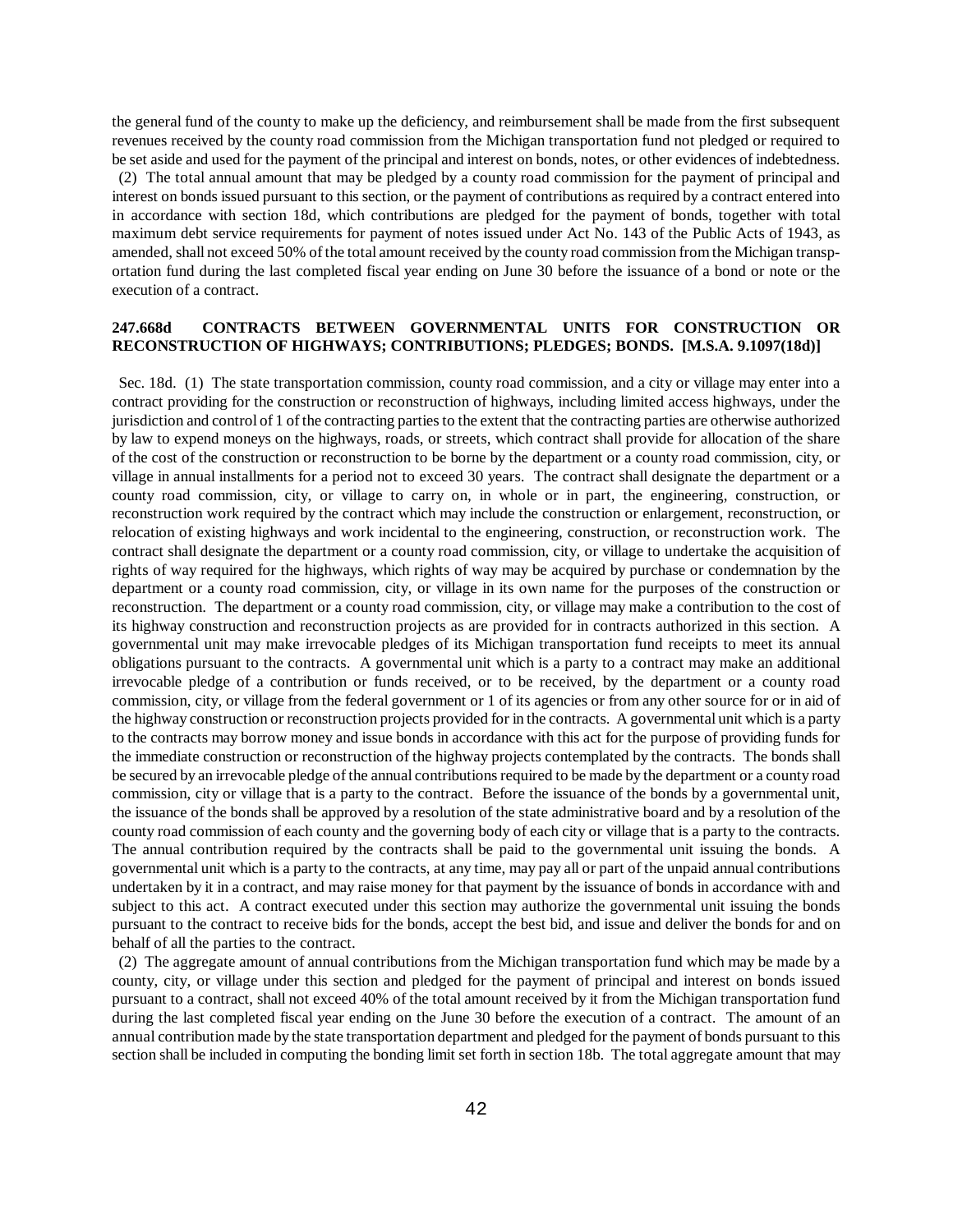be pledged by a city or village for the payment of principal and interest on bonds issued pursuant to a contract entered into in accordance with this section and Act No. 175 of the Public Acts of 1952, as amended, shall not exceed 50% of the total amount received by the city or village from the Michigan transportation fund and the highway construction fund during the last completed fiscal year ending on June 30 before the issuance of the bonds.

# **247.668e BONDS OF GOVERNMENTAL UNIT; MATURITIES; INTEREST; MEASURING MAXIMUM ANNUAL PRINCIPAL AND INTEREST REQUIREMENTS; CERTIFICATION OF STATE TRANSPORTATION COMMISSION CONCERNING AVERAGE ANNUAL DEBT SERVICE REQUIREMENTS FOR CERTAIN OBLIGATIONS; "MAINTENANCE" DEFINED. [M.S.A. 9.1097(18e)]**

Sec. 18e. Bonds issued by a governmental unit under this act shall be serial bonds with periodic maturities, or term bonds, with mandatory redemption requirements, or both serial and term bonds, the aggregate of which shall not exceed 30 years, the first of which shall fall due not more than 5 years from the date of issuance. Maturities shall be as established by the resolution or ordinance authorizing the bonds or notes, without regard to the useful lives of the projects financed from the proceeds of the bonds or notes. The bonds shall bear interest, taking into account any discount or premium on the sale of the bonds, at a rate not exceeding the maximum rate permitted by the municipal finance act, Act No. 202 of the Public Acts of 1943, as amended, being sections 131.1 to 139.3 of the Michigan Compiled Laws, may be made redeemable before maturity on those terms and conditions, and with the premium as shall be provided by the proceedings authorizing their issuance. Outstanding and authorized bonds issued pursuant to this act may be treated as a single issue for the purpose of fixing maturities. If pursuant to Act No. 175 of the Public Acts of 1952, as amended, being sections 247.701 to 247.707 of the Michigan Compiled Laws, or in Act No. 143 of the Public Acts of 1943, as amended, being sections 141.251 to 141.254 of the Michigan Compiled Laws, the maximum annual principal and interest requirements on bonds issued by governmental units are required to be measured by reference to amounts received from the motor vehicle highway fund, the requirements shall be measured by the receipts from the motor vehicle highway fund, the Michigan transportation fund, or both funds, and if pursuant to this act the maximum annual principal and interest requirements on bonds or notes issued by governmental units are required to be measured by reference to amounts received from the Michigan transportation fund, the requirements shall be measured by the receipts from the motor vehicle highway fund, the Michigan transportation fund, or both funds. The state transportation commission shall certify, which certification shall, for purposes of the validity of bonds, notes, and other obligations, be conclusive as to the matters stated therein, to the state treasury on or before the issuance of any bonds, notes, or other obligations issued after July 1, 1983, pursuant to section 18b or 18d for purposes other than the maintenance of highways, roads, streets, and bridges and for purposes other than the purposes specified in section  $11(2)(b)$ , (c), and (d) that its average annual debt service requirements for all bonds, notes, and other obligations, or portions of bonds, notes, and other obligations issued after July 1, 1983, for purposes other than the maintenance of highways, roads, streets, and bridges and other than for the purposes specified in section  $11(2)(b)$ , (c), and (d), including the bonds, notes, or other obligations to be issued does not exceed 10% of the state revenue appropriated to the state trunk line fund, less the amounts described in section  $11(2)(a)$  to  $(g)$  during the last completed state fiscal year. If the purpose for which the bonds, notes, or other obligations is issued is changed after the issuance of the bonds, notes, or other obligations, the change shall be made in such a manner to maintain compliance with the certification required by the preceding sentence, as of the date the certificate was originally issued, but no such change shall invalidate or otherwise affect the bonds, notes, or other obligations with respect to which the certificate was issued, or the obligation to pay debt service on the bonds, notes, or other obligations. As used in this section, "maintenance" means maintenance as defined in section 11(6).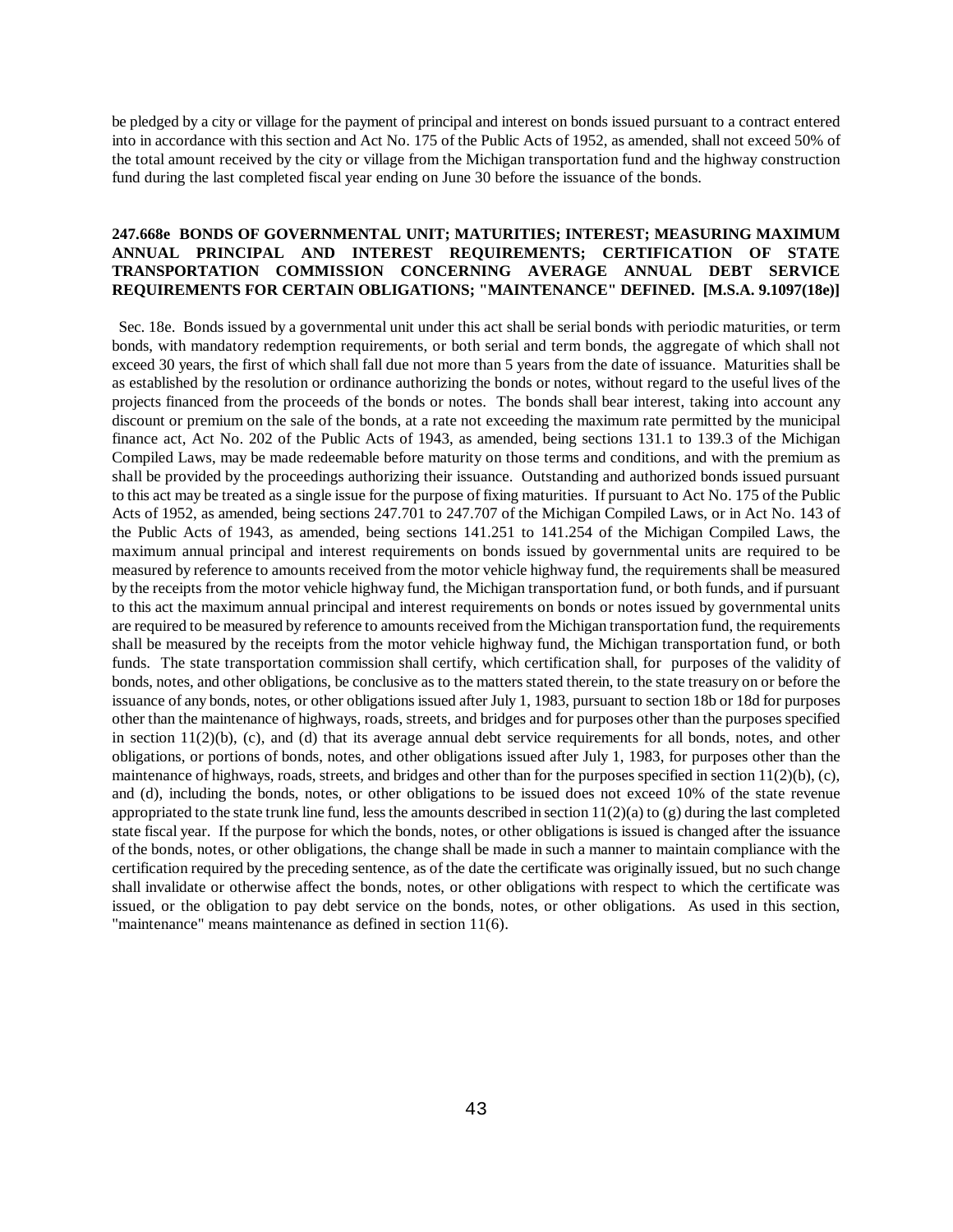# **247.668f PRIOR APPROVAL OF BOND ISSUED BY COUNTY; EXCEPTION; APPROVAL OF CONSTRUCTION; PUBLIC SALE OF BONDS; NOTICE BY PUBLICATION; SALE PRICE; PRIOR APPROVAL REQUIREMENT SUBJECT TO SECTIONS 133.10 AND 133.11; DEPARTMENT OF TREASURY ORDER PROVIDING OR DENYING EXCEPTION FROM PRIOR APPROVAL. [M.S.A. 9.1097(18f)]**

Sec. 18f. (1) Unless an exception from prior approval is available pursuant to subsection (2), a bond issued by any county under section 18c shall be issued subject to the prior approval of the municipal finance commission or its successor agency. If the aggregate maturities of the bonds exceed 15 years, the municipal finance commission or its successor agency shall not give its approval, when prior approval is required, and the bonds shall not be issued until the state transportation department has approved the construction to be financed by the proceeds of the bonds. Bonds issued under section 18b and bonds issued under section 18d shall not require the prior permission of the municipal finance commission or its successor agency for their issuance. All bonds issued under this act shall be sold at public sale on at least 7 days' notice by publication in accordance with the requirements of section 2 of chapter III of the municipal finance act, Act No. 202 of the Public Acts of 1943, as amended, being section 133.2 of the Michigan Compiled Laws, or at negotiated sale. The sale price of the bonds shall not be less than the minimum price specified in the proceedings authorizing their issuance.

(2) The requirement of subsection (1) for obtaining the prior approval of the municipal finance commission or its successor agency before a county issues bonds under section 18c shall be subject to sections 10 and 11 of chapter III of Act No. 202 of the Public Acts of 1943, being sections 133.10 and 133.11 of the Michigan Compiled Laws, and the department of treasury shall have the same authority as provided by section 11 of chapter III of Act No. 202 of the Public Acts of 1943 to issue an order providing or denying an exception from the prior approval required by subsection (1) for bonds authorized for issuance by a county by section 18c.

#### **247.668g BONDS; PROTECTION OF OUTSTANDING BONDS. [M.S.A. 9.1097(18g)]**

Sec. 18g. Nothing contained in this act shall be construed in such manner as to violate or impair any substantive rights existing in the holders of any outstanding bonds, notes or other evidences of indebtedness issued under the provisions of Act No. 205 of the Public Acts of 1941, as amended, Act No. 87 of the Public Acts of 1955, as amended, Act No. 143 of the Public Acts of 1943, as amended, or Act No. 175 of the Public Acts of 1952. It is hereby declared to be the determination and intent of the legislature that adequate and complete provision has been made in this act for the protection and preservation of the rights and security of the bonds issued and outstanding under the provisions of the laws.

#### **247.668h BONDS; NEGOTIABILITY; PAYMENT, EXEMPTION FROM TAXATION, [M.S.A. 9.1097(18h)]**

Sec. 18h. Any bonds issued under the provisions of this act shall have all the qualities of negotiable instruments under the law merchant and the negotiable instruments law. Any bonds and interest coupons shall be made payable in lawful money of the United States of America, and shall be exempt from any and all taxation whatsoever by the state or by any taxing authority within the state.

#### **247.668i CUMULATIVE AUTHORITY OF ACT. [M.S.A. 9.1097(18i)]**

Sec. 18i. The provisions of this act shall be construed as cumulative authority for the exercise of the bonding powers herein granted and shall not be construed to repeal any existing laws with respect thereto, it being the purpose and intention of this act to create full and complete additional and alternate methods and means for the exercise of such powers. The powers conferred by this act shall not be affected or limited by any other statute or by any charter, except as otherwise herein provided.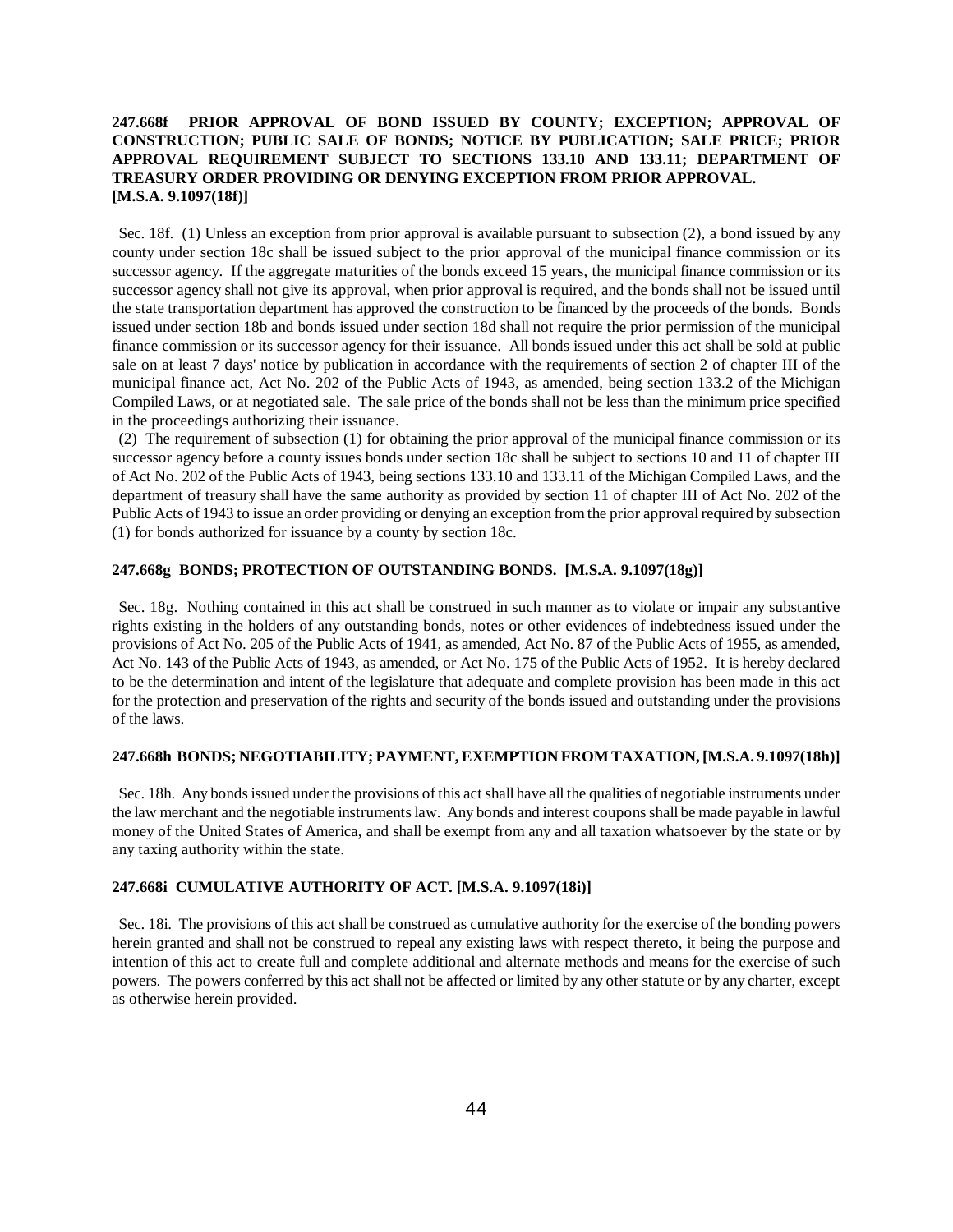#### **247.668k LIST OF PROJECTS FOR WHICH NOTES OR BONDS TO BE ISSUED. [M.S.A. 9.1097(18k)]**

Sec. 18k. If the state transportation commission, by resolution, after January 1, 1983, authorizes the issuance of notes or bonds, the state transportation commission shall provide the appropriations committees of the senate and the house of representatives with a list of the projects for which the notes or bonds are to be issued. The list shall be provided at least 30 days before the notes or bonds are issued.

#### **247.668l BONDS [M.S.A. 9.1097(18l)]**

Sec. 18l. (1) In order to provide a more immediate economic impact and the creation of job opportunities by accelerating vital transportation projects as part of an infrastructure investment program, the state transportation commission, as soon as possible after the effective date of this section, may borrow money and issue notes or bonds in anticipation of the receipt of the additional approximately \$1,200,000,000.00 in increased funds from the federal government pursuant to the intermodal surface transportation efficiency act of 1991, Public Law 102-240 and any other appropriate federal funding sources available to the department as the respective funds become available, and may pledge for the payment of the principal, interest, and redemption premiums on such notes or bonds sufficient funds from the funds received each fiscal year beginning with the fiscal year ending September 30, 1993 and through the fiscal year ending September 30, 1997 from the federal government pursuant to the intermodal surface transportation efficiency act of 1991, Public Law 102-240 or any other appropriate revenues available consistent with federal and state law as the respective funds become available each year in order to repay the notes or bonds and the debt service on the notes or bonds.

(2) The bonds or notes issued pursuant to subsection (1) shall be issued by the commission to fund projects for any purpose for which federal funds received through the intermodal surface transportation efficiency act of 1991 may be used to fulfill the requirements of that act and for any other purpose consistent with state and federal law.

(3) The notes or bonds authorized by this section shall be issued by resolution of the state transportation commission consistent with the requirements of section 18b.

#### **247.669 ROADS, STREETS, AND ALLEYS TAKEN OVER AS COUNTY ROADS. [M.S.A. 9.1097(19)]**

Sec. 19. The board of county road commissioners in each of the several counties shall, within 1 year from the effective date of this act, complete the taking over as county roads of all roads, streets and alleys heretofore required to be taken over as county roads by the provisions of Act No. 130 of the Public Acts of 1931, as amended, being sections 247.1 to 247.13, inclusive, of the Compiled Laws of 1948. Said board of county road commissioners in each of the several counties shall take over as county roads all streets and alleys lying outside the limits of incorporated cities and villages and dedicated to the public in recorded plats approved by said board of county road commissioners, within 30 days after the recording of the plat or the effective date of this act, whichever may be the later. Such dedicated streets and alleys, when taken over by the county road commission, shall be county roads in all respects and for all purposes and shall be classified as county primary roads or county local roads pursuant to the provisions of this act.

### **247.670 UNEXPENDED BALANCES OF TOWNSHIP FUNDS; APPROPRIATION FOR LOCAL ROAD MAINTENANCE OR IMPROVEMENT; ADDITIONAL POWERS; SNOW REMOVAL IN MARQUETTE COUNTY TOWNSHIPS. [M.S.A. 9.1097(20)]**

Sec. 20. Notwithstanding any other provisions of this act the township board of any township may appropriate any unexpended balances in the contingent or general fund of the township without submitting the question to the electors of said township, or raise money by the issuance of bonds of the township in the same manner and to the same extent as provided in sections 8 to 18 of chapter 14 of Act No. 283 of the Public Acts of 1909, being sections 234.8 to 234.18, inclusive, of the Compiled Laws of 1948, and to pay any sum so appropriated or raised into the county road fund of the county for the maintenance and/or improvement of county roads within the townships, or for the widening of state trunk line highways beyond the width required for state trunk line traffic in unincorporated areas of such township, pursuant to an agreement between the township and the county road commission. Where funds are to be used for the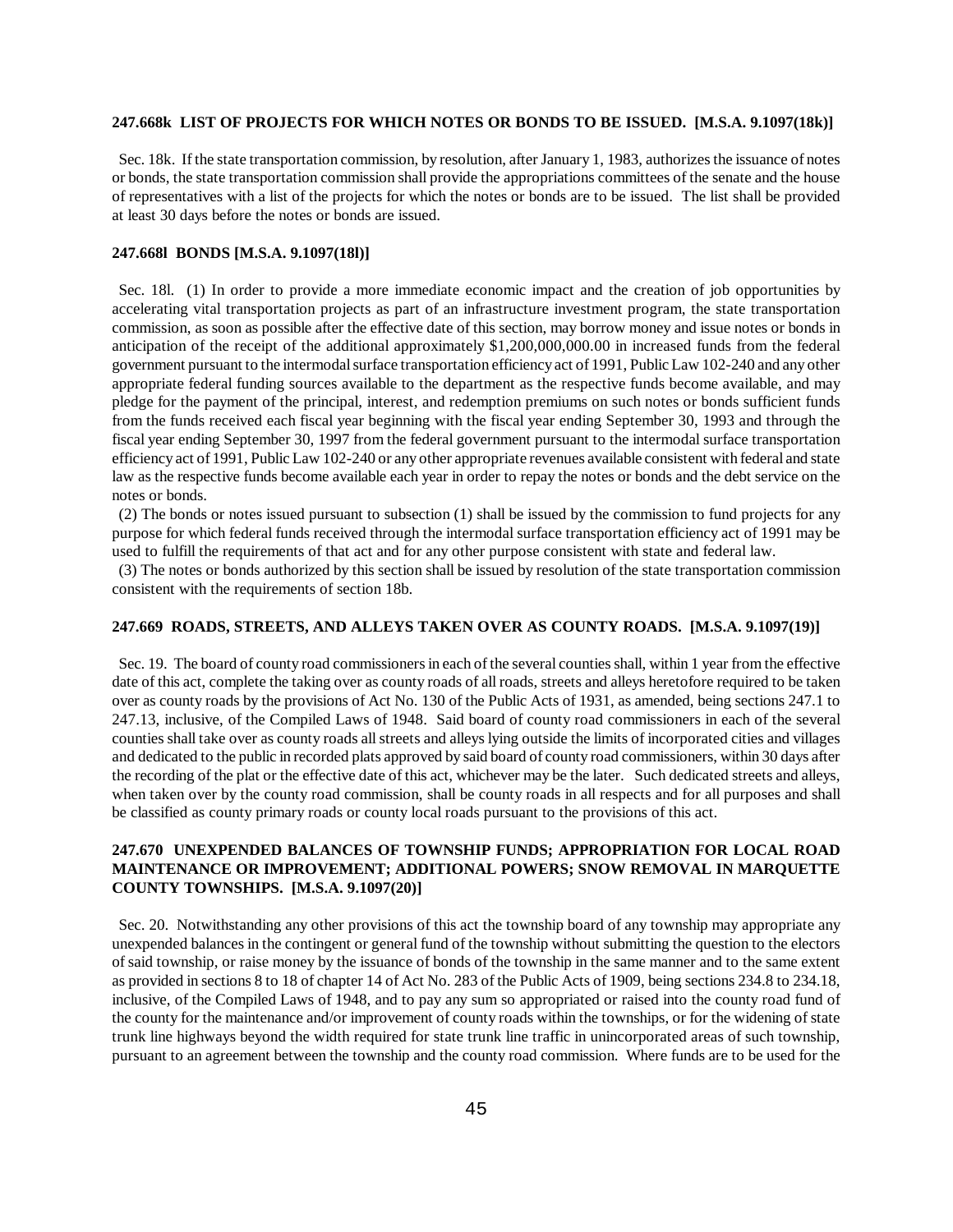widening of a state trunk line highway, the county road commission shall enter into agreement with the state highway commissioner for the work. Notwithstanding any other provisions of this act the township board of any township may also levy a property tax of not to exceed 3 mills on each dollar of assessed valuation of the township in any year for the maintenance or improvement of county roads within the township or for the widening of state trunk line highways, as aforesaid, without submitting the question to the electors of said township, and pay any sum so raised into the county road fund of the county for the aforesaid purposes pursuant to an agreement with the county road commission: Provided, That in addition to the foregoing powers any township may, when authorized by a vote of the electorate, levy a property tax of not to exceed 6 mills on each dollar of assessed valuation of the township in any year for the maintenance or improvement of county roads or for the widening of state trunk line highways beyond the width required for state trunk line traffic in unincorporated areas of the township and pay any sum so raised into the county road fund of the county for the maintenance and/or improvement of county roads within such township or the widening of the state trunk line highways, as aforesaid, pursuant to an agreement between the township and the county road commission. Where funds are to be used for the widening of a state trunk line highway, the county road commission shall enter into agreement with the state highway commissioner for such work. Notwithstanding any other provisions of this act the township board of any township in the county of Marquette, out of any unexpended balances in the contingent or general fund of the township, after first submitting the question to the electors of the township, and a majority of those voting thereon approve of such expenditure, may purchase and operate snow removal equipment.

## **247.670a CONTRACT FOR MAINTENANCE OF COUNTY LOCAL ROAD SYSTEM WITHIN TOWNSHIP; PARTIES; CONDITIONS; "MAINTENANCE" DEFINED. [M.S.A. 9.1097(20a)]**

Sec. 20a. A board of county road commissioners in a county having a population of not less than 500,000 and the township board of a township having a population of not less than 40,000, as determined by the most recent statewide federal census, and which in the prior year and the contract year will have levied a property tax of not less than 1 mill on each dollar of assessed valuation of the township for the improvement or maintenance of county roads within the township, may exercise the provisions of this section only by entering into a written contract of not more than 1 year providing for the maintenance by the township of all or any part of the county local road system within that township, subject to but not limited to the following conditions:

(a) The contract shall specify the total amount of money that shall be annually expended by the contracting township for the maintenance of the local road system or part thereof. The contracting road commission may pay not more than 75% of the amount specified in the contract to the contracting township annually. The contracting road commission shall not pay more than 66% of an amount equal to the average annual amount of funds expended by the county road commission on the local road system located within the contracting township for construction and maintenance purposes over the previous 5-year period from local road funds received by the county under this act. Any funds expended by the contracting road commission on the local road system located within the contracting township in excess of 66% shall be matched by the contracting township. The amount paid the contracting township shall not directly or indirectly include moneys transferred from the primary fund allocation to the county as set forth in section 12(8).

(b) The contracting township shall keep separate accounts and accurate and uniform records on all road maintenance work and funds, and shall file with the state highway commission and the contracting county road commission on or before April 1 of each year, on forms to be provided by the state highway commission, a report showing the disposition of funds received and expended for road purposes. The failure of a contracting township to apply moneys returned pursuant to this act to the purposes herein prescribed shall result in the forfeiture by the contracting county of any and all funds to which it may have been entitled under this act and all funds so forfeited shall thereafter be apportioned among the other county road commissions in the same manner and proportion as hereinbefore provided for the distribution of the motor vehicle highway fund.

(c) The contract shall require the contracting township to provide insurance covering the contracting road commission's liability for failure to maintain the local roads specified in the contract.

(d) The contracting road commission shall determine and specify the equipment and personnel necessary to provide the maintenance as set forth in the contract, and the contract shall not take effect until the contracting township has acquired the necessary equipment and personnel so specified.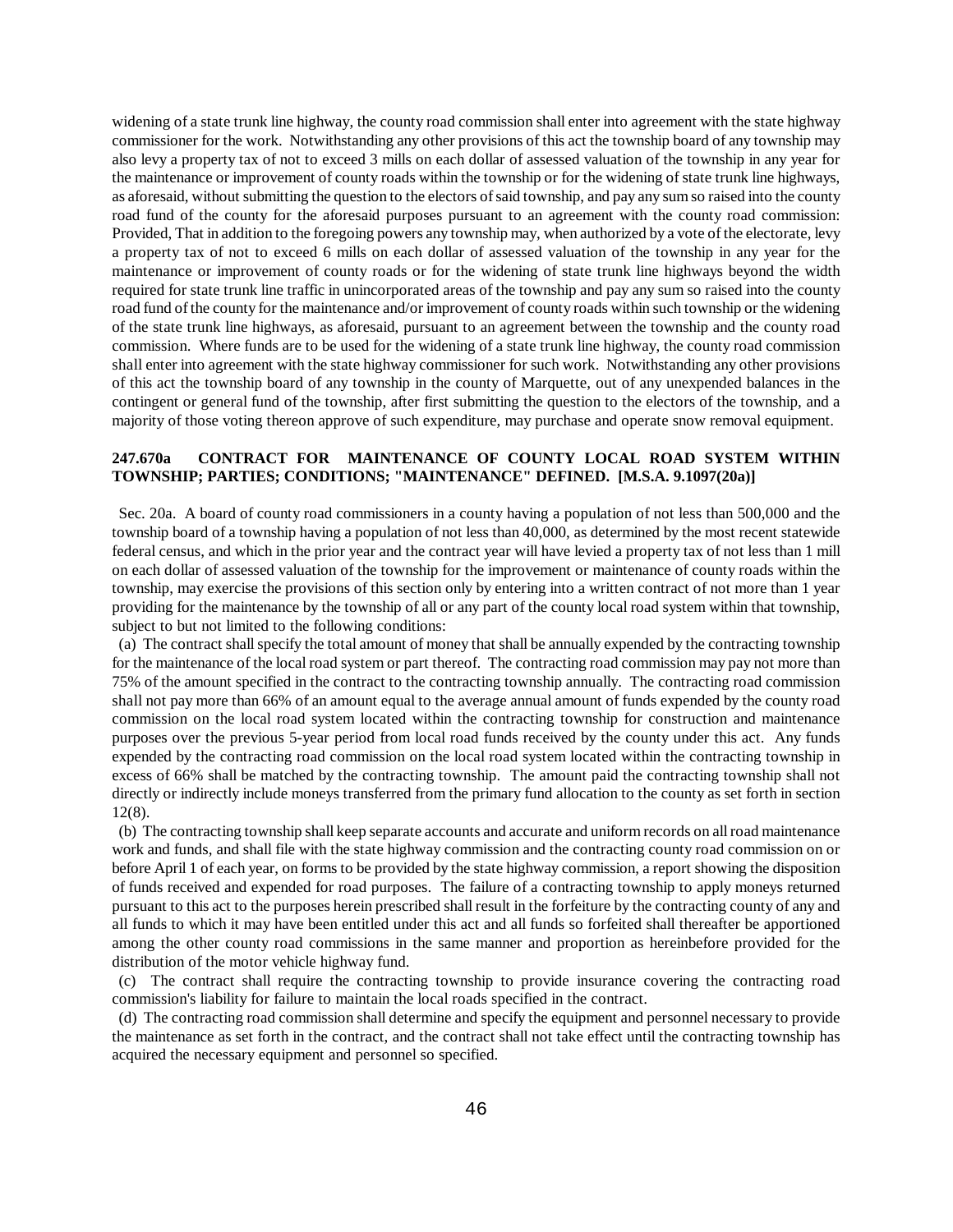(e) As used in this section, the term "maintenance" shall be construed to include the same meaning as set forth in section 1b. If the contracting parties intend to give a different meaning than as set forth in section 1b, the contract shall so specify.

#### **247.671 REPEAL. [M.S.A. 9.1097(21)]**

Sec. 21. All acts and parts of acts inconsistent with the provisions of this act, and the following acts and parts of acts, are hereby repealed, viz: sections 19, 19a, 19b, 19e and 19f of Act No. 150 of the Public Acts of 1927, beings sections 207.119, 207.119a, 207.119b, 207.119e and 207.119f, respectively, of the Compiled Laws of 1948; Act No. 130 of the Public Acts of 1931, as amended, beings sections 247.1 to 247.13, inclusive, of the Compiled Laws of 1948; Act No. 1 of the Public Acts of the Extra Session of 1937, being sections 247.21 to 247.25, inclusive, of the Compiled Laws of 1948; and section 805 of Act No. 300 of the Public Acts of 1949, being section 257.805 of the Compiled Laws of 1948.

#### **247.672 EFFECTIVE DATE OF ACT. [M.S.A. 9.1097(22)]**

Sec. 22. This act shall become effective June 1, 1951.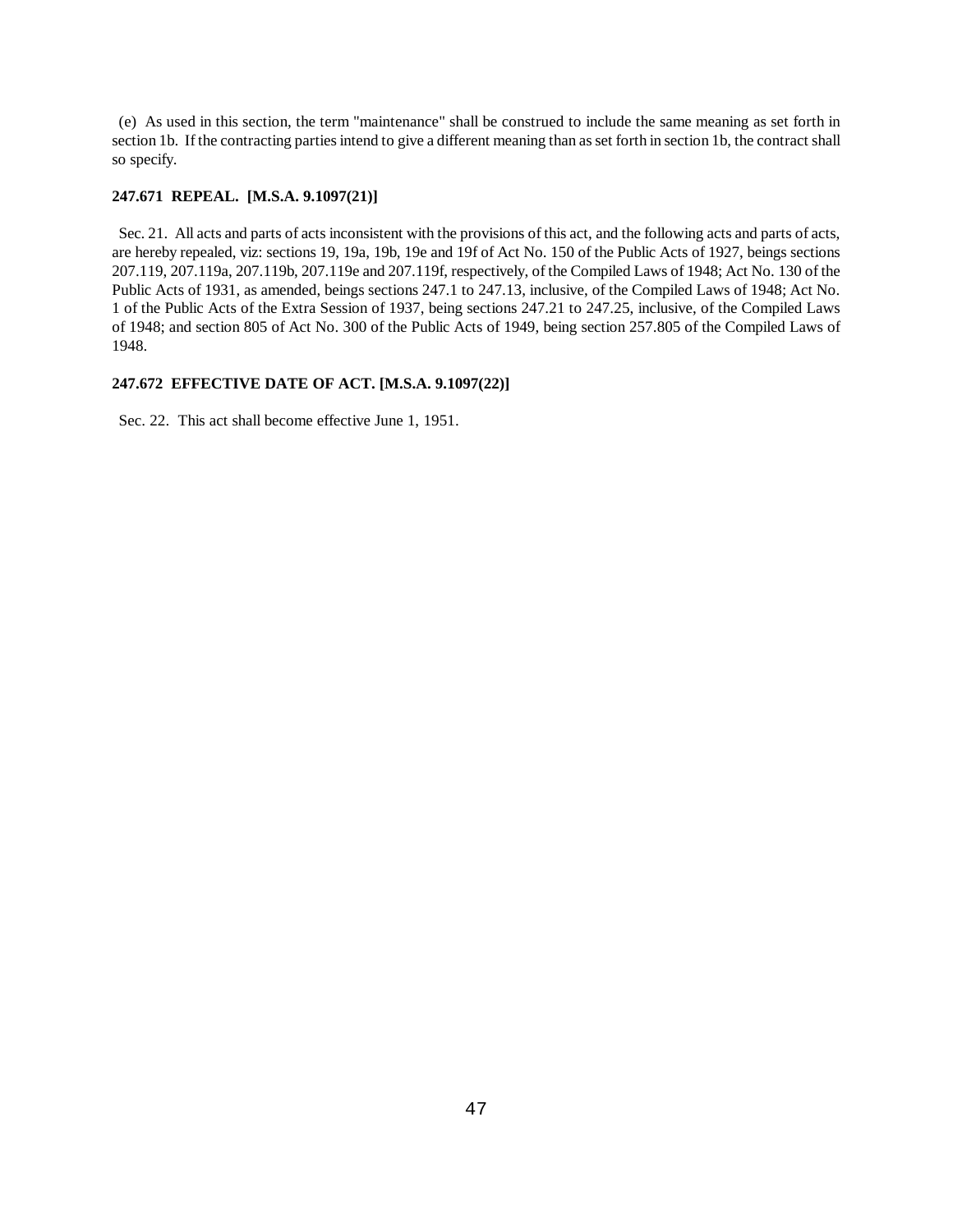#### **247.673 EFFECTIVE UPON PASSAGE OF CERTAIN ACT. [M.S.A. 9.1097(23)]**

Sec. 23. This act shall not take effect unless Senate Bill No. 41 of the 1951 session of the legislature, relative to increase in the privilege tax for the use of the public highways by owners and drivers of motor vehicles is enacted into law and becomes effective.

This act is ordered to take immediate effect. Approved May 23, 1951.

#### **247.674 REFUNDING BONDS OR ADVANCE REFUNDING BONDS. [M.S.A. 9.1097(24)]**

Sec. 24. The state transportation commission may issue refunding bonds or advance refunding bonds for the purpose of refunding notes or bonds issued under this act before the effective date of this section. Those refunding bonds or advance refunding bonds shall be issued in accordance with section 18b.

# **247.675 TRUCK SAFETY FUND AND MICHIGAN TRUCK SAFETY COMMISSION; ESTABLISHMENT; ADMINISTRATION OF FUND; DUTY OF COMMISSION; APPOINTMENT, QUALIFICATIONS, AND TERMS OF COMMISSION MEMBERS; ELECTION OF CHAIRPERSON; VACANCY; MEETINGS; NOTICE; QUORUM; EXPENDITURE OF FUND; ANNUAL REPORT.**

Sec. 25. (1) The truck safety fund is established and shall be maintained in the state treasury. The truck safety fund shall be administered by the office of highway safety planning within the department of state police.

(2) The Michigan truck safety commission is established in the office of highway safety planning within the department of state police. The commission shall control the expenditures of the truck safety fund. The commission shall consist of the following members:

(a) A member of the state transportation commission, or his or her authorized representative who is a member of the state transportation commission.

- (b) The director of the office of highway safety planning, within the department of state police.
- (c) The secretary of state.
- (d) The commanding officer of the motor carrier division within the department of state police.
- (e) Seven individuals appointed by the governor with the advice and consent of the senate as follows:
- (I) One individual representing Michigan community colleges.
- (ii) One individual representing 4-year colleges or universities.
- (iii) One individual representing the Michigan trucking association.
- (iv) One individual representing private motor carriers.
- (v) One individual representing organized labor.
- (vi) Two individuals representing the general public.

(3) The appointed members of the Michigan truck safety commission shall be appointed for 2-year terms. The chairperson of the Michigan truck safety commission shall be elected by a majority of the members serving on the Michigan truck safety commission. A vacancy shall be filled for the balance of the unexpired term in the same manner as the original appointment. The business which the Michigan truck safety commission shall perform shall be conducted at a quarterly meeting held in compliance with the open meetings act, Act No. 267 of the Public Acts of 1976, being sections 15.261 to 15.275 of the Michigan Compiled Laws. Public notice of the meeting shall be given in the manner required under Act No. 267 of the Public Acts of 1976. A majority of the commission members serving shall be required to constitute a quorum.

(4) The truck safety fund shall be expended in the following order of priority and in the following manner:

(a) Not more than 5% but not more than \$100,000.00 of the money deposited in the truck safety fund shall be expended for the fund's administrative expenses. The office of highway safety planning may employ not more than 2 persons to assist in the administration of the fund.

(b) Not less than 30%, but not less than \$1,000,000.00 of the balance of the money deposited in the truck safety fund shall be expended for the following purposes: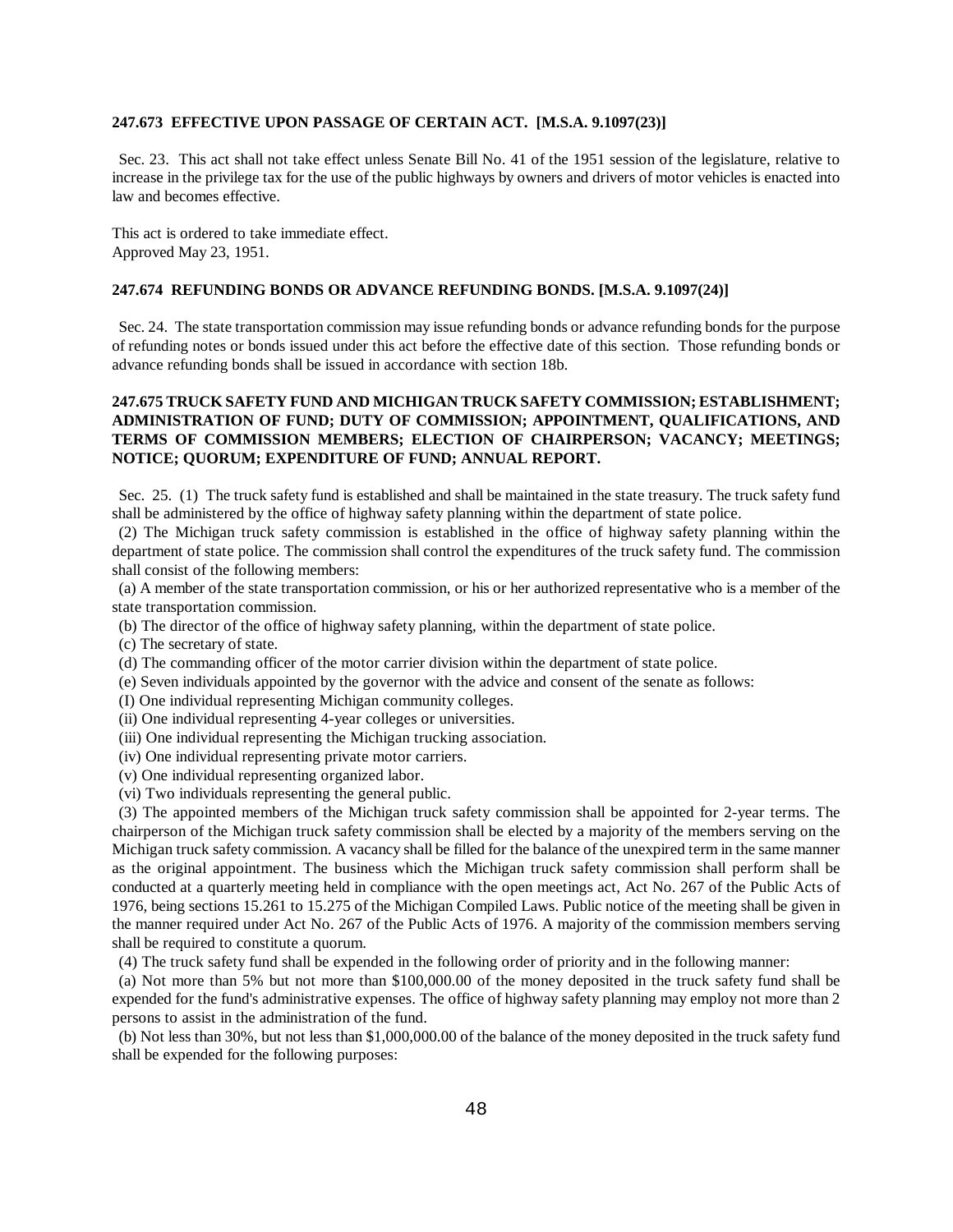(I) Establishing truck driver safety education programs.

(ii) Encouraging, coordinating, and administering grants for research and demonstration projects to develop the application of new ideas and concepts in truck driver safety education as applied to state, as opposed to nationwide, problems.

(iii) Applying for, receiving, and accepting any grant, gift, contribution, loan, or other assistance in the form of money, property, labor, and any other form from a public or private source for the enhancement of truck driver safety education, including matching funds and other assistance from an agency or instrumentality of the United States and doing each thing as is necessary to apply for, receive, and administer that assistance in accordance with the laws of this state.

(c) Not less than \$750,000.00 of the balance of the money deposited in the truck safety fund shall be expended for the establishment of special transportation enforcement team operations within the motor carrier division of the department of state police and any expenses incurred by the special transportation enforcement team including, but not limited to, required equipment. The motor carrier division of the department of state police shall submit an annual report of the activities of the special transportation enforcement team operations and expenditures of the fund for those operations provided by this subdivision.

(d) The balance of the money deposited in the truck safety fund, if any, shall be expended for the following purposes: (I) Investigating, performing data collection and analysis, and making recommendations on truck accidents within this state.

(ii) Investigating and making recommendations on the truck safety enforcement procedures of local law enforcement agencies.

(iii) Performing other functions considered necessary by the Michigan truck safety commission for the enhancement of truck and truck driver safety within this state.

(5) The commission shall make an annual report to the chairpersons of the house transportation and senate transportation and tourism committees on the status of the fund. The report shall be submitted within 45 days after the end of the fiscal year and shall include the year end balance of the fund and the disbursements made from the fund during the previous fiscal year.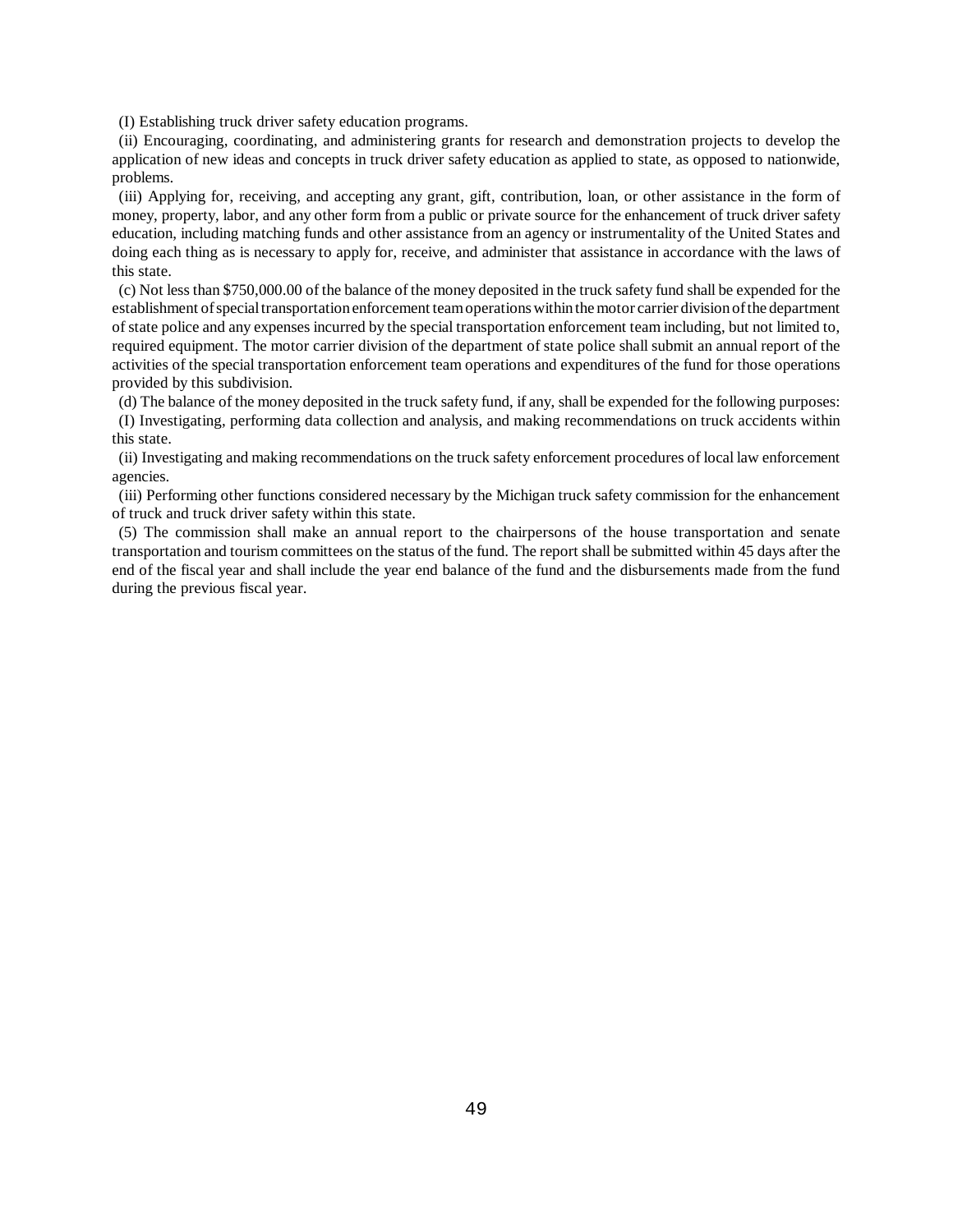| Amendments     |           |              |                                    | Effective      |
|----------------|-----------|--------------|------------------------------------|----------------|
| to Act 51      | Act       |              | Act                                | Date of        |
| of 1951        | No.       | Year         | Approved                           | Act            |
| 1st.           | 141       | 1952         | ¥.<br>$4 - 24 - 52$                | $9 - 18 - 52$  |
| 2nd.           | 86        | 1953         | $***$<br>$5 - 18 - 53$             |                |
| 3rd.           | 102       | 1954         | $***$<br>$4 - 14 - 54$             |                |
| 4th.           | 154       | 1954         | $***$<br>$4 - 30 - 54$             |                |
| 5th.           | 265       | 1955         | $***$<br>$6 - 29 - 55$             |                |
| 6th.           | 28        | 1956         | $\ast$<br>$3 - 28 - 56$            | $8 - 11 - 56$  |
| 7th.           | 58        | 1956         | $***$<br>$4 - 02 - 56$             |                |
| 8th.           | 153       | 1957         | $\ast$<br>5-29-57                  | $9 - 27 - 57$  |
| 9th.           | 262       | 1957         | $6 - 13 - 57$                      | $7 - 01 - 57$  |
| 10th.          | 93        | 1960         | $\ast$<br>$4 - 25 - 60$            | $8-17-60$      |
| 11th.          | 352       | 1965         | $\ast$<br>$7 - 23 - 65$            | $3 - 31 - 66$  |
| 12th.          | 4         | 1967***      | $11 - 15 - 67$                     | $1 - 01 - 68$  |
| 13th.          | 327       | 1972         | $1 - 03 - 73$                      | $1 - 01 - 73$  |
| 14th.          | 72        | 1973         | $***$<br>$7 - 23 - 73$<br>$***$    |                |
| 15th.          | 197       | 1973         | $1 - 11 - 74$<br>$***$             |                |
| 16th.          | 74        | 1974         | 4-04-74                            |                |
| 17th.          | 195       | 1975         | $8 - 13 - 75$<br>$***$             | $8 - 01 - 75$  |
| 18th.          | 239       | 1975         | $9 - 02 - 75$<br>$***$             |                |
| 19th.          | 41        | 1976         | $3-16-76$<br>$***$                 |                |
| 20th.          | 161       | 1976         | $6 - 18 - 76$<br>$***$             |                |
| 21st.          | 263       | 1976         | $10-01-76$<br>$***$<br>$10-01-76$  |                |
| 22nd.          | 264       | 1976         | $***$                              |                |
| 23rd.          | 296       | 1976         | 10-27-76                           |                |
| 24th.<br>25th. | 297<br>87 | 1976         | 10-27-76<br>$***$<br>$8 - 02 - 77$ | $11 - 15 - 76$ |
| 26th.          | 217       | 1977<br>1977 | $\ast\ast$<br>11-17-77             |                |
| 27th.          | 140       | 1978         | $***$<br>$5 - 11 - 78$             |                |
| 28th.          | 375       | 1978         | $***$<br>$7 - 27 - 78$             |                |
| 29th.          | 393       | 1978         | $***$<br>8-01-78                   |                |
| 30th.          | 444       | 1978         | $10-10-78$                         | 10-01-78       |
| 31st.          | 502       | 1978         | $***$<br>12-13-78                  |                |
| 32nd.          | 58        | 1979         | $***$<br>$7 - 18 - 79$             |                |
| 33rd.          | 184       | 1981         | $***$<br>12-23-81                  |                |
| 34th.          | 436       | 1982         | $***$<br>12-29-82                  |                |
| 35th.          | 438       | 1982         | 12-29-82                           | $1 - 01 - 83$  |
| 36th.          | 82        | 1983         | $***$<br>$6 - 15 - 83$             |                |
| 37th.          | 84        | 1983         | $***$<br>$6 - 16 - 83$             |                |
| 38th.          | 104       | 1984         | $***$<br>$5 - 07 - 84$             |                |
| 39th.          | 255       | 1984         | 11-30-84<br>$***$                  |                |
| 40th.          | 124       | 1985         | $***$<br>$7 - 31 - 85$             |                |
| 41st.          | 125       | 1985         | $\ast\ast$<br>$7 - 31 - 85$        |                |
| 42nd.          | 201       | 1985         | $***$<br>12-26-85                  |                |
| 43rd.          | 254       | 1986         | $***$<br>12-09-86                  |                |
| 44th.          | 3         | 1987         | $***$<br>$3 - 18 - 87$             |                |
| 45th.          | 43        | 1987         | $***$<br>$6 - 09 - 87$             |                |
| 46th.          | 103       | 1987         | $***$<br>$7 - 07 - 87$             |                |
| 47th.          | 234       | 1987         | $***$<br>12-28-87                  |                |
| 48th.          | 348       | 1988         | $***$<br>10-24-88                  |                |
| 49th.          | 188       | 1989         | $***$<br>8-24-89                   |                |
| 50th.          | 73        | 1990         | $***$<br>$5 - 16 - 90$             |                |
| 51st.          | 82        | 1992         | $***$<br>$6 - 1 - 92$              |                |
| 52nd.          | 137       | 1992         | $***$<br>$7 - 14 - 92$             |                |
| 53rd.          | 223       | 1992         | $***$<br>10-15-92                  |                |
| 54th.          | 224       | 1992         | $***$<br>10-15-92                  |                |
| 55th.          | 20        | 1993         | $***$<br>$4 - 14 - 93$             |                |
| 56th.          | 294       | 1993         | $***$<br>12-23-93                  |                |
| 57th.          | 303       | 1997         | $***$<br>$7 - 25 - 97$             |                |

\*90 days after adjournment of Legislature. \*\*Immediate effect. \*\*\*Extra Session.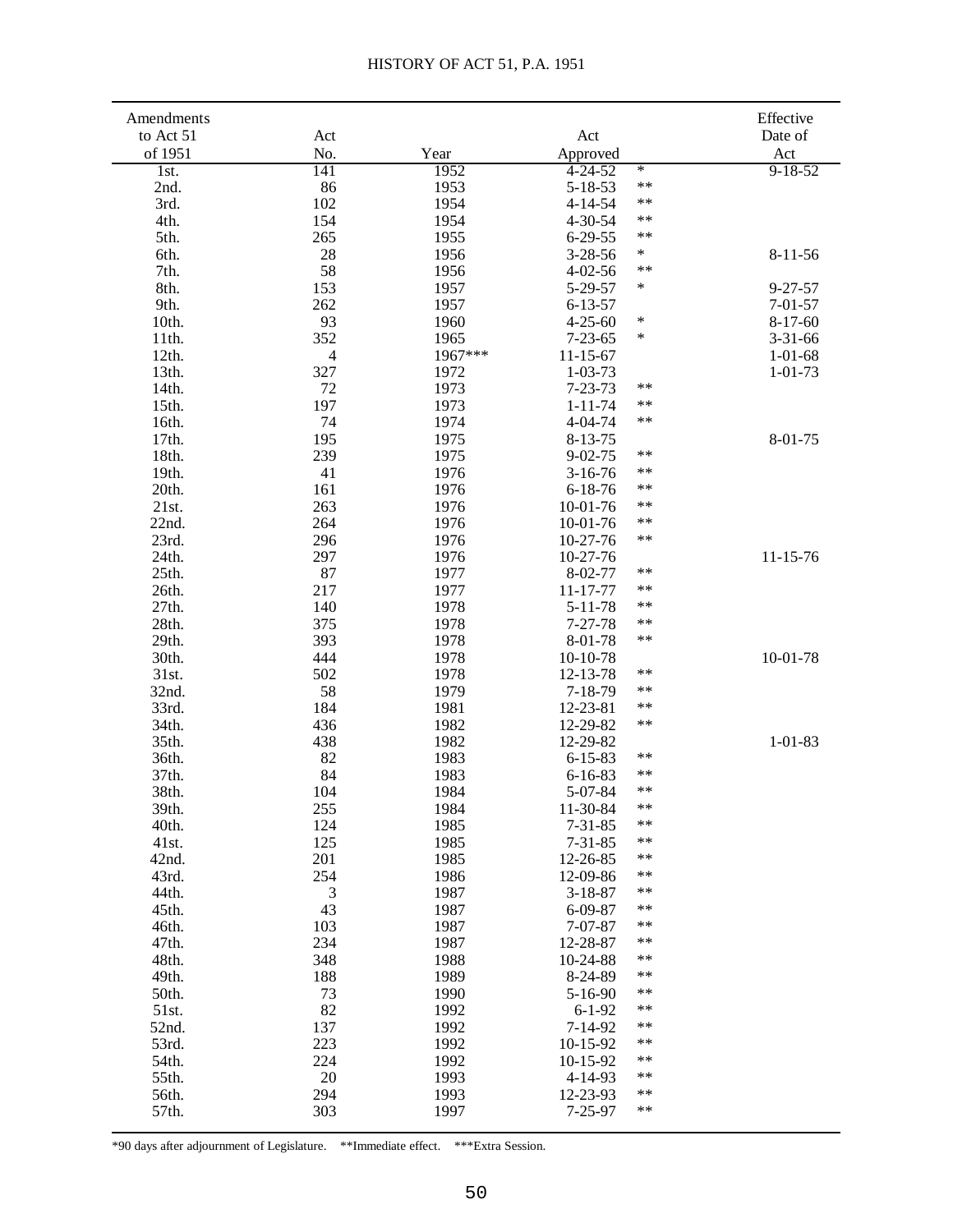# **ACT NO. 51, PUBLIC ACTS 1951 As Amended**

#### **COMPILED LAWS**

The following cumulative table presents a complete outline of amendments to Act 51 (by section numbers) from the year the Act was passed in 1951 through December 23, 1993.

Titles. A title is indicated by a "T"

"Action" column symbols indicate:

- \* Amendment of section, title or chapter title.
- a Added section, chapter title or heading.
- n New act.
- r Repealed section or title.
- e Expired section.
- 67 x 1 Appearing in table opposite indicates 1967 extra session of the legislature.
- NOTE: The effectiveness of Act 298 of 1967 was voided when senate bills 262-264 and 265 failed to pass during the 1967 regular session, a condition by which Act 298 would have become effective. Act 4 of the Extra session of 1967, in effect, replaces Act 298 of the regular session of 1967.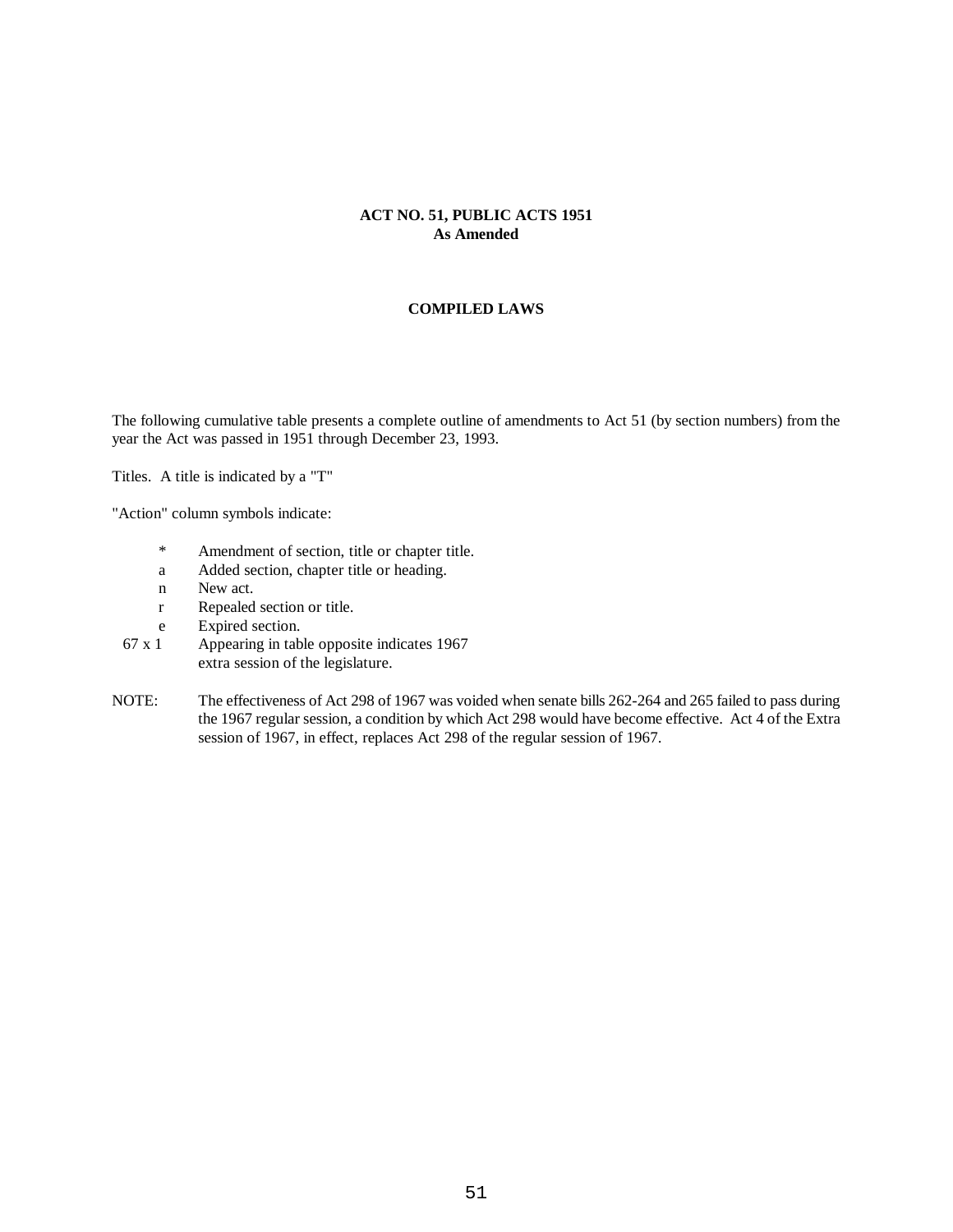| <b>Sections</b><br><b>of</b>        | A<br>$\mathbf C$<br>T |      | <b>PUBLIC ACTS</b> | <b>Sections of</b><br>Michigan | A<br>$\mathbf C$<br>T | <b>PUBLIC</b><br><b>ACTS</b> |                | <b>Sections of</b><br>Michigan | A<br>$\mathbf c$<br>T |      | <b>PUBLIC ACTS</b> |
|-------------------------------------|-----------------------|------|--------------------|--------------------------------|-----------------------|------------------------------|----------------|--------------------------------|-----------------------|------|--------------------|
| Michigan<br><b>Compiled</b><br>Laws | O<br>N                | Year | <b>Act</b>         | <b>Compiled</b><br>Laws        | L<br>$\mathbf 0$<br>N | Year                         | <b>Act</b>     | <b>Compiled</b><br>Laws        | O<br>N                | Year | <b>Act</b>         |
| T-247.651                           | n                     | 1951 | 51                 | 247.651f                       | a                     | 1965                         | 352            |                                | $\star$               | 1982 | 438                |
|                                     | $\star$               | 1953 | 86                 |                                | $\star$               | 1997                         | 303            |                                | $\star$               | 1985 | 125                |
|                                     | $\star$               | 1957 | 262                | 247.652                        | n                     | 1951                         | 51             |                                | $\star$               | 1986 | 254                |
|                                     | $\star$               | 1975 | 195                |                                | $\star$               | 1982                         | 438            |                                | $\star$               | 1987 | 3                  |
|                                     | $\star$               | 1978 | 444                | 247.653                        | n                     | 1951                         | 51             |                                | $\star$               | 1987 | 43                 |
|                                     | $\star$               | 1982 | 438                | 247.654                        | n                     | 1951                         | 51             |                                | $\star$               | 1987 | 103                |
|                                     | $\star$               | 1983 | 82                 | 247.655                        | n                     | 1951                         | 51             |                                | $\star$               | 1987 | 234                |
|                                     | $\star$               | 1988 | 348                | 247.655a                       | a                     | 1981                         | 184            |                                | $\star$               | 1988 | 348                |
|                                     | $\star$               | 1992 | 223                | 247.656                        | n                     | 1951                         | 51             |                                | $\star$               | 1992 | 223                |
| 247.651                             | n                     | 1951 | 51                 | 247.657                        | n                     | 1951                         | 51             |                                | $\star$               | 1993 | 20                 |
| 247.651a                            | a                     | 1957 | 262                | 247.658                        | n                     | 1951                         | 51             |                                | $\star$               | 1993 | 294                |
| 247.651b                            | a                     | 1957 | 262                | 247.659                        | n                     | 1951                         | 51             |                                | $\star$               | 1997 | 303                |
|                                     | $\star$               | 1967 | 298                | 247.659a                       | a                     | 1957                         | 262            | 247.660a                       | a                     | 1955 | 265                |
|                                     | $\star$               | 67X1 | $\overline{4}$     |                                | $\star$               | 1972                         | 327            |                                | $\mathsf{r}$          | 1957 | 262                |
|                                     | $\star$               | 1982 | 438                |                                | $\star$               | 1978                         | 444            |                                | a                     | 1957 | 262                |
|                                     | $\star$               | 1989 | 188                |                                | $\star$               | 1982                         | 438            |                                | $\star$               | 1972 | 327                |
| 247.651c                            | a                     | 1957 | 262                |                                |                       | 1987                         | 234            |                                |                       | 1978 | 444                |
|                                     | $\star$               | 1967 | 298                |                                | $\star$               | 1997                         | 303            |                                | $\star$               | 1992 | 137                |
|                                     | $\star$               | 67X1 | $\overline{4}$     | 247.660                        | n                     | 1951                         | 51             | 247.660b                       | a                     | 1972 | 327                |
|                                     | $\star$               | 1976 | 263                |                                | $\star$               | 1954                         | 154            |                                | $\star$               | 1975 | 195                |
|                                     | $\star$               | 1982 | 436                |                                | $\star$               | 1955                         | 265            |                                | $\mathsf{r}$          | 1976 | 296                |
|                                     | $\star$               | 1982 | 438                |                                | $\star$               | 1957                         | 262            |                                | a                     | 1976 | 297                |
| 247.651d                            | a                     | 1957 | 262                |                                | $\star$               | 1967                         | 298            |                                | $\star$               | 1978 | 393                |
|                                     | $\star$               | 1967 | 298                |                                | $\star$               | 67X1                         | $\overline{4}$ |                                | $\star$               | 1978 | 444                |
|                                     | $\star$               | 67X1 | 4                  |                                | $\star$               | 1972                         | 327            |                                | $\star$               | 1982 | 438                |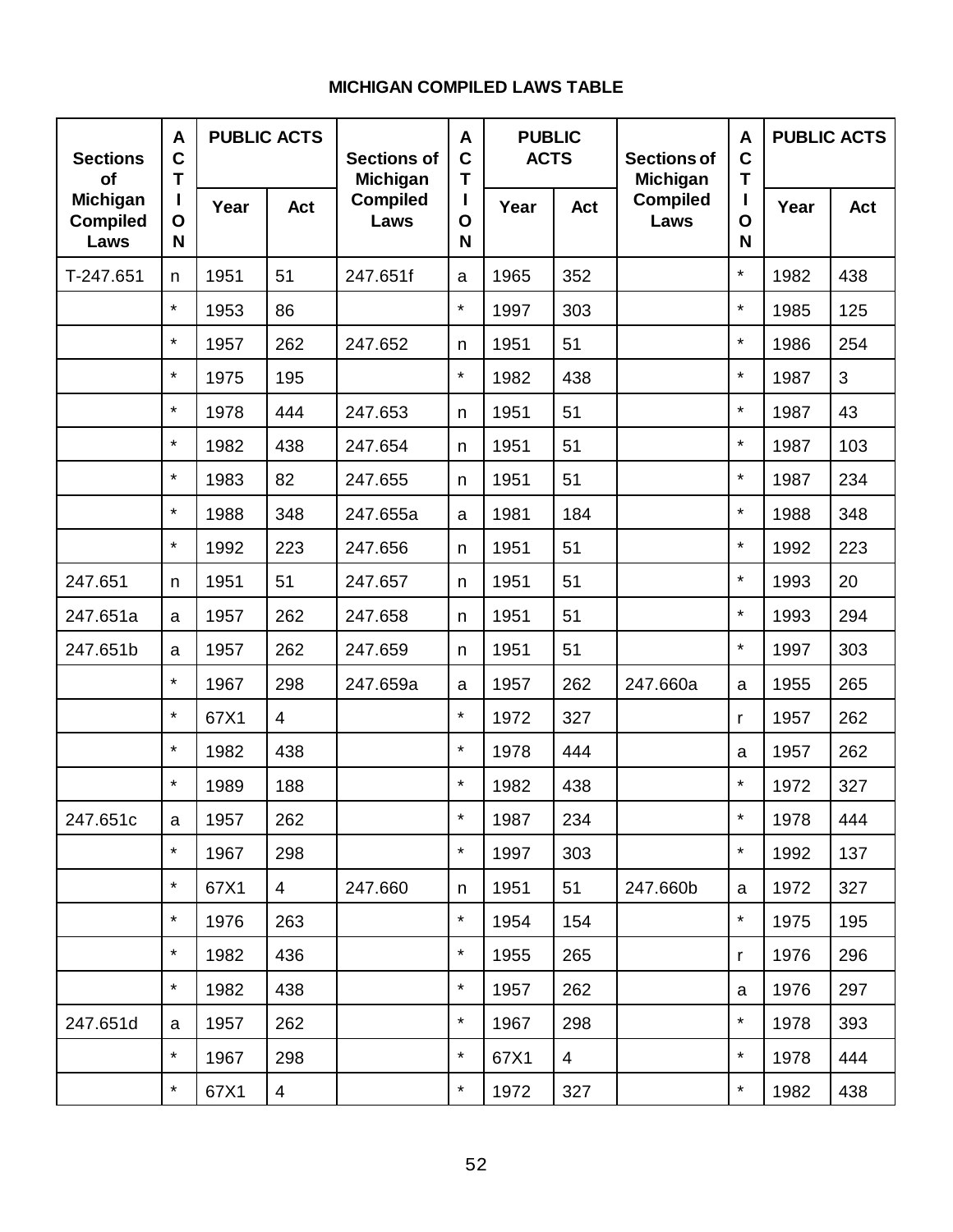| <b>Sections</b><br>of                      | A<br>$\mathbf C$<br>T |      | <b>PUBLIC ACTS</b> | <b>Sections of</b><br><b>Michigan</b> | A<br>$\mathbf C$<br>T  | <b>PUBLIC</b><br><b>ACTS</b> |     | <b>Sections of</b><br><b>Michigan</b> | A<br>$\mathbf C$<br>T | <b>PUBLIC ACTS</b> |                |
|--------------------------------------------|-----------------------|------|--------------------|---------------------------------------|------------------------|------------------------------|-----|---------------------------------------|-----------------------|--------------------|----------------|
| <b>Michigan</b><br><b>Compiled</b><br>Laws | Ш<br>O<br>N           | Year | Act                | <b>Compiled</b><br>Laws               | п<br>$\mathbf{o}$<br>N | Year                         | Act | <b>Compiled</b><br>Laws               | $\mathbf O$<br>N      | Year               | Act            |
| 247.660c                                   | a                     | 1972 | 327                |                                       | $\star$                | 1990                         | 73  |                                       | r                     | 1978               | 444            |
|                                            | $\star$               | 1975 | 195                |                                       | $\star$                | 1997                         | 303 | 247.660j                              | a                     | 1972               | 327            |
|                                            | r                     | 1976 | 296                | 247.660f                              | a                      | 1972                         | 327 |                                       | $\star$               | 1978               | 444            |
|                                            | a                     | 1976 | 297                |                                       | $\star$                | 1975                         | 195 | 247.660k                              | a                     | 1972               | 327            |
|                                            | $\star$               | 1978 | 444                |                                       | r                      | 1976                         | 296 |                                       | $\star$               | 1978               | 444            |
|                                            | $\star$               | 1982 | 438                |                                       | a                      | 1976                         | 297 |                                       | $\star$               | 1982               | 438            |
|                                            | $\star$               | 1987 | 234                |                                       | r                      | 1982                         | 438 | 247.660                               | a                     | 1978               | 444            |
|                                            | $\star$               | 1990 | 73                 | 247.660g                              | a                      | 1972                         | 327 |                                       | $\star$               | 1982               | 438            |
| 247.660d                                   | a                     | 1972 | 327                |                                       | $\star$                | 1978                         | 444 |                                       | $\star$               | 1987               | 234            |
|                                            | $\star$               | 1975 | 195                |                                       | $\star$                | 1979                         | 58  | 247.660m                              | a                     | 1978               | 444            |
|                                            | r                     | 1976 | 296                | 247.660h                              | $\star$                | 1972                         | 327 |                                       | $\star$               | 1987               | 234            |
|                                            | $\mathbf a$           | 1976 | 297                |                                       | $\star$                | 1975                         | 195 | 247.660n                              | a                     | 1978               | 58             |
|                                            | $\star$               | 1978 | 444                |                                       | r                      | 1976                         | 296 |                                       | r                     | 1982               | 438            |
| 247.660e                                   | a                     | 1972 | 327                |                                       | a                      | 1976                         | 297 |                                       | a                     | 1987               | 234            |
|                                            | $\star$               | 1973 | 197                |                                       | $\star$                | 1977                         | 87  | 247.661                               | n                     | 1951               | 51             |
|                                            | $\star$               | 1975 | 195                |                                       | $\star$                | 1978                         | 444 |                                       | $\star$               | 1957               | 262            |
|                                            | r                     | 1976 | 296                |                                       |                        | 1979                         | 58  |                                       |                       | 1967               | 298            |
|                                            | a                     | 1976 | 297                |                                       | $\star$                | 1982                         | 438 |                                       | $\star$               | 67X1               | $\overline{4}$ |
|                                            | $\star$               | 1978 | 140                | 247.660i                              | a                      | 1972                         | 327 |                                       | $\star$               | 1976               | 264            |
|                                            | $\star$               | 1978 | 393                |                                       | $\star$                | 1975                         | 195 |                                       | $\star$               | 1978               | 444            |
|                                            | $\star$               | 1978 | 444                |                                       | r                      | 1976                         | 296 |                                       | $\star$               | 1978               | 502            |
|                                            | $\star$               | 1979 | 58                 |                                       | a                      | 1976                         | 297 |                                       | $\star$               | 1979               | 58             |
|                                            | $\star$               | 1982 | 438                |                                       | $\star$                | 1977                         | 87  |                                       | $\star$               | 1982               | 438            |
|                                            | $\star$               | 1984 | 255                |                                       | $\star$                | 1977                         | 217 |                                       | $\star$               | 1983               | 82             |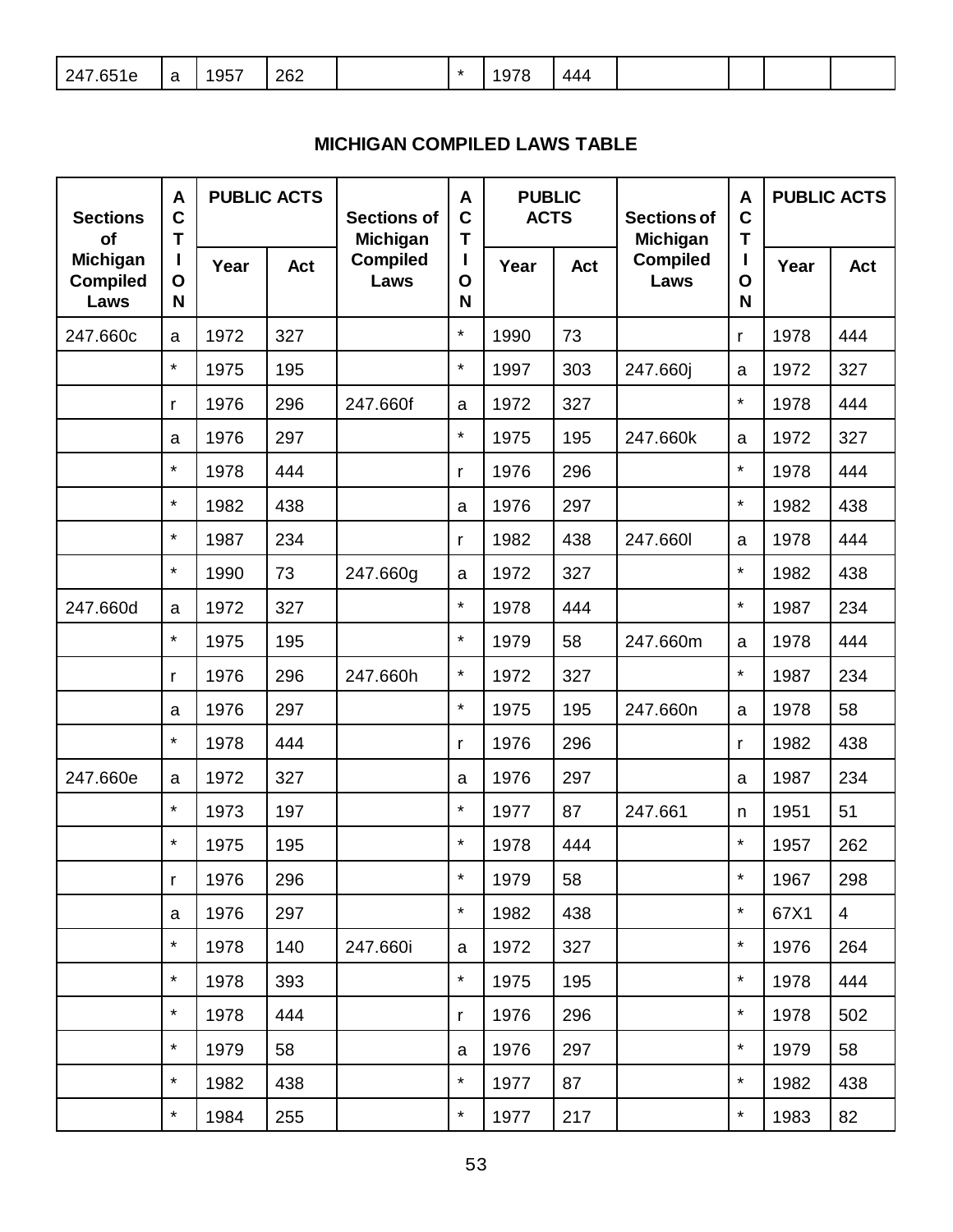| 234<br>375<br>1987<br>1978<br>1984<br>04<br>$\mathbf{r}$<br>$\sim$<br>____ |  |
|----------------------------------------------------------------------------|--|
|----------------------------------------------------------------------------|--|

| <b>Sections</b><br><b>of</b>        | A<br>$\mathbf C$<br>T |      | <b>PUBLIC ACTS</b><br><b>Sections of</b> |                         | <b>PUBLIC</b><br>A<br>$\mathbf C$<br><b>ACTS</b><br>T |      | <b>Sections of</b> |                         | Michigan     |      | <b>Michigan</b> |  |  |  | A<br>$\mathbf c$<br>T |  | <b>PUBLIC ACTS</b> |  |
|-------------------------------------|-----------------------|------|------------------------------------------|-------------------------|-------------------------------------------------------|------|--------------------|-------------------------|--------------|------|-----------------|--|--|--|-----------------------|--|--------------------|--|
| Michigan<br><b>Compiled</b><br>Laws | O<br>N                | Year | <b>Act</b>                               | <b>Compiled</b><br>Laws | L<br>O<br>N                                           | Year | Act                | <b>Compiled</b><br>Laws | O<br>N       | Year | Act             |  |  |  |                       |  |                    |  |
|                                     | $\star$               | 1985 | 124                                      |                         | $\star$                                               | 1976 | 41                 |                         | $\star$      | 1976 | 41              |  |  |  |                       |  |                    |  |
|                                     | $\star$               | 1987 | 234                                      |                         | $\star$                                               | 1978 | 444                |                         | $\star$      | 1978 | 41              |  |  |  |                       |  |                    |  |
|                                     | $\star$               | 1992 | 224                                      |                         | $\star$                                               | 1979 | 58                 |                         | $\star$      | 1979 | 58              |  |  |  |                       |  |                    |  |
|                                     | $\star$               | 1993 | 294                                      |                         | $\star$                                               | 1982 | 438                |                         | $\star$      | 1982 | 436             |  |  |  |                       |  |                    |  |
|                                     | $\star$               | 1997 | 303                                      |                         | $\star$                                               | 1983 | 82                 |                         | $\star$      | 1982 | 438             |  |  |  |                       |  |                    |  |
| 247.661a                            | $\mathbf a$           | 1972 | 327                                      |                         | $\star$                                               | 1984 | 104                |                         | $\star$      | 1983 | 82              |  |  |  |                       |  |                    |  |
|                                     | $\star$               | 1982 | 438                                      |                         | $\star$                                               | 1985 | 124                |                         | $\star$      | 1987 | 234             |  |  |  |                       |  |                    |  |
|                                     | r                     | 1987 | 234                                      |                         | $\star$                                               | 1987 | 234                |                         | $\star$      | 1992 | 82              |  |  |  |                       |  |                    |  |
| 247.661b                            | $\mathbf a$           | 1972 | 327                                      |                         | $\star$                                               | 1992 | 224                |                         | $\star$      | 1993 | 294             |  |  |  |                       |  |                    |  |
|                                     | $\star$               | 1978 | 444                                      |                         | $\star$                                               | 1993 | 294                |                         | $\star$      | 1997 | 303             |  |  |  |                       |  |                    |  |
|                                     | $\star$               | 1982 | 438                                      |                         | $\star$                                               | 1997 | 303                | 247.663a                | a            | 1957 | 262             |  |  |  |                       |  |                    |  |
|                                     | $\star$               | 1992 | 223                                      | 247.662a                | a                                                     | 1957 | 262                |                         | $\star$      | 1978 | 444             |  |  |  |                       |  |                    |  |
| 247.661c                            | a                     | 1982 | 438                                      |                         | $\star$                                               | 1972 | 327                | 247.663b                | $\mathsf{a}$ | 1976 | 41              |  |  |  |                       |  |                    |  |
|                                     | $\star$               | 1993 | 294                                      |                         | $\star$                                               | 1978 | 444                | 247.664                 | n            | 1951 | 51              |  |  |  |                       |  |                    |  |
|                                     | $\star$               | 1997 | 303                                      |                         | $\star$                                               | 1979 | 58                 |                         | $\star$      | 1960 | 93              |  |  |  |                       |  |                    |  |
| 247.661d                            | a                     | 1982 | 438                                      |                         | $\star$                                               | 1982 | 438                |                         | $\star$      | 1975 | 195             |  |  |  |                       |  |                    |  |
| 247.661e                            | a                     | 1992 | 223                                      |                         |                                                       | 1987 | 234                |                         | r            | 1976 | 296             |  |  |  |                       |  |                    |  |
| 247.662                             | n                     | 1951 | 51                                       | 247.662b                | a                                                     | 1972 | 327                |                         | a            | 1976 | 297             |  |  |  |                       |  |                    |  |
|                                     | $\star$               | 1953 | 86                                       |                         | $\star$                                               | 1978 | 444                |                         | $\star$      | 1978 | 444             |  |  |  |                       |  |                    |  |
|                                     | $\star$               | 1956 | 28                                       | 247.662c                | a                                                     | 1982 | 438                |                         | $\star$      | 1979 | 58              |  |  |  |                       |  |                    |  |
|                                     | $\star$               | 1957 | 262                                      | 247.663                 | n                                                     | 1951 | 51                 |                         | $\star$      | 1982 | 438             |  |  |  |                       |  |                    |  |
|                                     | $\star$               | 1967 | 298                                      |                         | $\star$                                               | 1957 | 262                |                         | $\star$      | 1984 | 104             |  |  |  |                       |  |                    |  |
|                                     | $\star$               | 67X1 | $\overline{4}$                           |                         | $\star$                                               | 1967 | 298                |                         | $\star$      | 1987 | 234             |  |  |  |                       |  |                    |  |
|                                     | $\star$               | 1972 | 327                                      |                         | $\star$                                               | 67X1 | $\overline{4}$     | 247.664a                | $\mathsf{a}$ | 1972 | 327             |  |  |  |                       |  |                    |  |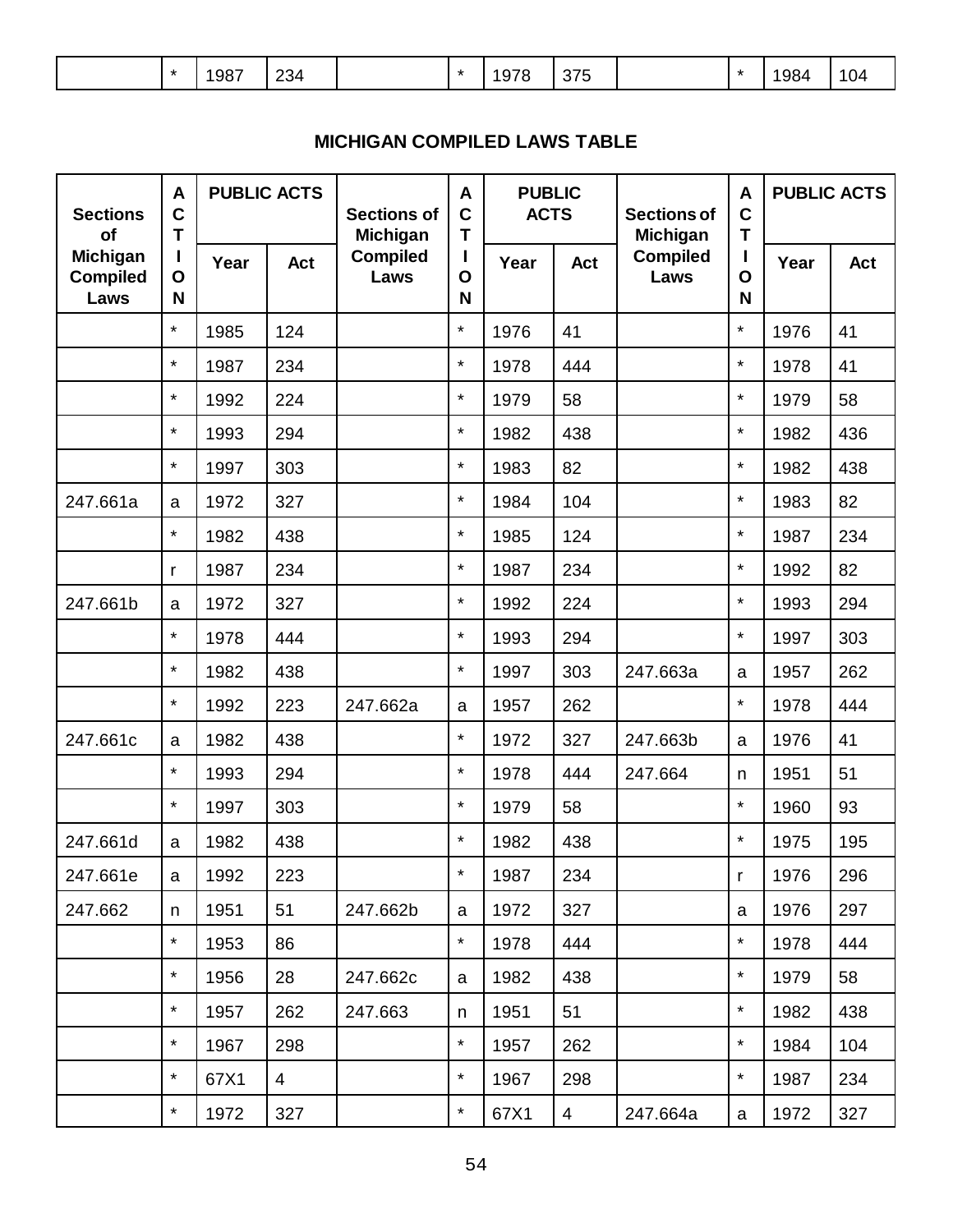| <b>Sections</b><br>of                      | A<br>$\mathbf C$<br>T |      | <b>PUBLIC ACTS</b><br><b>Sections of</b><br>Michigan |                         | A<br>$\mathbf C$<br>T | <b>PUBLIC</b><br><b>ACTS</b> |            | <b>Sections of</b><br>Michigan | A<br>$\mathbf C$<br>T | <b>PUBLIC ACTS</b> |     |
|--------------------------------------------|-----------------------|------|------------------------------------------------------|-------------------------|-----------------------|------------------------------|------------|--------------------------------|-----------------------|--------------------|-----|
| <b>Michigan</b><br><b>Compiled</b><br>Laws | O<br>N                | Year | <b>Act</b>                                           | <b>Compiled</b><br>Laws | Ш<br>$\mathbf O$<br>N | Year                         | <b>Act</b> | <b>Compiled</b><br>Laws        | $\mathbf O$<br>N      | Year               | Act |
|                                            | $\star$               | 1976 | 161                                                  |                         | $\star$               | 1978                         | 444        |                                | $\star$               | 1957               | 153 |
|                                            | $\star$               | 1982 | 438                                                  | 247.668d                | a                     | 1957                         | 262        | 247.670a                       | a                     | 1974               | 74  |
|                                            | $\star$               | 1997 | 303                                                  |                         | $\star$               | 1978                         | 444        | 247.671                        | n.                    | 1951               | 51  |
| 247.666                                    | n                     | 1951 | 51                                                   |                         | $\star$               | 1979                         | 58         | 247.672                        | n                     | 1951               | 51  |
|                                            | $\star$               | 1978 | 444                                                  | 247.668e                | $\mathbf a$           | 1957                         | 262        | 247.673                        | n                     | 1951               | 51  |
| 247.667                                    | n                     | 1951 | 51                                                   |                         | $\star$               | 1973                         | 72         | 247.674                        | a                     | 1978               | 444 |
|                                            | $\star$               | 1952 | 141                                                  |                         | $\star$               | 1978                         | 444        | 247.675                        | a                     | 1988               | 348 |
|                                            | $\star$               | 1957 | 262                                                  |                         | $\star$               | 1983                         | 82         |                                | $\star$               | 1993               | 20  |
|                                            | $\star$               | 1978 | 444                                                  |                         | $\star$               | 1985                         | 201        |                                |                       |                    |     |
|                                            | $\star$               | 1979 | 58                                                   | 247.668f                | $\mathbf a$           | 1957                         | 262        |                                |                       |                    |     |
|                                            | $\star$               | 1982 | 438                                                  |                         | $\star$               | 1983                         | 82         |                                |                       |                    |     |
|                                            | $\star$               | 1983 | 84                                                   | 247.668g                | a                     | 1957                         | 262        |                                |                       |                    |     |
|                                            | $\star$               | 1987 | 234                                                  | 247.668h                | $\mathsf a$           | 1957                         | 262        |                                |                       |                    |     |
|                                            | $\star$               | 1993 | 294                                                  | 247.668i                | $\mathbf{a}$          | 1957                         | 262        |                                |                       |                    |     |
| 247.667a                                   | a                     | 1982 | 438                                                  | 247.668j                | $\mathbf a$           | 1957                         | 262        |                                |                       |                    |     |
| 247.668                                    | n                     | 1951 | 51                                                   |                         | $\star$               | 1978                         | 444        |                                |                       |                    |     |
|                                            | T                     | 1957 | 262                                                  |                         | r                     | 1987                         | 234        |                                |                       |                    |     |
| 247.668a                                   | a                     | 1957 | 262                                                  | 247.668k                | a                     | 1982                         | 438        |                                |                       |                    |     |
|                                            | $\star$               | 1978 | 444                                                  |                         | $\star$               | 1983                         | 82         |                                |                       |                    |     |
| 47.668b                                    | a                     | 1957 | 262                                                  | 247.6681                | a                     | 1992                         | 224        |                                |                       |                    |     |
|                                            | $\star$               | 1978 | 444                                                  | 247.669                 | n                     | 1951                         | 51         |                                |                       |                    |     |
|                                            | $\star$               | 1979 | 58                                                   | 247.670                 | n                     | 1951                         | 51         |                                |                       |                    |     |
|                                            | $\star$               | 1983 | 82                                                   |                         | $\star$               | 1953                         | 86         |                                |                       |                    |     |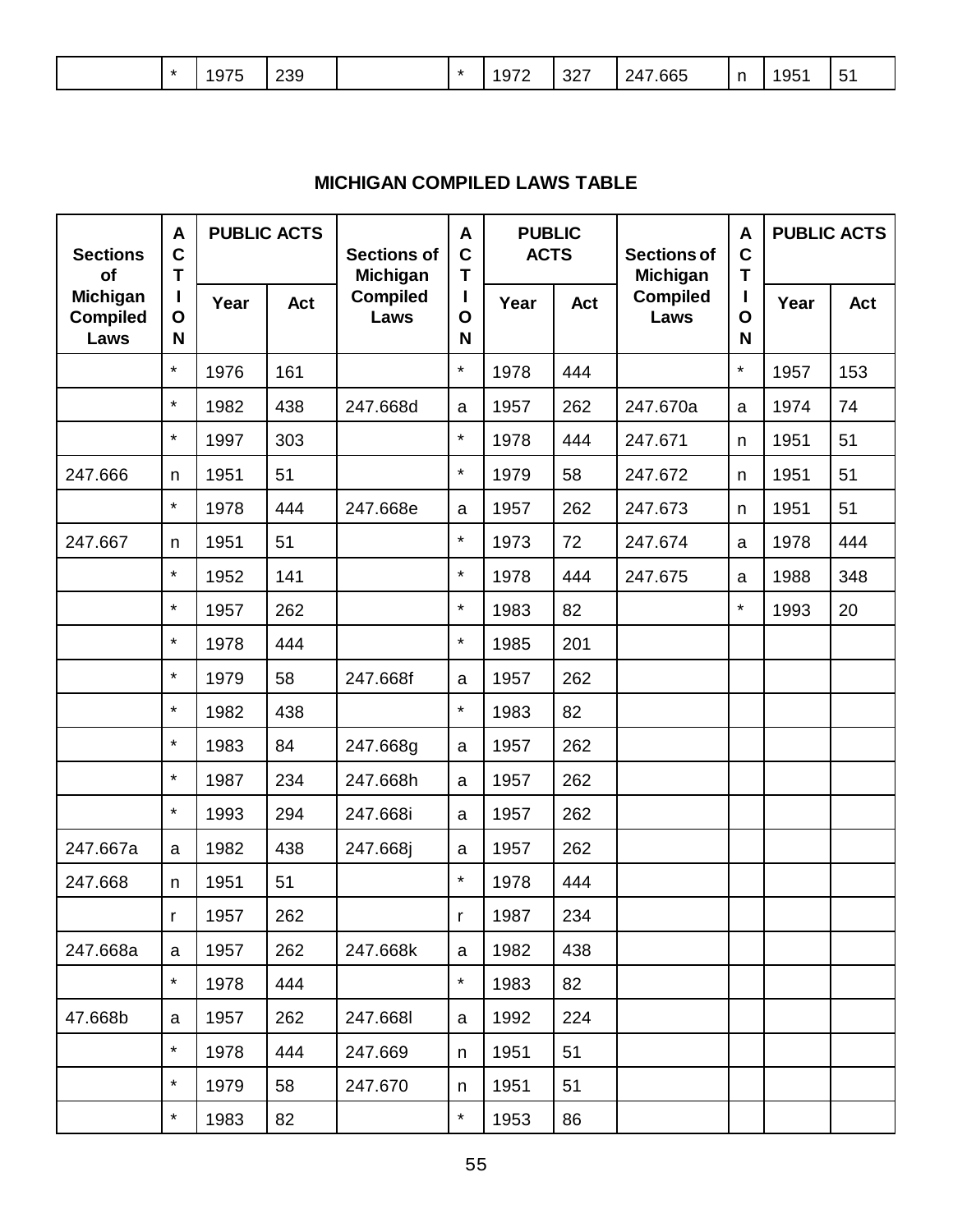|          | $\star$ | 1985 | 201 | $\star$ | 1954 | 102 |  |  |
|----------|---------|------|-----|---------|------|-----|--|--|
| 247.668c | - a     | 1957 | 262 | $\star$ | 1956 | 58  |  |  |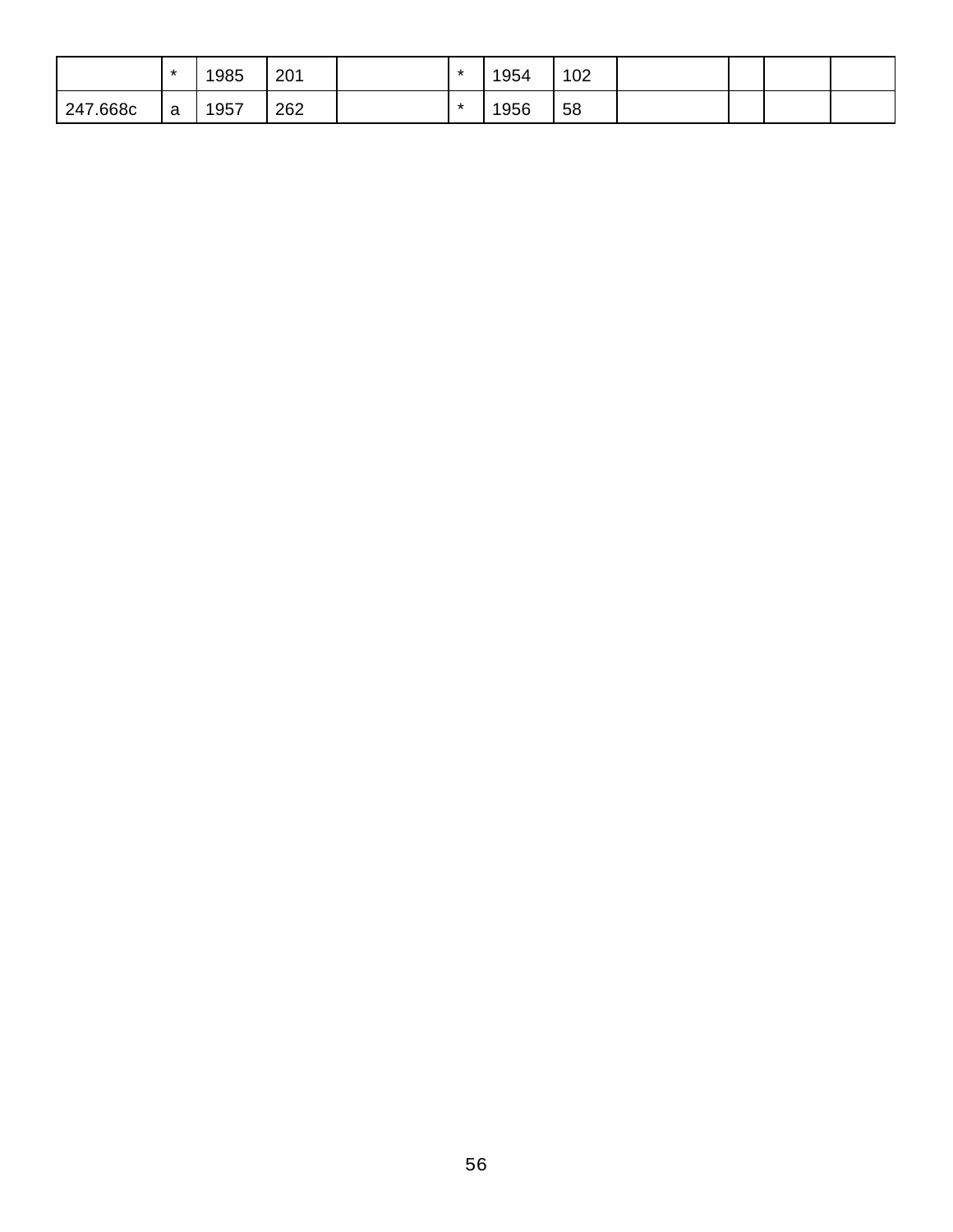# **INDEX**

# **STATE TRUNK LINES**

| Economic Development Fund (and the content of the content of the content of the content of the content of the state of the state of the state of the state of the state of the state of the state of the state of the state of |  |
|--------------------------------------------------------------------------------------------------------------------------------------------------------------------------------------------------------------------------------|--|
|                                                                                                                                                                                                                                |  |
|                                                                                                                                                                                                                                |  |
|                                                                                                                                                                                                                                |  |
|                                                                                                                                                                                                                                |  |
|                                                                                                                                                                                                                                |  |
|                                                                                                                                                                                                                                |  |
|                                                                                                                                                                                                                                |  |
|                                                                                                                                                                                                                                |  |
|                                                                                                                                                                                                                                |  |
|                                                                                                                                                                                                                                |  |
|                                                                                                                                                                                                                                |  |
|                                                                                                                                                                                                                                |  |

# **CITY AND VILLAGE STREETS**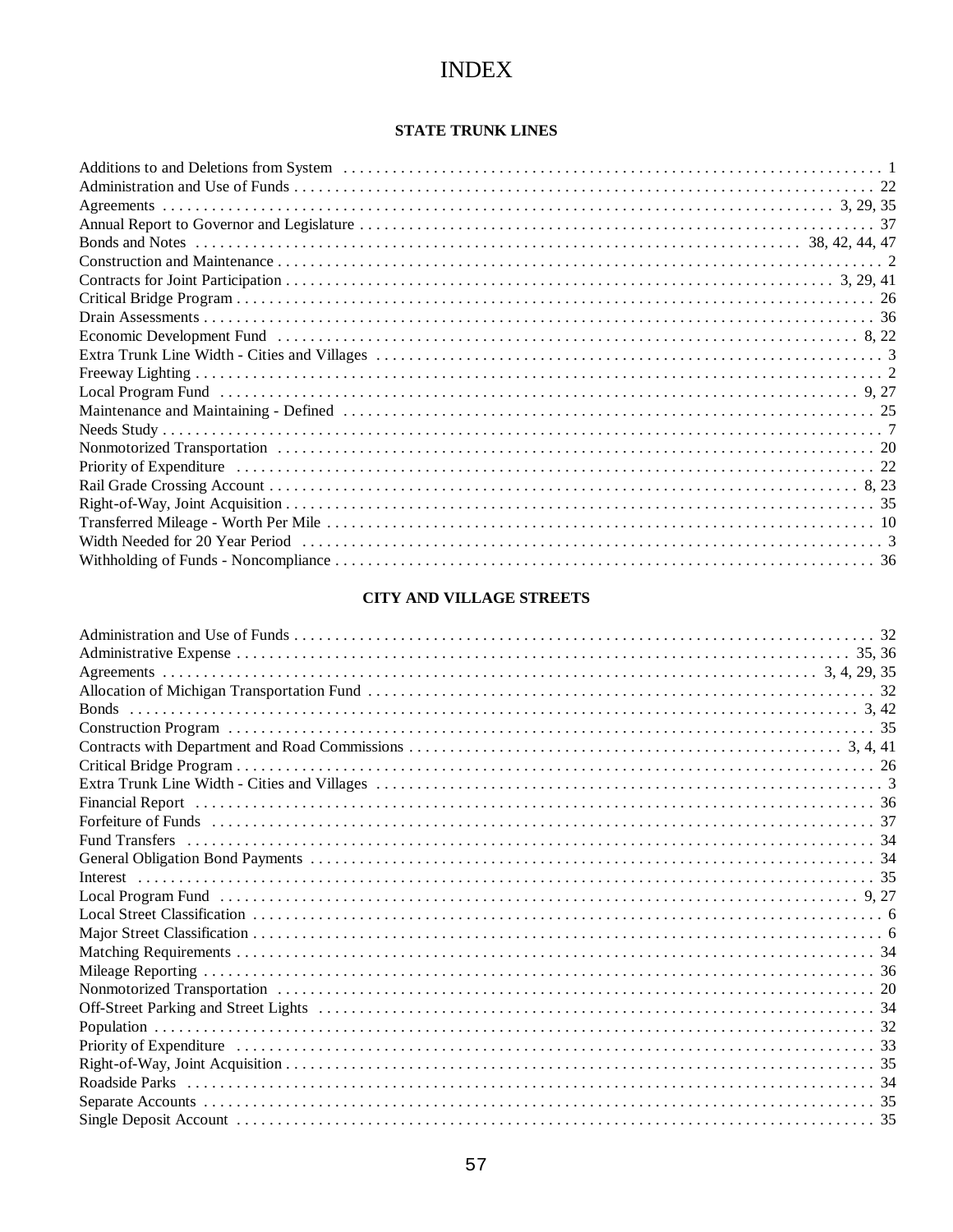# **COUNTY ROADS**

| <b>Bonds</b> |  |
|--------------|--|
|              |  |
|              |  |
|              |  |
|              |  |
|              |  |
|              |  |
|              |  |
|              |  |
|              |  |
|              |  |
|              |  |
|              |  |
|              |  |
|              |  |
|              |  |
|              |  |
|              |  |
|              |  |
|              |  |
|              |  |
|              |  |
|              |  |
|              |  |
|              |  |
|              |  |
|              |  |
|              |  |
|              |  |
|              |  |
|              |  |
|              |  |
|              |  |
|              |  |
|              |  |
|              |  |

# **COMPREHENSIVE TRANSPORTATION FUND**